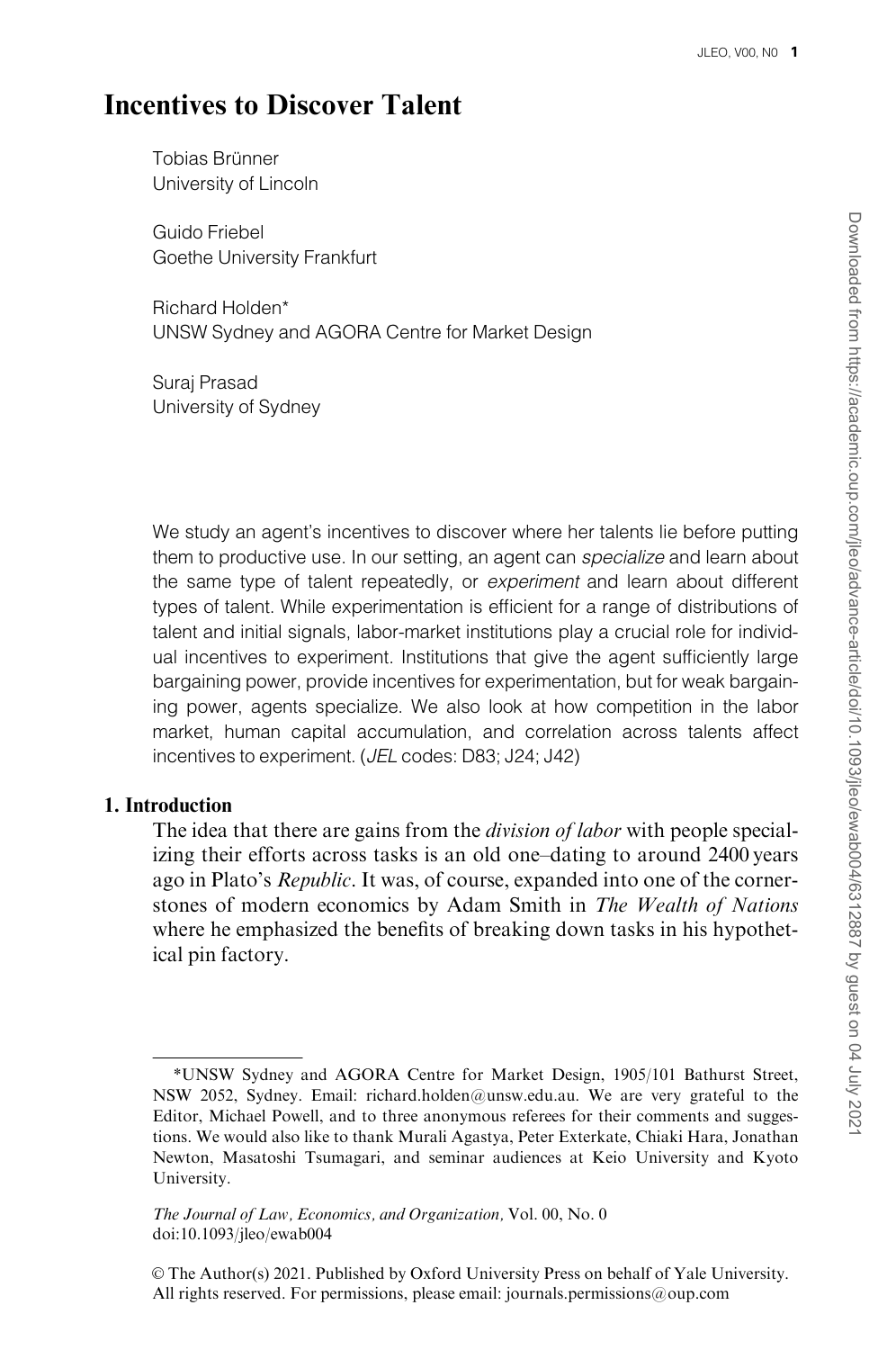Less emphasized by Smith, though equally relevant in the modern economy, is that gains from division of labor also arise from people having different talents ([Arrow1974,](#page-34-0) p. 19). These gains among people with different talents remain a fundamental consideration in fields from labor economics to international trade. But far less attention has been paid to how people come to discover their talents. Sometimes talents are apparent, but more often they must be discovered.

In an insightful book, Range: Why Generalists Triumph in a Specialized World, [Epstein \(2019\)](#page-34-0) explores different paths to discovering talent. Some, like the golfer Tiger Woods, specialize by starting an activity early on and sticking to it. Others, like the tennis player Roger Federer, experiment by dabbling in many activities before honing in on one. Drawing on examples from sport, music, education, and careers, Epstein observes that a significant proportion of top performers choose a path of experimentation—a view that is at odds with the widespread belief that only highfrequency repetition makes top performers.<sup>1</sup>

The discovery of talents (through specialization or experimentation) and the critical role that labor markets and other institutions play in providing (implicit or explicit) incentives for this discovery are the topic of this paper.

The workhorse model for analyzing the role of talent in economics is the now classic *career concerns* model of Holmström (1999) in which the market and a worker symmetrically learn about the worker's innate ability. By now there is a substantial literature that applies aspects of the career concerns framework to issues of institutional and organizational design: public sector management [\(Dewatripont et al. 1999](#page-34-0)), team management and compensation [\(Jeon 1996](#page-34-0); [Auriol et al. 2002;](#page-34-0) [Ortega 2003\)](#page-34-0), job design [\(Meyer 1994;](#page-34-0) [Ortega 2001](#page-34-0); [Kaarboe and Olsen 2006\)](#page-34-0), and compensation design ([Gibbons and Murphy 1992](#page-34-0); [Meyer and Vickers 1997\)](#page-34-0).

We use this framework to ask a simple question: what incentives do people have to discover their talents? In particular, we focus on the role of incentives as provided by the institutional structure of the labor market and the organizations that reside within them.

In our model, there are two sectors with at least one firm in each sector and an agent who can choose to work in either sector. The agent's sectorspecific talent is unknown and production depends on an agent's talent.

There are two phases: *learning* and *working*. Prior to working, the agent can get a signal about her talents by sampling, but she can only sample one type of talent per period of learning. In the working phase, the agent shares the surplus generated from the employment relationship via bargaining.

The learning phase is readily interpretable as education with the sampling taking place at the level of a course, a major, or a degree in a certain

<sup>1.</sup> See [Colvin \(2008\)](#page-34-0) for an example of this view which emphasizes "deliberate practice"—that is, a designed activity often with a teacher's help that can be frequently repeated with continuous feedback—over talent.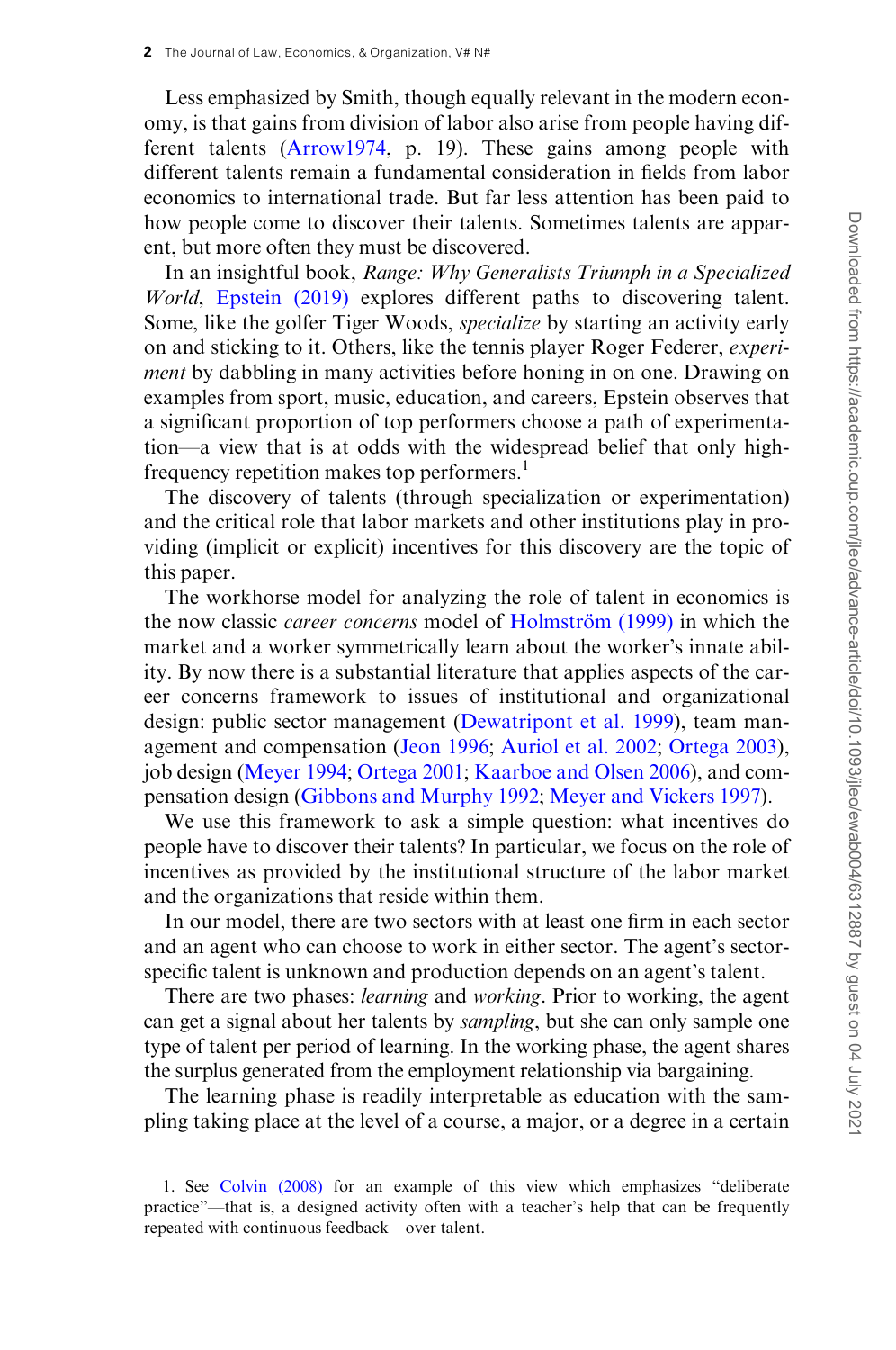field, and with signals in the form of grades or references. As [Schultz](#page-35-0) [\(1968\)](#page-35-0) put it, one of the "three major functions of higher education ... [is] ... the discovery of talent." Thus, our model speaks to the incentives that education systems and labor markets provide for discovering talent. Alternatively, learning may also take place within the context of an internal labor market where new hires or interns in an organization are assigned to different jobs to see what they are good at. We elaborate on these two modes of learning in Section 7.

Our first central result is that when the two sectors are symmetric in the sense that talents in both sectors have the same mean and the same variance, and are normally distributed, experimentation is efficient—regardless of the initial draw of talent.

To understand the result, consider the choice of the agent after having sampled, say, sector A in the first period. Experimentation involves sampling sector B in period 2, whereas specialization involves sampling sector A again. By symmetry of the sectors, a first signal from sector B is Blackwell more informative than a second signal from sector A. So there is more to learn from experimentation. But there is also nothing to lose. If the agent learns that she has little aptitude for sector B she can always switch to sector A.

Our second central result is that labor-market institutions do not always provide incentives for efficient experimentation. In particular, when the agent's bargaining power is low and labor markets in each sector monopsonistic, the agent's wage is forced down to her next best talent in another sector. Consequently, she (inefficiently) specializes or does not sample her talent. By contrast, when the agent's bargaining power is high, so that she is a residual claimant to the returns from her talent, she efficiently experiments.

To see the intuition for this result, note that sampling a talent involves risk (over the posterior mean) with experimentation being more risky than specialization as less is known about a talent sampled for the first time. When the agent is a residual claimant, the risk is all upside, leading to a convex payoff profile that encourages risk taking through experimentation. By contrast, when the agent's wage equals her next best option in an outside sector, the risk is all downside, leading to a concave payoff profile where the agent prefers the safer option of specialization or not sampling a talent.

The key feature of our model driving the inefficiency result above namely that an agent's options outside a sector matter for wage determination in monopsonistic labor markets—is consistent with evidence in [Schubert et al. \(2020\).](#page-35-0) Using a database of online vacancy postings, they find that the negative effect of labor market concentration on wages is stronger for occupations with lower outward mobility to another occupation, thus establishing a link between outside options and wages.<sup>2</sup> It is

<sup>2.</sup> Their result, however, does not pin down the exact mechanism underlying the link between outside options and wages, nor does it shed light on incentives to experiment.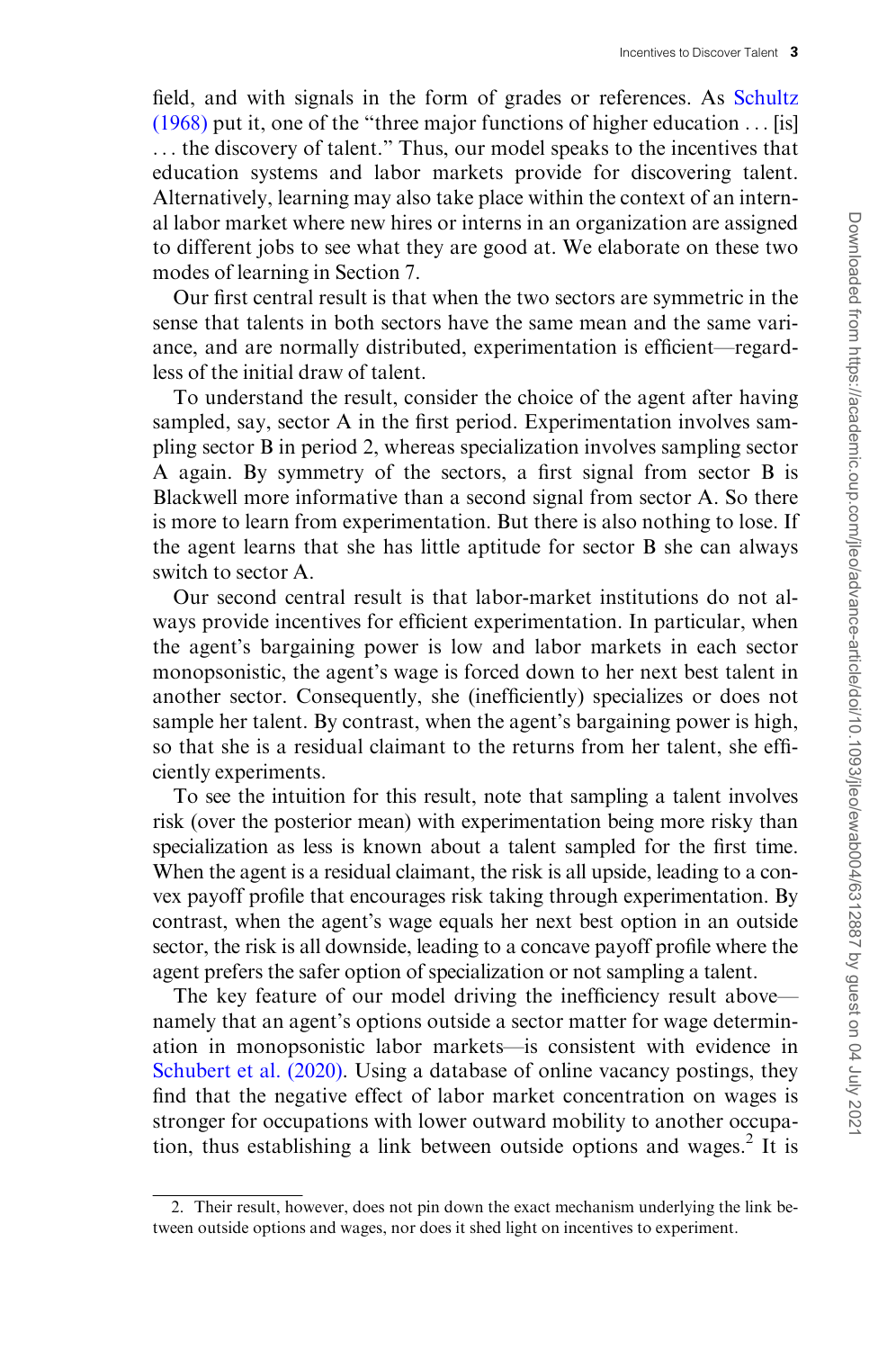also worth pointing out that there are other labor-market institutions besides an agent's high bargaining power which encourage residual claimancy: these include competition in labor markets (which we analyze in Section 6.4), entrepreneurship, and high-powered incentive pay.

A strength of our model is that we can clearly see to what extent our result that experimentation is efficient relies on our assumptions of symmetry, normality, and the absence of human capital accumulation. Relaxing these assumptions highlights circumstances in which there is an efficiency role for specialization. When talents are asymmetric, sampling the talent with the higher variance repeatedly can be optimal because there is more to learn from that talent. To understand the role normality plays, we consider a setting where talents have a t-distribution. Unlike the case where talents are normally distributed, the posterior variance now depends on the realization of the signal, which once again makes specialization efficient for extreme draws (negative or positive) of the talent sampled. Finally, when sampling a talent is associated with the accumulation of sector-specific human capital, specialization once again has a role to play for high draws of the initial talent sampled.

Our study shares features with the multi-armed bandit literature.<sup>3</sup> As in the multi-armed bandit problem, our setup includes experimentation and exploitation; but whereas in the former an agent can repeatedly switch between experimentation and exploitation over an infinite horizon, in our setup, experimentation can only happen in the learning phase (periods 1 and 2) and exploitation occurs in the working phase (period 3). In other words, we emphasize a different, yet fundamental, type of (pre work) sampling that complements these theories above. Modeling the labor market as a multi-armed bandit problem, [Miller \(1984\)](#page-34-0) shows that, ceteris paribus, an agent chooses the job with the highest information value. Since working in a job reduces uncertainty about the job-specific match value, agents have an incentive to switch between jobs (and occupations). This result is consistent with our finding that agents who are residual claimants experiment during the learning phase. Following [Jovanovic \(1979\),](#page-34-0) [Miller](#page-34-0) [\(1984\)](#page-34-0) considers many firms that compete for a single agent, who is, therefore, able to extract the entire match value. In contrast, [Felli and Harris](#page-34-0) [\(1996\)](#page-34-0) assumes that there are only two firms, one for each job, such that the agent's wage from its current employer equals the agent's match value with the other firm. In this setting, [Felli and Harris \(1996\)](#page-34-0) show that the agent experiments efficiently, in the sense that total surplus is maximized. This contrasts with our finding that inefficiencies can arise in the sampling stage.<sup>4</sup>

<sup>3.</sup> See Bergemann and Välimäki  $(2008)$  for a review of the multi-armed bandit problem and its applications in economics.

<sup>4.</sup> The key difference that leads to these contrasting results regarding the efficiency of the sampling strategy is in terms of the sequence of decisions. In [Felli and Harris \(1996\),](#page-34-0) firms make their wage offers before the agent chooses a firm and then learns about her talent on the job. In this setup, firms choose their wage offers to incentivize the agent to sample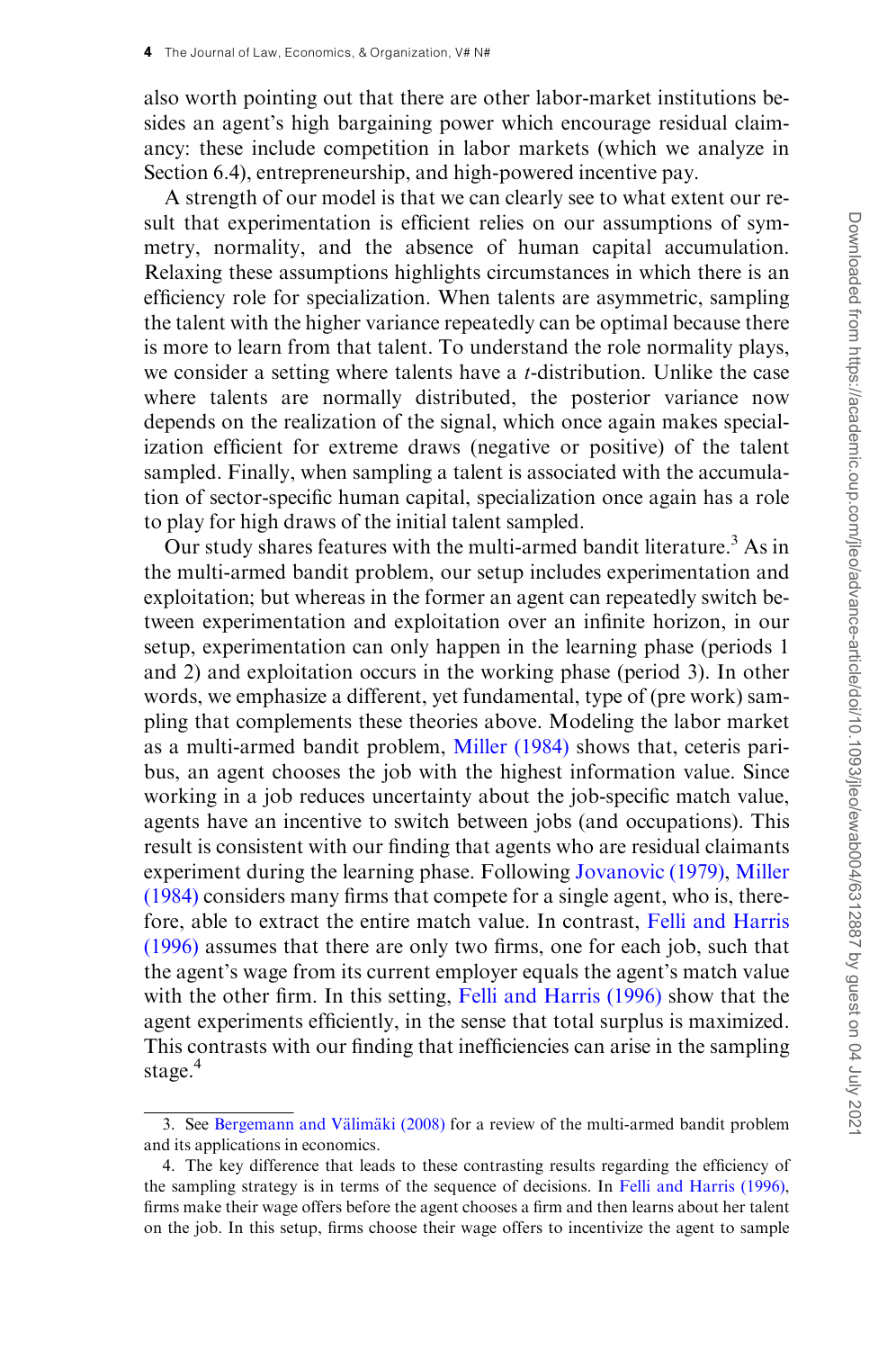In our model, talent has multiple dimensions. This feature appears in other learning contexts as well: job design ([Meyer 1994](#page-34-0); [Ortega 2001](#page-34-0)) and education systems [\(Malamud 2010,](#page-34-0) [2011\)](#page-34-0). But in these models, the decision about which type of talent to learn about is fixed upfront and cannot depend on new information. By contrast, this decision in our framework is *flexible* and is allowed to vary with new information.

The idea that learning can be inefficient when the costs of discovering talent cannot be adequately compensated also plays a role in other settings. In Terviö (2009) and [Pallais \(2014\)](#page-34-0), firms bear the opportunity cost of trying out a worker to discover her talent but when talents are general they cannot recoup the benefits. As a result, firms underinvest in hiring new workers with upside potential. Using a field experiment in an online marketplace, [Pallais \(2014\)](#page-34-0) finds evidence consistent with this result. The difference in our paper is the source of these opportunity costs of learning and the compensation for them. With multiple talents, the opportunity cost of sampling a talent is not being able to sample another, which in turn interacts with an agent's bargaining power to determine compensation.

The trade-off between experimentation and specialization is related to the comparison of breadth versus depth in [Geng et al. \(2018\)](#page-34-0). In their baseline model, [Geng et al. \(2018\)](#page-34-0) consider an agent who chooses between N products which each have N attributes. The value of a product is the sum of its i.i.d. attributes. Before choosing a product, the agent decides whether to learn the values of all N attributes of one product (depth) or pick one attribute, say attribute  $j$ , and learn the values of attribute  $j$  for all  $N$  products (breadth). [Geng et al. \(2018\)](#page-34-0) show that when  $N = 2$  and the distribution of attributes is symmetric, the agent is indifferent between breadth and depth, whereas we find that the agent prefers experimentation (breadth). The key difference that leads to the divergent findings is that in [Geng et al. \(2018\)](#page-34-0), all attribute values are i.i.d., whereas in our model, the second signal from sector A is less informative than the first signal from sector B.

Finally, our paper is related to an extension in Holmström (1999) where he shows how a risk averse agent may inefficiently choose projects to reduce her exposure to risk from inferences of her talent. In our setting, the agent avoids risk even though she is risk neutral because of the concave payoff profile induced from her bargaining power and a monopsonistic labor market. Another distinction is that an agent who is a residual claimant always makes efficient choices in our framework whereas this is not the case in Holmström (1999).

#### 2. The Model

2.1 Environment and Production

There are two sectors: sector A and sector B. Associated with each sector is one risk-neutral firm so that the labor market in a sector is

efficiently. In our model, however, firms make wage offers after the sampling stage and therefore cannot influence the agent's sampling decision.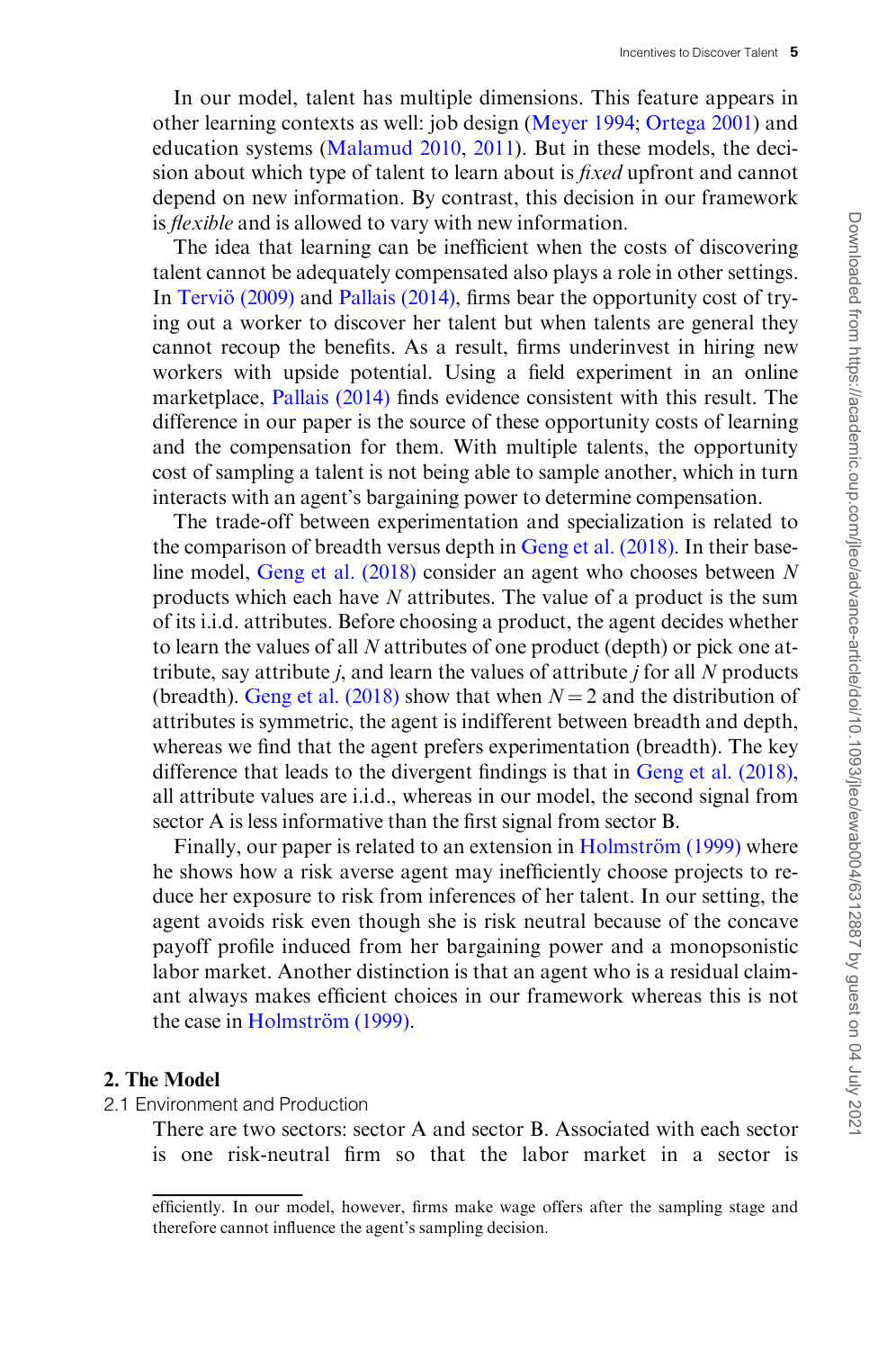monopsonistic. There is a risk-neutral agent who chooses to work in either sector A or sector B.

The agent's talent in sector *i*,  $i \in \{A, B\}$  is given by  $\eta^i$ . This talent is unknown and is distributed normally with mean 0 and variance  $\sigma_{\eta}^2 > 0$ . Talents across sectors are independent of one another. We relax this assumption of independence later in Section 6. Production depends on the talent of the agent in the sector. An agent who works in sector  $i$  produces an output  $\eta^i$ .

If the agent does not work in one of the two sectors, her reservation utility is minus infinity. The firm's reservation utility is 0.

#### 2.2 Sampling Talents

Prior to working, the agent can sample (or learn about) her talents in a sector over two periods. An agent who samples sector  $i$  in period  $t$ ,  $t \in \{1, 2\}$ , draws an informative signal  $s_t^i = \eta^i + \epsilon_t^i$  at the end of the period, where  $\epsilon_t^i$  is an idiosyncratic error term which is normally distributed with mean 0 and variance  $\sigma_{\epsilon}^2 > 0$ . The error terms are independent across periods.

The key constraint that the agent faces is that she can sample at most one type of talent per period. If the agent samples the same type of talent over both periods, we say that she specializes. If the agent samples different types of talents over both periods, we say that she experiments.

We assume that there are costs associated with not sampling a talent in a period. In the first period, we assume that this cost is prohibitively large. In the second period, the cost is  $\phi > 0$ . These costs can be thought of as costs to access a labor market. For instance, norms in a labor market may make it more difficult for an agent who has not sampled her talent to work in the market.

## 2.3 Bargaining Power and Incentives

An agent's wage is determined in the following way. With probability  $\mu \in [0,1],$  the agent makes a take it or leave it offer to the firm she chooses to work in, and with probability  $1 - \mu$ , the firms simultaneously make offers to the agent, who chooses between one of them.<sup>5</sup> The parameter  $\mu$ can thus be interpreted as the agent's bargaining power to claim the returns from her talent. As we will see later, in equilibrium an agent with the power to make an offer extracts all of the surplus from her talent. A high  $\mu$  thus corresponds to a setting where the agent is more likely to be a residual claimant of the returns to her talent. At the other end, a smaller  $\mu$ exposes the agent to competition across firms in a labor market as in Holmström (1999). But the key difference here is that competition is between monopsonistic firms across sectors. We discuss some of these institutions in greater detail in Section 7.

<sup>5.</sup> If both firms offer the same wage, the agent randomly chooses either firm with equal probability.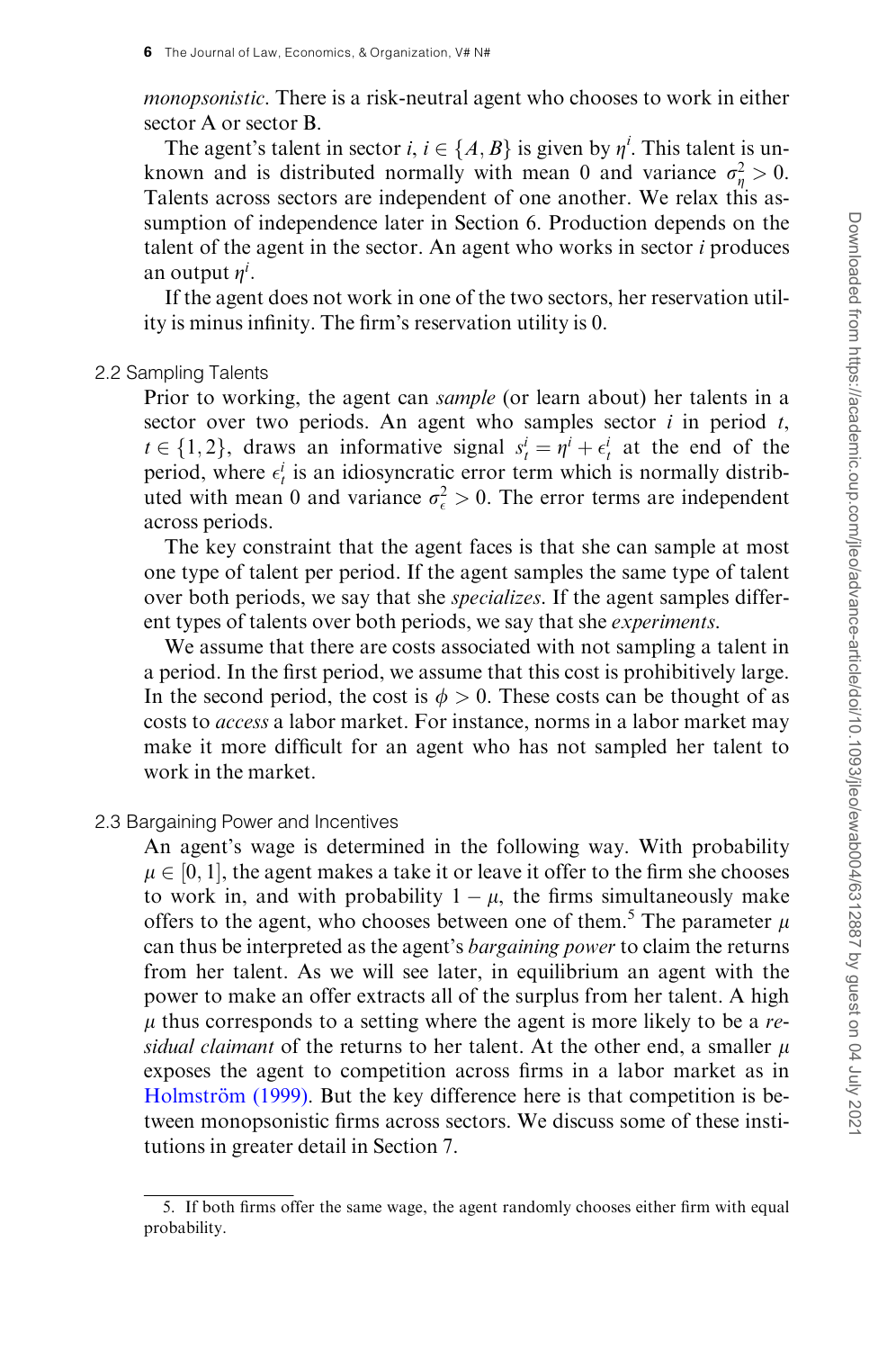#### 2.4 Timing and Information Structure

There are three periods in the model: two sampling periods followed by a working period. Given the symmetry in the distribution of both talents, we assume without loss of generality that the agent samples sector A in the first period. Thus, for all of our analysis, we treat the realized signal in period 1 for talent A,  $s_1^A$ , as an exogenous parameter. The timing and information structure of the model then is as follows.

The agent samples sector A at the start of period 1. At the end of this period, she draws a publicly observable signal  $s_1^A$ . Conditional on this realized signal, the agent decides which sector (if any) to sample at the start of the second period. At the end of the second period, the signal  $s_2^i$ , where  $i \in \{A, B\}$ , is realized when sector i is sampled. In the beginning of period 3, the agent decides which sector to work in and wages are determined. Finally, at the end of period 3, production takes place. [Figure 1](#page-7-0) depicts the timing of the model.

The solution concept we use is subgame-perfect equilibrium. Given that the wage-offer subgame, where firms make simultaneous offers to the agent, has multiple Nash equilibria when expected talents across sectors differ, we use a refinement that selects equilibria with undominated strategies [\(Blume 2003;](#page-34-0) [Kartik 2011](#page-34-0)).

#### 3. Efficiency

We start in this section by characterizing the efficient sampling strategy that is, the strategy that maximizes expected output—before turning to the agent's incentives in the following section. In particular, we compare the expected surplus (output) from specializing versus experimenting, given the realization of the first-period signal  $s_1^A$ .<sup>6</sup> We first sketch the total surplus functions associated with specialization and experimentation. We then compare the expected surplus across these two sampling strategies.

Consider the surplus function associated with specialization first. To convey the intuition for our results clearly, it is useful to work with a transformation of the second-period signal in sector A. In particular, define  $\hat{s}_2^A = s_2^A - \lambda_1 s_1^A$ , where  $\lambda_1 = \frac{\sigma_\eta^2}{\sigma_\eta^2 + \sigma_\epsilon^2}$ . This normalized signal  $\hat{s}_2^A$  has a mean of 0 and the same variance as the signal  $s_2^A$ . Let  $F^A$  and  $F^B$  be the distribution functions for  $\hat{s}_2^A$  and  $s_2^B$ , respectively.

Because the agent can pick which sector to work in after sampling talents, the surplus from specialization is given by

$$
TS_S = \max \{ E(\eta_A | s_1^A, \hat{s}_2^A), E(\eta_B | s_1^A, \hat{s}_2^A) \}
$$
  
= 
$$
\max \{ \lambda_1 s_1^A + \lambda_2 \hat{s}_2^A, 0 \},
$$

where  $\lambda_2 = \frac{\sigma_\eta^2}{2\sigma_\eta^2 + \sigma_\epsilon^2}$ .

<sup>6.</sup> Given the agent can choose to work in the sector which maximizes her talent, not sampling a talent is never efficient.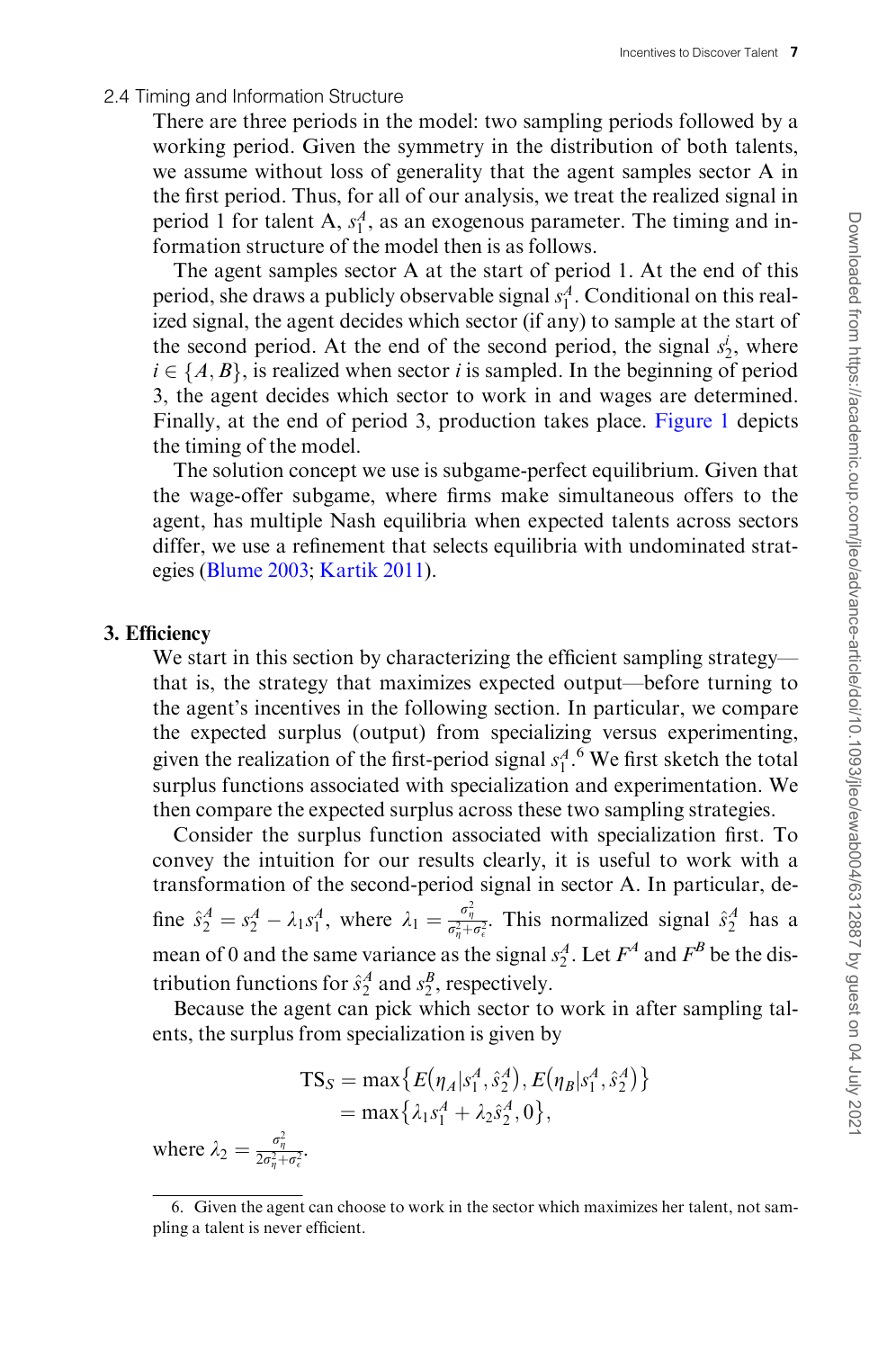<span id="page-7-0"></span>

Figure 1. Timeline.

Similarly, the surplus from experimentation is given by

$$
TS_E = \max \{ E(\eta_A | s_1^A, s_2^B), E(\eta_B | s_1^A, s_2^B) \}
$$
  
= 
$$
\max \{ \lambda_1 s_1^A, \lambda_1 s_2^B \}.
$$

The expected surplus from specialization,  $V<sub>S</sub>$ , is then given by

$$
V_S = E_{\hat{s}_2^A}[\text{TS}_S] = E_{\hat{s}_2^A}[\max\{\lambda_1 s_1^A + \lambda_2 \hat{s}_2^A, 0\}]
$$

and the expected surplus from experimentation,  $V_E$ , is given by

$$
V_E = E_{s_2^B}[\text{TS}_E] = E_{s_2^B}[\max\{\lambda_1 s_1^A, \lambda_1 s_2^B\}].
$$

[Figures 2](#page-8-0) and [3](#page-8-0) plot the surplus from experimentation and specialization as a function of the realization of the second-period signal. Looking at these figures, it is not clear which of the two sampling strategies yields a higher expected surplus. Notice that the surplus functions overlap. Also, expectations are taken with respect to different random variables:  $\hat{s}_2^A$  and  $s_2^B$ . Our main result in this section is that experimentation yields a higher expected surplus relative to specialization regardless of the initial draw of talent.

But first we state a useful Lemma.

*Lemma 1.* Let  $x$  be a normally distributed random variable with mean 0. Let a be a positive real number and let c and d be real numbers. Then  $E_x$ [max{*ax* + *c*, *d*}] =  $E_x$ [max{*ax* + *d*, *c*}].

The proof of Lemma 1 is in Appendix A. The Lemma says that when a random variable is normally distributed with a mean of zero, then interchanging intercepts across components of the max function does not change the expected value of the max function. It is worth pointing out that the lemma above holds not just for a normal distribution but for any symmetric distribution with mean 0.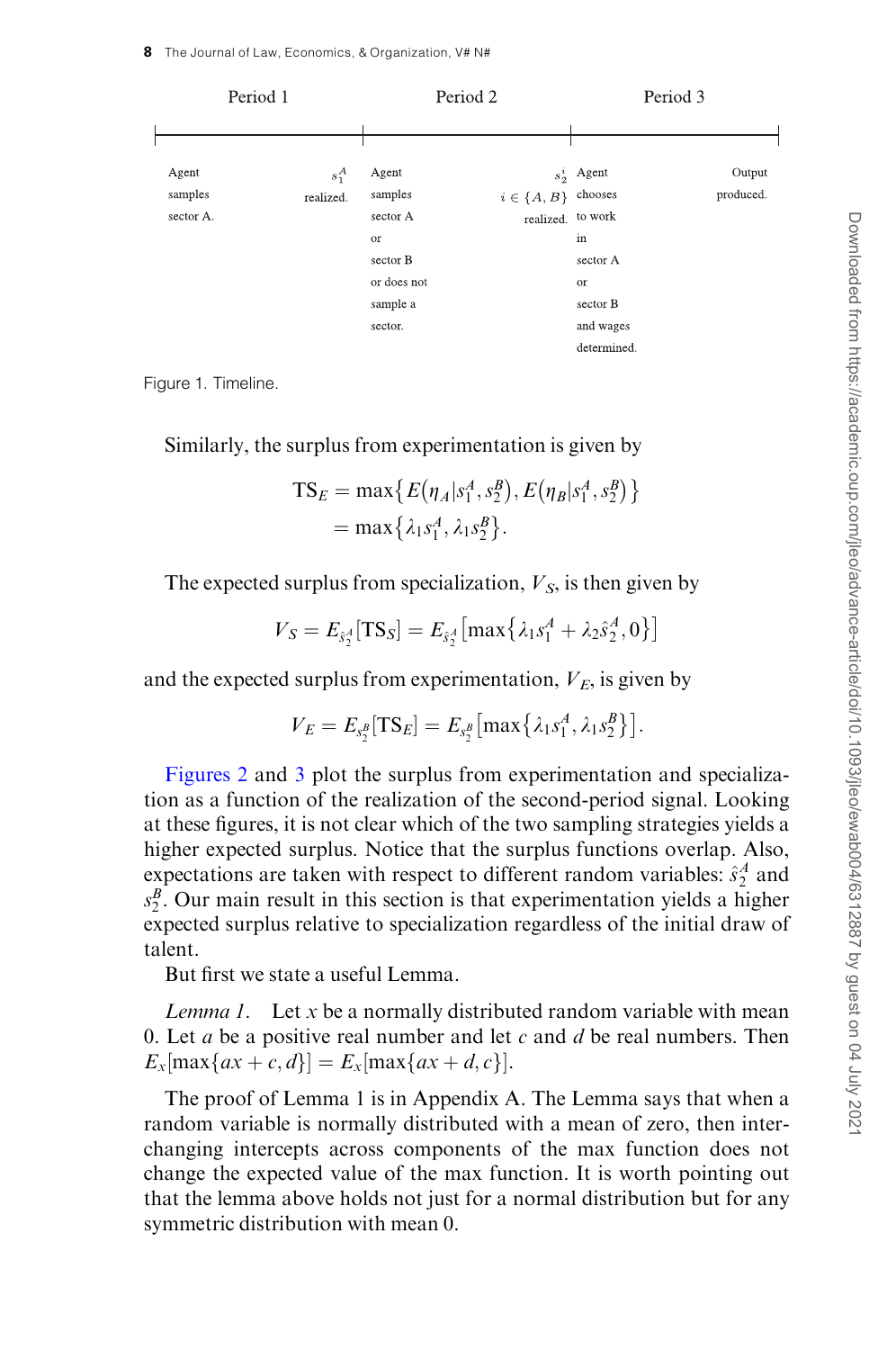<span id="page-8-0"></span>

Figure 2. Total Surplus Functions:  $s_1^A > 0$ .



Figure 3. Total Surplus Functions:  $s_1^A < 0$ .

We now turn to our main result in this section.

Proposition 1. Experimentation, where the agent samples different sectors in each period, is efficient.

Proof. We split the proof into three claims.

Claim 1: 
$$
E_{\tilde{s}_2^A}[\text{TS}_S] = E_{\tilde{s}_2^A}[\max\{\lambda_1 s_1^A + \lambda_2 s_2^A, 0\}] \leq E_{s_2^B}[\max\{\lambda_1 s_1^A + \lambda_2 s_2^B, 0\}].
$$

The distribution of signal  $\hat{s}_2^A$  given  $s_1^A$  is  $N(0, (1 - \lambda_1^2)(\sigma_\eta^2 + \sigma_\epsilon^2))$ . The distribution of signal  $s_2^B$  is  $N(0, \sigma_\eta^2 + \sigma_\epsilon^2)$ . Therefore, the two random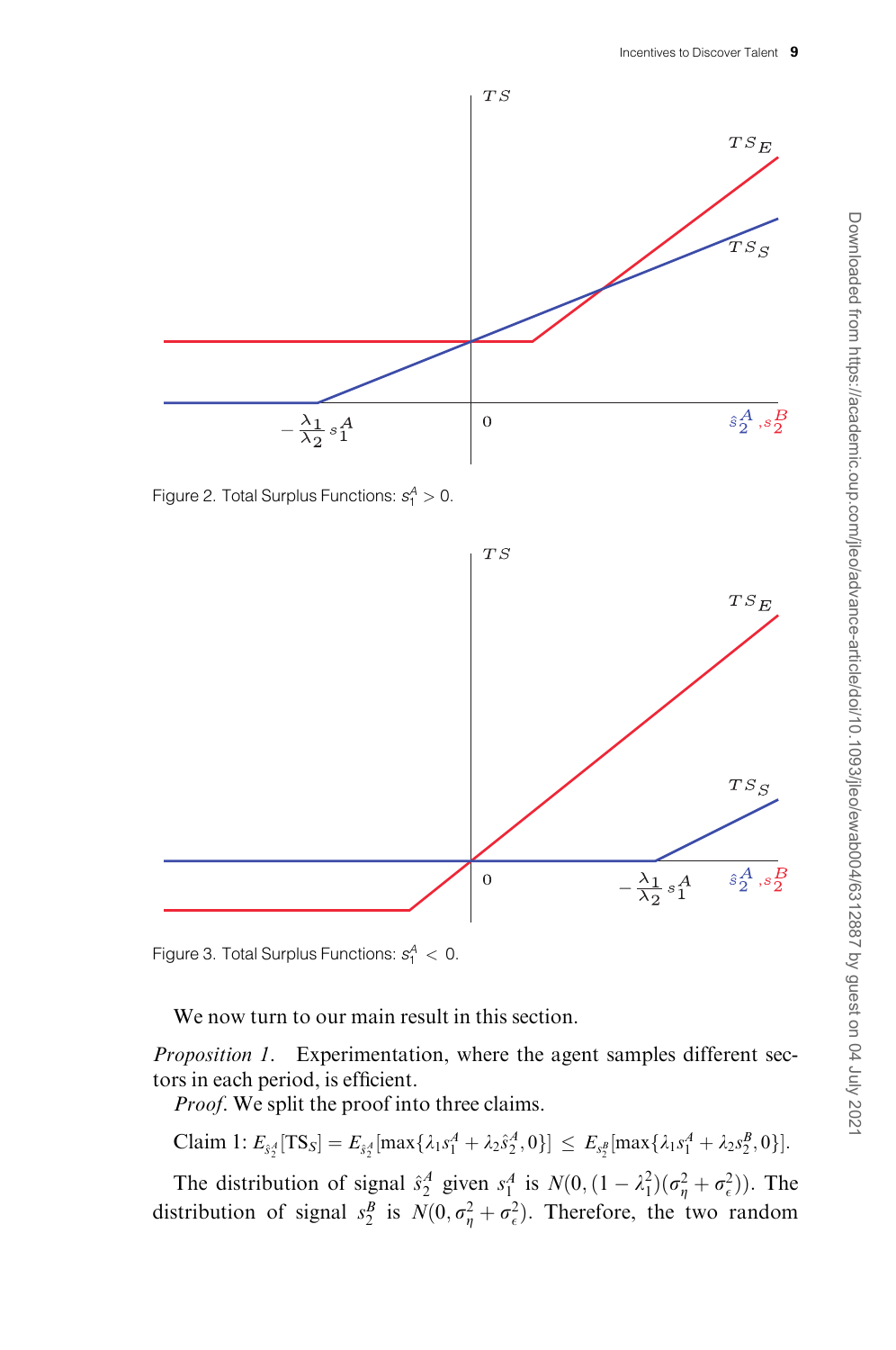variables  $\hat{s}_2^A$  and  $s_2^B$  have the same mean but the former has smaller variance than the latter. Thus,  $\hat{s}_2^A$  second order stochastically dominates  $s_2^B$ . Since the max function is convex,  $E_{\delta_2^A}[\max\{\lambda_1 s_1^A + \lambda_2 s_2^A, 0\}] \le E_{s_2^B}[\max]$  $\{\lambda_1 s_1^A + \lambda_2 s_2^B, 0\}.$ 

Claim 2: 
$$
E_{s_2^B}[\max{\lambda_1 s_1^A + \lambda_2 s_2^B, 0}] < E_{s_2^B}[\max{\lambda_1 s_1^A + \lambda_1 s_2^B, 0}]
$$
.

Consider two possible cases.

First, suppose  $s_1^A \leq 0$ . As  $\lambda_1 > \lambda_2$ , it follows that  $\max\{\lambda_1 s_1^A +$  $\lambda_2 s_2^B$ ,  $0 \leq \max\{\lambda_1 s_1^A + \lambda_1 s_2^B, 0\}$  with the inequality strict for  $s_2^B$  sufficiently large. Thus,  $E_{s_2^B}[\max\{\lambda_1s_1^A+\lambda_2s_2^B,0\}] < E_{s_2^B}[\max\{\lambda_1s_1^A+\lambda_1s_2^B,0\}].$ 

Second, suppose  $s_1^A > 0$ . Then,  $\max\{\lambda_1 s_1^A, \lambda_2 s_2^B\} \le \max\{\lambda_1 s_1^A, \lambda_1 s_2^B\}$ with the inequality strict for  $s_2^B$  sufficiently large. From Lemma 1, it fol- $\left[\text{loss that } E_{sB}[\max\{\lambda_1 s_1^A + \lambda_2 s_2^B, 0\}] = E_{sB}[\max\{\lambda_1 s_1^A, \lambda_2 s_2^B\}] < E_{sB}[\max\{\lambda_1 s_1^A, \lambda_2 s_2^B\}]$  $\{\lambda_1 s_1^A, \lambda_1 s_2^B\}$  =  $E_{s_2^B}$  [max $\{\lambda_1 s_1^A + \lambda_1 s_2^B, 0\}$ ].

Claim 3:  $E_{s_p^B}[\max{\{\lambda_1 s_1^A + \lambda_1 s_2^B, 0\}}] = E_{s_2^B}[\max{\{\lambda_1 s_1^A, \lambda_1 s_2^B\}}] = E_{s_2^B}[\text{TS}_E].$ This claim follows from Lemma 1.

Taking all three claims together, the result holds.

To understand the intuition for this result it helps to take a closer look at the surplus functions in [Figures 2](#page-8-0) and [3.](#page-8-0) In particular, notice that there is an upside effect: a high signal in the second period increases the posterior mean of the sampled talent and thus increases surplus, whereas a low signal entails no cost because the agent can switch to the non-sampled sector. It turns out that the upside effect is stronger in the case of experimentation for the following two reasons.

First, since the agent's talent in sector B is sampled for the first time in the case of experimentation, the weight placed on this signal is larger relative to the weight placed on the signal in the specialization case  $(\lambda_1 > \lambda_2)$ . This is because a signal drawn for the first time is more informative about talent.

Second, both the signals  $\hat{s}_2^A$  and  $s_2^B$  have the same mean of 0, but the signal in sector B, which is drawn for the first time, has larger variance.<sup>7</sup> Or put differently, the signal  $\hat{s}_2^A$  second-order stochastically dominates the signal  $s_2^B$ . This is because less is known about a talent which is sampled for the first time.

To summarize, there is more to learn from experimentation: the weight placed on signal B when updating beliefs is stronger ( $\lambda_1 > \lambda_2$ ) and extreme values of signal B are more likely  $(\hat{s}_2^A$  second-order stochastically dominates  $s_2^B$ ). As a result, the upside effect is larger for experimentation. This larger upside effect combined with the symmetry of the normal distribution ensures that experimentation yields a higher expected surplus relative to specialization.

<sup>7.</sup> The signal  $\hat{s}_2^A \sim N(0, (1 - \lambda_1^2)(\sigma_\eta^2 + \sigma_\epsilon^2))$ , whereas the signal  $s_2^B \sim N(0, \sigma_\eta^2 + \sigma_\epsilon^2)$ .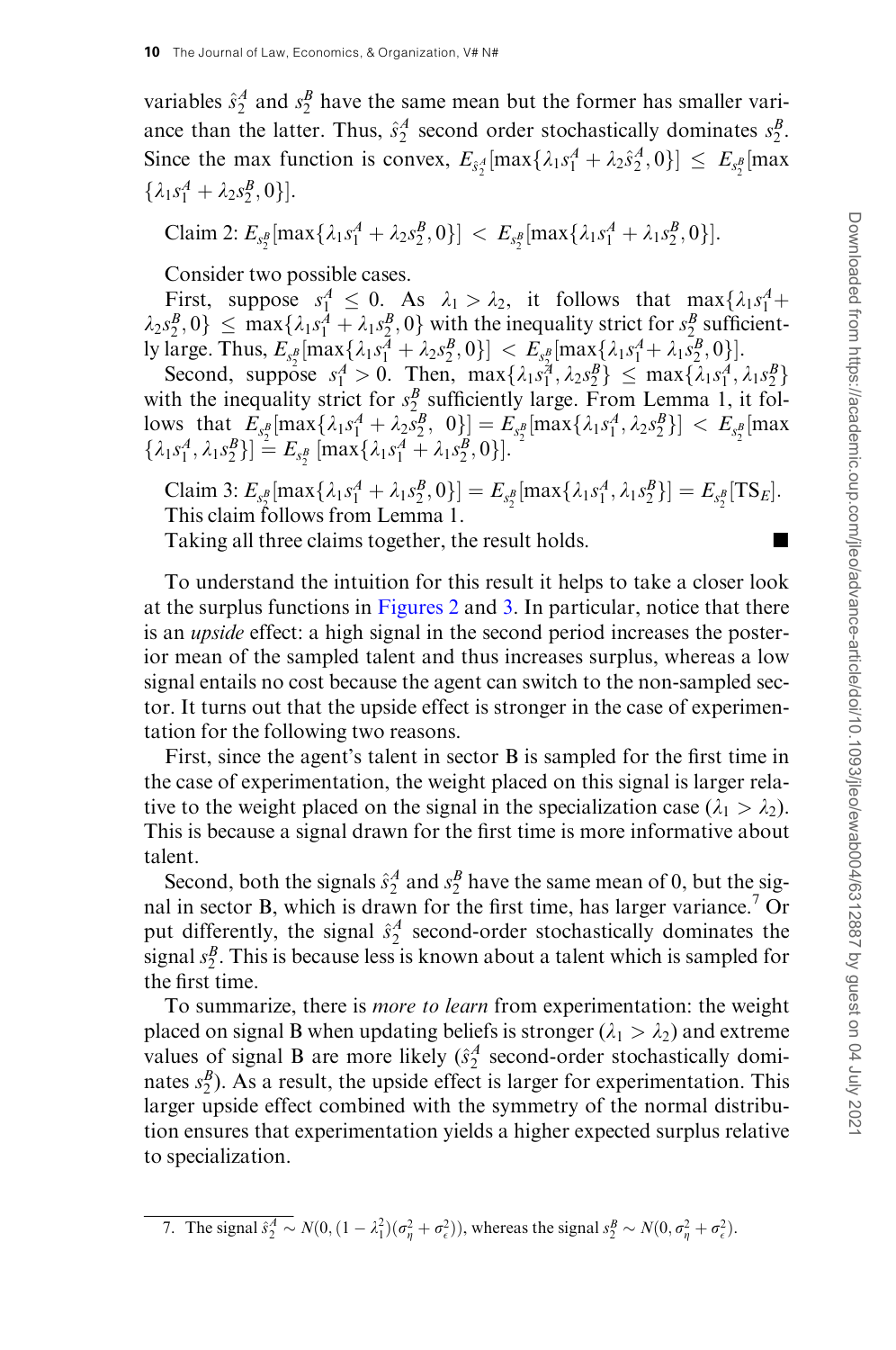Given that experimentation always does better than specialization, we now look at how the difference in the expected surplus across both of these cases varies as we vary parameters in our model.

# Proposition 2.  $V_E - V_S$  is

- (i) strictly increasing in  $\sigma_{\eta}^2$  and
- (ii) strictly decreasing in  $|s_1|^A$  and tends to 0 as  $|s_1|^A$  tends to infinity.

The proofs of all the propositions that follow are in Appendix A. The intuition for the first part of this proposition is clear. As the variance of talents gets larger, there is more to learn from experimentation, which makes it more valuable relative to specialization. Part (ii) of the proposition is less obvious and says that the gains from experimentation are the largest for intermediate draws of talent, and that in the limit (for very good or very bad draws of talent) these gains disappear.

To see why the second part of Proposition 2 holds, notice from Lemma 1 that we can rewrite  $E_{s_2^A}$  [max  $\{\lambda_1 s_1^A + \lambda_2 s_2^A, 0\}$ ] =  $E_{s_2^A}$  [max  $\{\lambda_1 s_1^A, \lambda_2 s_2^A\}$ ]. Comparing this expression with the expected surplus from experimentation, which is  $E_{s_2^B}$ [max $\{\lambda_1 s_1^A, \lambda_1 s_2^B\}$ ], we see that two things matter: the floor of the total-surplus function  $\lambda_1 s_1^A$  which is common across both expressions, and the inferences drawn from the second-period signal across sectors ( $\lambda_2 \hat{s}_2^A$  versus  $\lambda_1 s_2^B$ ). Ignoring the floor, we see that positive second-period signals favor experimentation, with its steeper upside and larger variance of the signal in sector B. Negative second-period signals favor specialization with a flatter downside and lower variance of the signal in sector A. When  $s_1^A > 0$ , the floor curtails some of the upside benefit from experimentation. And when  $s_1^A < 0$ , the floor accommodates some downside cost from experimenting. It is at  $s_1^A = 0$ , where all of the upside benefits from experimentation are realized without any downside costs, where the difference in the value across experimentation and specialization is the largest.

## 4. Incentives to Sample Talents

We now turn to incentives that the agent has to sample her talents. When she has the power to make an offer to the firm (this occurs with probability  $\mu$ ), she chooses to work in the sector where her expected talent is larger and she asks for, and gets, a wage that equals her expected talent in that sector. When she does not have the power to make the offer (this occurs with probability  $1 - \mu$ ), there are multiple equilibria in the wage-offer subgame when expected talents differ across sectors. Drawing on [Kartik](#page-34-0) [\(2011\),](#page-34-0) we use a refinement that selects equilibria with undominated strategies when there are multiple equilibria. Any of these equilibria lead to the outcome where the agent works for the firm where she is more productive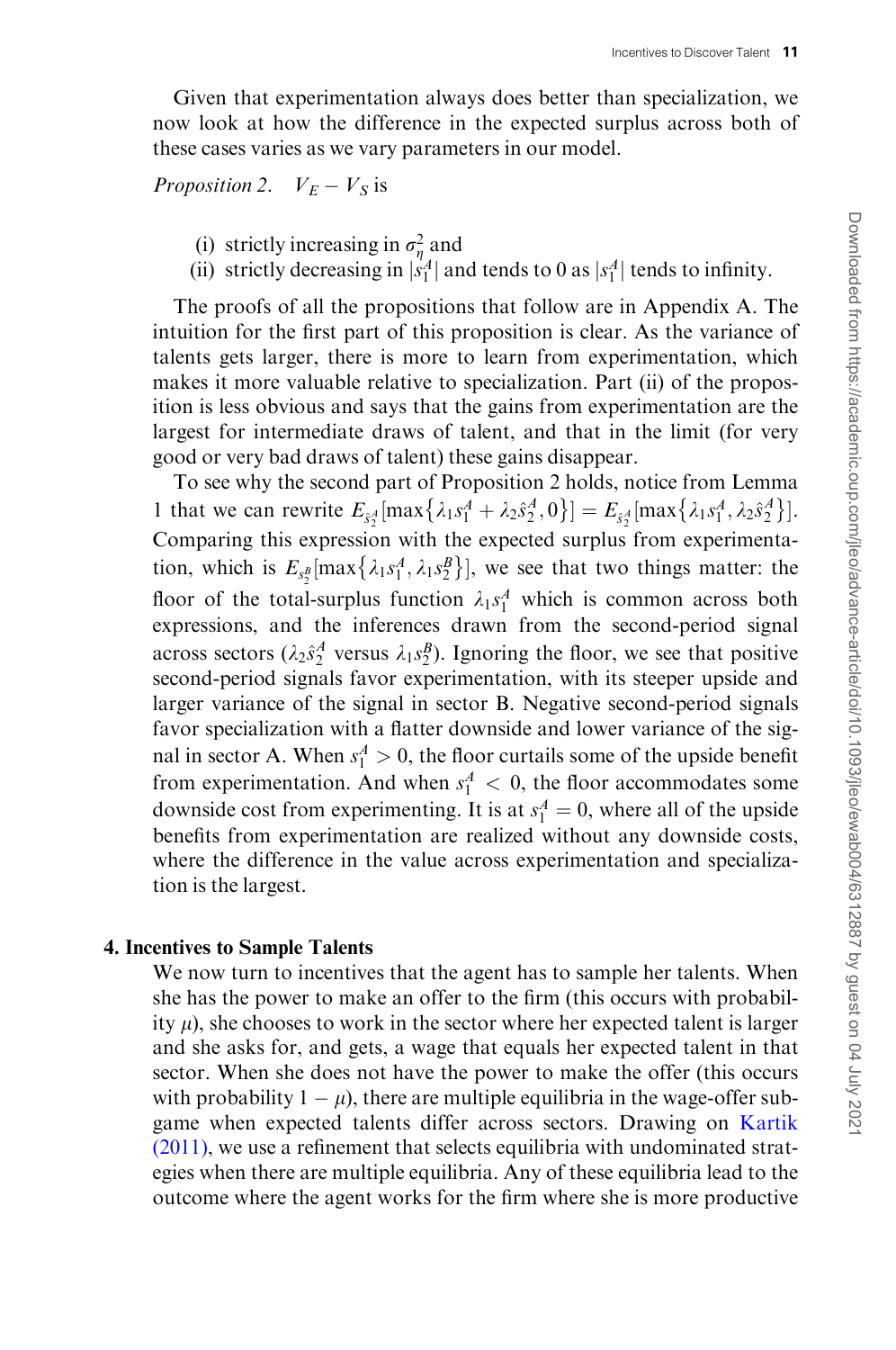and where the equilibrium wage equals her expected talent in the next best sector  $8,9$ 

Thus, her expected utility from specializing, experimenting, and not sampling a talent in the second period is given by

$$
EU_S = E_{\hat{s}_2^A}[w_S] = E_{\hat{s}_2^A}[\mu \max\{\lambda_1 s_1^A + \lambda_2 \hat{s}_2^A, 0\} + (1 - \mu) \min\{\lambda_1 s_1^A + \lambda_2 \hat{s}_2^A, 0\}],
$$
  
\n
$$
EU_E = E_{s_2^B}[w_E] = E_{s_2^B}[\mu \max\{\lambda_1 s_1^A, \lambda_1 s_2^B\} + (1 - \mu) \min\{\lambda_1 s_1^A, \lambda_1 s_2^B\}],
$$
  
\n
$$
EU_N = w_N - \phi = \mu \max\{\lambda_1 s_1^A, 0\} + (1 - \mu) \min\{\lambda_1 s_1^A, 0\} - \phi,
$$

where  $w_S$ ,  $w_E$ , and  $w_N$  are the expected wages from specialization, experimentation, and not sampling a talent, respectively.

Let  $V_S$   $\left(s_1^A\right)$  $(s_1^A)$  be the agent's expected value from specialization as a function of  $s_1^A$ . The proposition below shows the agent's optimal sampling strategy.

Proposition 3

- (i) Let  $\mu > \frac{1}{2}$ . Then the agent experiments.
- (ii) Let  $\mu = \frac{1}{2}$ . Then the agent is indifferent between experimenting and specializing.
- (iii) Let  $\mu < \frac{1}{2}$ . When  $(1 2\mu)V_S(0) \leq \phi$  the agent specializes. Otherwise, there exist cutoffs,  $s_1^A < 0$  and  $\bar{s}_1^A > 0$ , such that the agent specializes when  $s_1^A \leq s_1^A$  or  $s_1^A \geq \overline{s}_1^A$ , and she does not sample a talent when  $s_1^A \in (\underline{s}_1^A, \overline{s}_1^A)$  $\left( \underline{s}_1^A, \overline{s}_1^A \right)$ . Furthermore,  $|\underline{s}_1^A|$  and  $|\overline{s}_1^A|$ are decreasing in the agent's bargaining power  $\mu$  and the cost of not sampling a talent  $\phi$ .

Proposition 3 says that an agent experiments as long as her bargaining power is sufficiently high. The cutoff that induces experimentation ( $\mu = \frac{1}{2}$ ) lies right in the middle of the two polar cases:  $\mu = 1$ , where the agent is the residual claimant, and  $\mu = 0$ , where the agent's wage is her next best option.

To gain intuition for Proposition 3, it is useful to make two separate comparisons: one comparison between experimentation and specialization and the other between sampling and not sampling a talent.

Consider experimentation versus specialization first, and focus on the two extremes of bargaining power. When  $\mu = 1$ , the agent's wage for a given realization of the signal in the second period,  $s_2$ , is the maximum of

<sup>8.</sup> For the argument in [Kartik \(2011\)](#page-34-0) to work in our setting, we need to assume that firms face a constraint on setting wages too low for a given set of posterior means of talents.

<sup>9.</sup> An example of an equilibrium in undominated strategies is where the more productive firm (where the worker has a higher talent) offers a wage equal to  $\min \{ \hat{\eta}^A, \hat{\eta}^B \}$  and where the less productive firm randomizes uniformly over the interval  $[\min \{ \hat{\eta}^A, \hat{\eta}^B \} - \delta,$ min  $\{\hat{\eta}^A,\hat{\eta}^B\}$ , where  $\hat{\eta}^i$  is the posterior mean of the agent's talent in sector *i* at the start of period 3, and where  $\delta > 0$  is sufficiently small. This example is from [Blume \(2003\)](#page-34-0).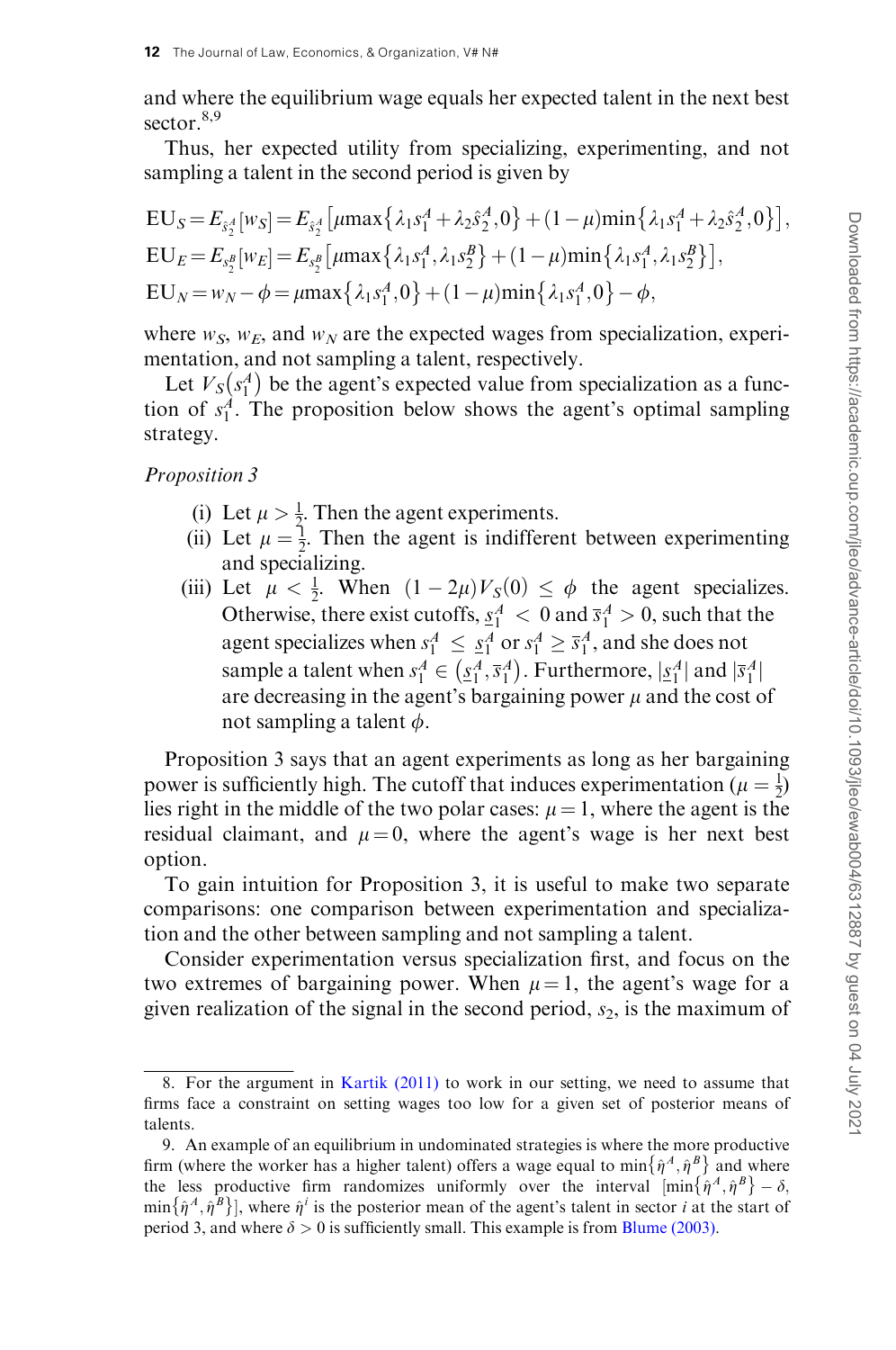her talents across sectors. Because the posterior means are linear (from normally distributed talents and signals) and because the max function is convex, the agent's wage as a function of  $s_2$  is convex. In fact, the wages from specialization  $w_S = \max\{\lambda_1 s_1^A + \lambda_2 s_2^A, 0\}$  and experimentation  $w_E =$  $\max{\lambda_1 s_1^A + \lambda_1 s_2^B, 0}$  (modified using Lemma 1) resemble call options with strike prices of  $-\frac{\lambda_1 s_1^4}{\lambda_2}$  and  $-s_1^A$ , respectively. For this case with convex payoffs, experimentation—with its larger variance when the talent is sampled for the first time and a steeper upside—dominates specialization.

When  $\mu = 0$ , the agent's wage is concave in  $s_2$  so that this function can be thought of as a put option. Receiving a high signal in the second period yields no benefit as wages are capped above by the non-sampled sector, while low signals entail a downside because they reduce the agent's next best option. For this case with concave payoffs, specialization—which involves a lower residual variance from sampling a talent for the second time and a flatter downside—dominates experimentation.

For an intermediate  $\mu \in (0, 1)$ , the agent's expected payoff is a convex combination of these two polar cases: for  $\mu > \frac{1}{2}$ , expected wages are piecewise linear and convex in the second-period signal so that experimentation dominates specialization, for  $\mu < \frac{1}{2}$ , wages are piecewise linear and concave in the second-period signal so that specialization dominates experimentation, and finally for  $\mu = \frac{1}{2}$ , expected wages are linear with the agent being indifferent between both strategies.

[Figures 4](#page-13-0) and [5](#page-13-0) sketch wages for the two polar cases,  $\mu = 1$  and  $\mu = 0$ , and expected wages for the intermediate case of  $\mu = \frac{1}{2}$  for a positive firstperiod signal.

Next, let's turn to the comparison between sampling a talent or not in period 2. While specialization slows down learning relative to experimentation, not sampling a talent in period 2 completely brings learning to a halt. Thus, this strategy has more value when learning by the market is used to penalize the agent for a bad draw relative to rewarding the agent for a good one. Or put differently, this strategy is useful when the agent's wage is piecewise linear and concave in  $s_2$  with  $\mu < \frac{1}{2}$ . The last part of Proposition 3 confirms this intuition. In addition, the proposition above says that not sampling can only be optimal for intermediate draws of talent. For a low signal, the wage from not learning is low to begin with so that the downside matters less. For a high signal, once again, the downside from sampling a talent matters less, in this case because the downside is less likely.

## 5. A Role for Specialization

Our main result in Proposition 1 is that experimentation is efficient regardless of the initial draw of talent. This result, however, relies on several assumptions: talents are symmetrically and normally distributed, and there is no human capital acquired during the learning phase. In this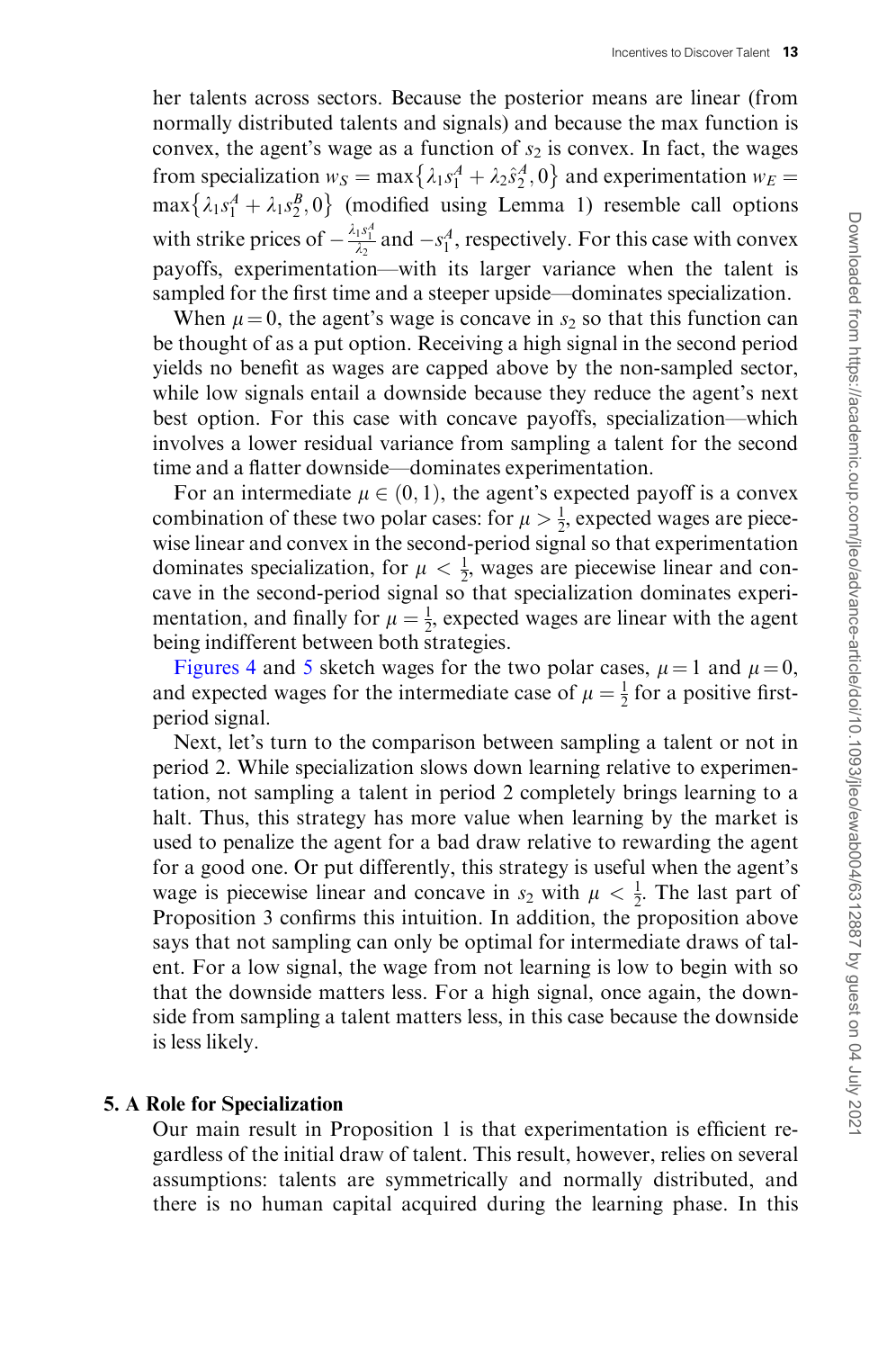<span id="page-13-0"></span>

Figure 4. Bargaining Power and Wages:  $\mu \in \{0, 1\}, s_1^A > 0$ .



Figure 5. Bargaining Power and Wages:  $\mu = \frac{1}{2}, s_1^A > 0$ .

subsection, we show that specialization has a role to play from an efficiency viewpoint when these assumptions are relaxed.

## 5.1 Human Capital Accumulation

We now introduce human capital accumulation into our analysis. When an agent samples a sector, she does not just get a signal of her talent; she also acquires human capital  $H > 0$ . Output in each sector is the agent's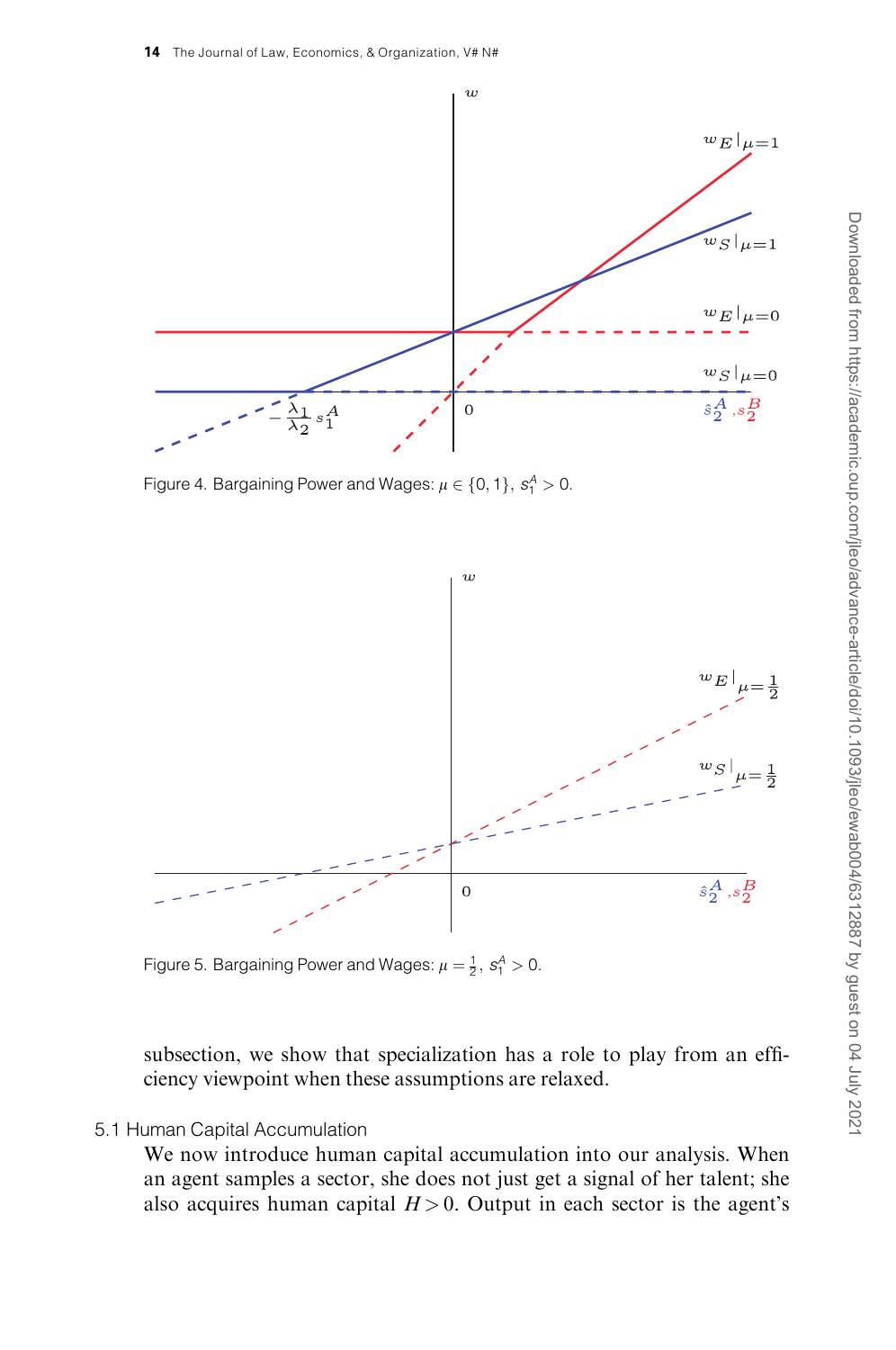talent plus her human capital. Given this specification, we can rewrite the surplus functions as:

$$
TS_S^H = \max\left\{\lambda_1 s_1^A + \lambda_2 \hat{s}_2^A + 2H, 2\alpha H\right\}
$$

and

$$
TS_E^H = \max\{\lambda_1 s_1^A + (1 + \alpha)H, \lambda_1 s_2^B + (1 + \alpha)H\},\
$$

where  $\alpha \in [0, 1]$  is a spillover parameter that captures the extent to which the human capital is specific or general across sectors.<sup>10</sup> When  $\alpha = 1$ , human capital is fully general across sectors, and when  $\alpha = 0$ , it is fully specific to a sector. The value from specialization for this case with human capital is defined as  $V_S^H \equiv E_{\hat{s}_2^A}[\text{TS}_S^H]$ , and the value from experimentation as  $V_E^H \equiv E_{s_2^B}[\text{TS}_E^H]$ .

The following proposition characterizes the efficient sampling strategy with human capital.

Proposition 4

- (i) When  $\alpha = 1$ , so that human capital is fully general across sectors, experimentation is efficient.
- (ii) For any  $\alpha$  < 1, there exist cutoffs,  $s_1^{*A}$  and  $s_{*1}^A$ , such that specialization is efficient when  $s_1^A \geq s_1^{*A}$ , and experimentation is efficient when  $s_1^A \leq s_{*1}^A$ .

In this setup with human capital, the difference in value between experimentation and specialization  $V_E^H - V_S^H$  can be decomposed into the sum of two parts: a difference in value from learning,  $V_E - V_S$ , and a difference in value from allocating human capital. With specialization, human capital is concentrated in sector A whereas experimentation spreads human capital equally across both sectors.

When human capital in one sector completely spills over to the other sector, so that it is fully general across sectors ( $\alpha = 1$ ), experimentation and specialization generate the same surplus in terms of allocating human capital. Thus, experimentation, which leads to more efficient learning from Proposition 1, is efficient.

With spillovers across sectors ( $\alpha$  < 1), the initial signal plays an important role. When  $s_1^A$  is high, the probability that the agent eventually works in sector A is large, so that concentrating human capital in sector A through specialization leads to a more efficient allocation of human capital. By contrast, a low  $s_1^A$  increases the likelihood of working in sector B so that experimentation allocates human capital efficiently.

<sup>10.</sup> Alternatively we could model human capital accumulated in a sector as a sum of two terms: the innate talent in the sector and a fixed term  $\alpha H$ . The results for this case are qualitatively similar to Proposition 4.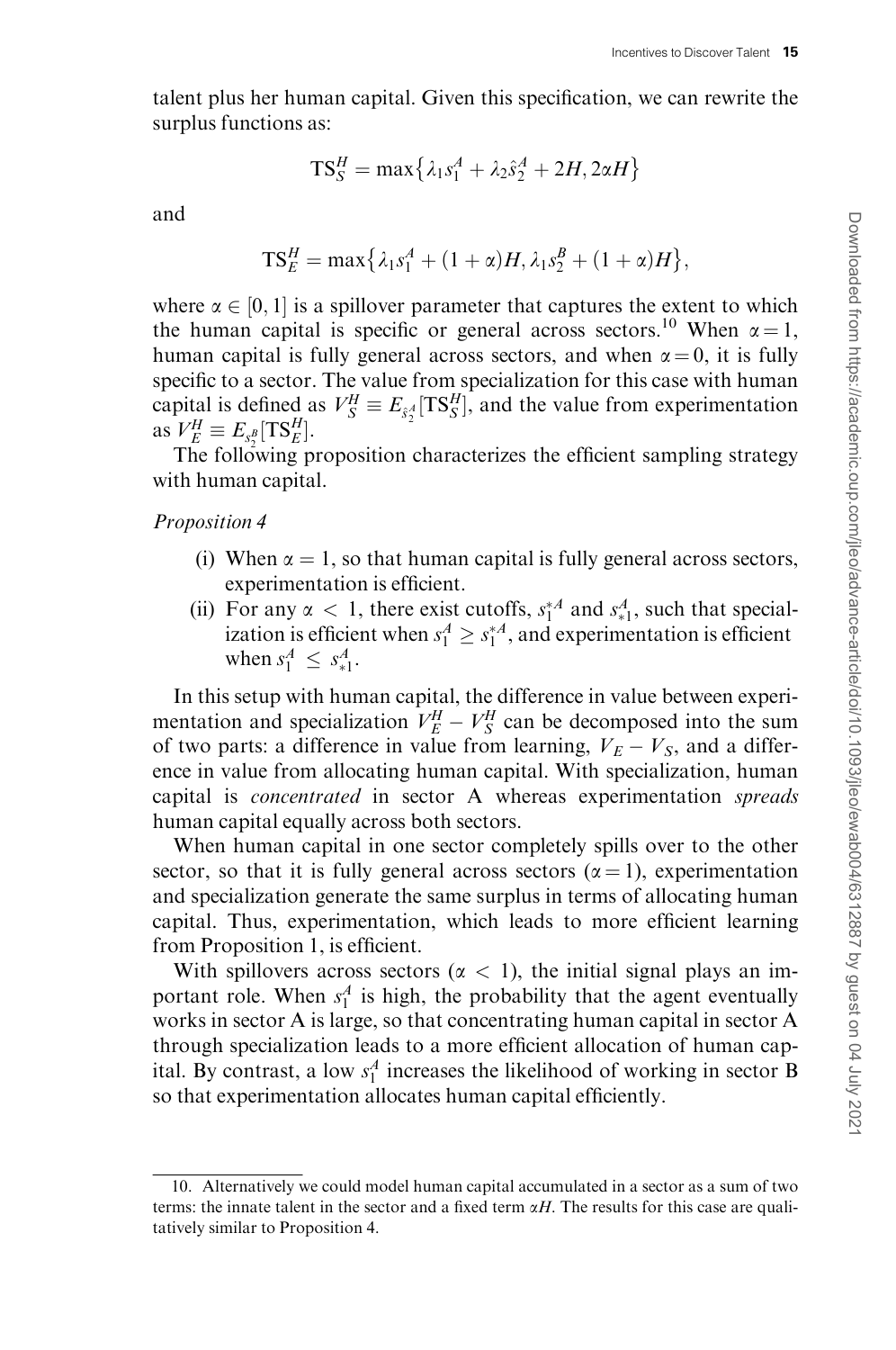The second part of Proposition 4 reflects a tradeoff between allocating human capital in an efficient way and learning. When the initial signal is very large, human capital plays a more important role relative to learning. Indeed, in the limit, when  $s_1^A$  tends to infinity, the probability of working in sector A approaches 1, so that the human capital gain in value from specializing is  $(1 - \alpha)H$ , whereas the gains from learning via experimentation vanish in the limit (from Proposition 2). As a result, specialization is efficient for this case. For a very low signal, experimentation does better, both in terms of learning and human capital, so that it is efficient.

Under some additional conditions, the cutoffs in the second part of Proposition 4 coincide so that there is a unique threshold above which specialization is efficient and below which experimentation is efficient. Furthermore, this cutoff is increasing in  $\alpha$ , and as  $\alpha \rightarrow 1$ , the cutoff tends to infinity.<sup>11</sup>

## 5.2 Asymmetric Model

So far in our model, sectors are symmetric: talents in both sectors have the same mean and the same variance. In this section, we allow for asymmetries across sectors.

Let  $\eta^A \sim N(0, \sigma_{\eta}^2)$  and  $\eta^B \sim N(b, v\sigma_{\eta}^2)$  where  $v > 0$  and where b is any real number. As before, let  $\epsilon_t^i \sim N(0, \sigma_{\epsilon}^2)$  for  $i \in \{A, B\}$ ,  $t \in \{1, 2\}$ . Thus, the unconditional distribution of the signal  $s_2^B$  is normal with mean b and variance  $v\sigma_{\eta}^2 + \sigma_{\epsilon}^2$ . Given these asymmetries across sectors, the agent's choice of which sector to sample initially is made endogenous.

The following proposition characterizes conditions under which experimentation is efficient.

*Proposition 5.* Experimentation is efficient if and only if  $\frac{\sigma_{\eta}^2}{\sigma_{\epsilon}^2} \ge \frac{|v-1|}{v}$ . Otherwise, specialization in sector A is efficient when  $\nu < 1$ , and specialization in sector B is efficient when  $v > 1$ .

Notice that the parameter  $b$  plays no role in the necessary and sufficient condition for experimentation—only the variances of talents matter. Second, the condition in the proposition for efficient experimentation has a simple interpretation. The left-hand side  $\frac{\sigma_{\pi}^2}{\sigma_{\hat{\lambda}}^2}$  is the signal-to-noise ratio. The right-hand side  $\frac{|v-1|}{v}$  reflects the degree of asymmetry across talents as v moves away from 1. The condition above then says that experimentation is efficient if and only if the signal-to-noise ratio is sufficiently large relative to the degree of asymmetry across sectors. In particular, a larger variance in a sector may lead to that sector being sampled repeatedly as there

<sup>11.</sup> The reason the cutoff may not be unique is that  $V_E - V_S$  is non-monotone in  $s_1^A$ . A sufficient condition that guarantees a unique cutoff is that  $H$  is small enough so that  $(V_E - V_S)|_{S_1^4 = \frac{2(1-\alpha)H}{\lambda_2}} \geq \int_{-\frac{2(1-\alpha)H}{\lambda_2}}^0 2\lambda_2 \hat{s}_2^A (1-\alpha) H dF^A$ . This condition ensures that experimentation is efficient for all negative first-period signals so that there is a unique cutoff that is positive. Using the implicit function theorem, the sign of the derivative of the cutoff with respect to  $\alpha$  is positive if and only  $g_2(s_1^A, \alpha) = \int_{\frac{-(\lambda_1 s_1^A + 2(1-\alpha)H)}{\lambda_2}}^0$  $dF<sup>A</sup>$  is positive which holds for any positive  $s_1^A$ .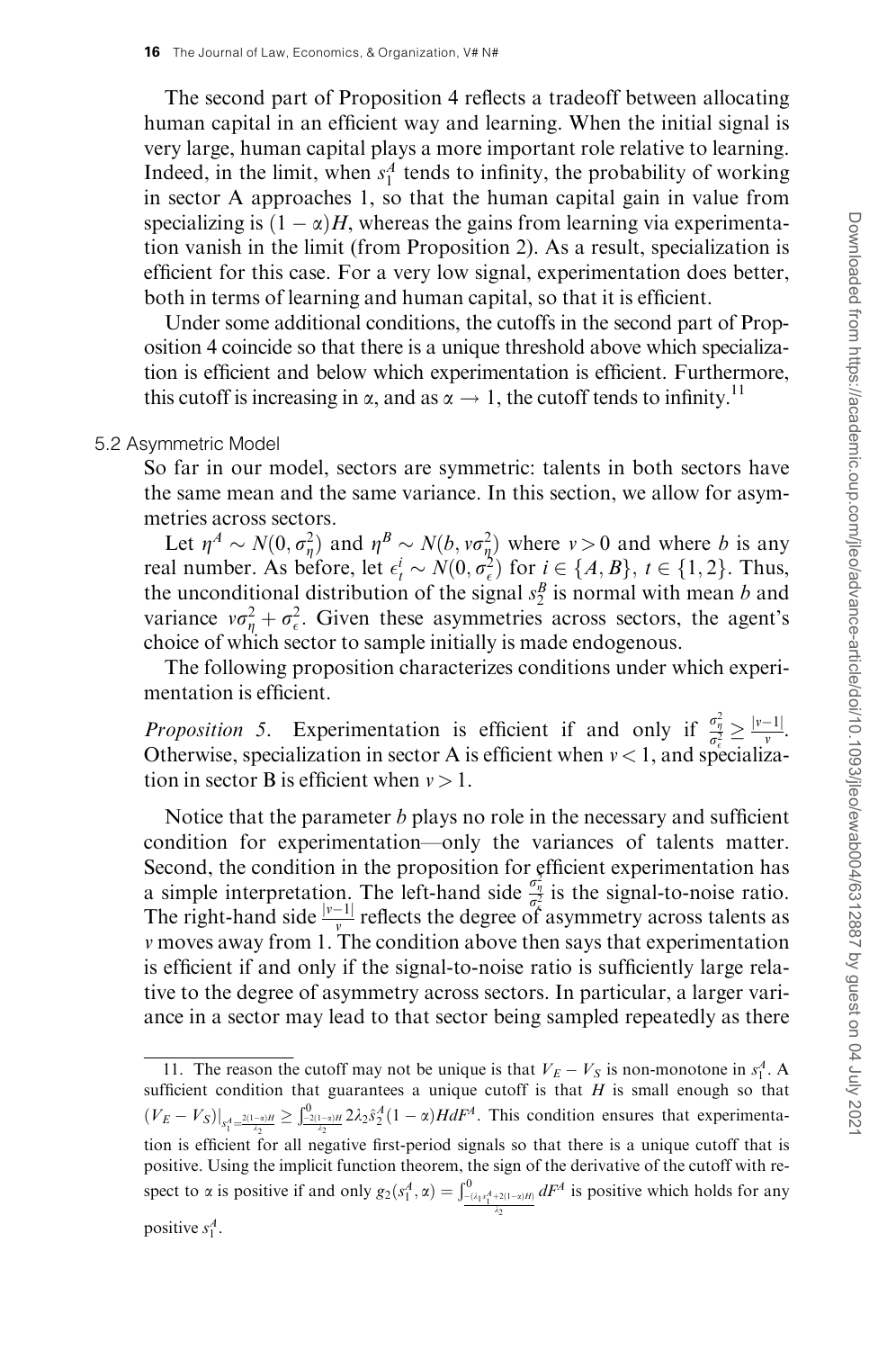is more to learn: for a small  $\nu$  it is efficient to specialize in sector A and for a large v it is efficient to specialize in sector B.

## 5.3 How Sensitive Is the Result to the Normal–Normal Model?

The fact that the result that experimentation is more efficient than specialization is independent of the realization of the signal drawn in the first period is surprising. We conjecture that the independence on the firstperiod signal is specific to the normal–normal model and, more specifically, to the property that the variance of the updated normal distribution is independent of the first-period signal.

To explore this conjecture we analyze an alternative but closely related information structure. We assume that both the mean and the variance of the signal distributions are unknown. Let  $\tau^i$  denote the precision (or inverse of the variance) of talent in sector  $i \in \{A, B\}$ . The agent has a normal-Gamma prior where, conditional on  $\tau^i$ ,  $\eta^i$  follows a normal distribution with mean zero and variance  $\left(\frac{\sigma_{\epsilon}^2}{\sigma_{\eta}^2} \tau^i\right)^{-1}$ , and  $\tau^i$  follows the Gamma distribution Ga( $\tau^i | \frac{\nu}{2}, \frac{\nu - 2}{2} \sigma_\epsilon^2$ ). With these assumptions the agent's talent,  $\eta^i$ , in sector *i* follows a Student's *t*-distribution with  $\nu > 2$  degrees of freedom, a mean of zero, and scale parameter of  $\frac{\nu-2}{\nu}\sigma_{\eta}^2$ , that is,

$$
\eta^i \sim t_\nu \bigg( 0, \frac{\nu - 2}{\nu} \sigma_\eta^2 \bigg).
$$

Conditional on  $\eta^i$  and  $\tau^i$ , signals are normally distributed with mean  $\eta^i$ and variance  $(\tau^{i})^{-1}$ . With normal-Gamma prior distributions and normally distributed signals, the posterior distributions are also normal-Gamma distributions and the marginal posteriors of the agent's talents are *t*-distributions [\(DeGroot 1970\)](#page-34-0). The posterior means of the agent's talents are the same as for the normal–normal model.

Similarly, the unconditional distribution of the first signal and the conditional distribution of the second signal given the first signal follow Student's t-distributions. More specifically,

$$
s_2^B \sim t_\nu \bigg( 0, \frac{\nu - 2}{\nu} \Big( \sigma_\eta^2 + \sigma_\epsilon^2 \Big) \bigg)
$$

and

$$
\hat{s}_2^A | s_1^A \sim t_{\nu+1} \left( 0, \left( \frac{\nu-2}{\nu+1} + \frac{1}{\nu+1} \frac{\left( s_1^A \right)^2}{\sigma_{\eta}^2 + \sigma_{\epsilon}^2} \right) \left( 1 - \lambda_1^2 \right) \left( \sigma_{\eta}^2 + \sigma_{\epsilon}^2 \right) \right).
$$

These posterior distributions are very similar to the ones obtained in the normal–normal model. Posterior means are identical and, as  $\nu \rightarrow \infty$ , the variances and distributions converge to those of the normal–normal model.

The crucial difference to the normal–normal model is that the posterior variance of the second signal in sector A depends on the first signal. The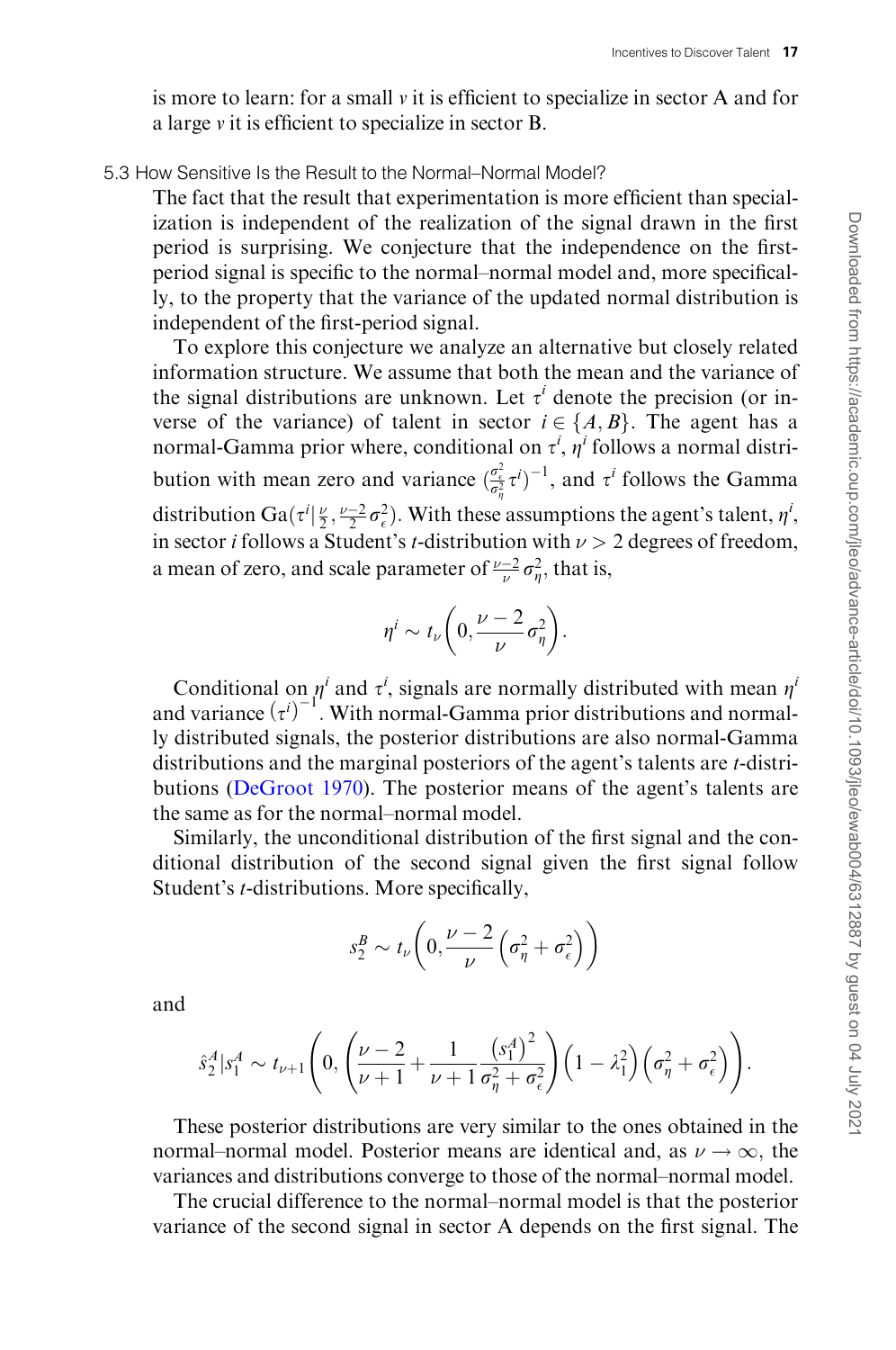greater the magnitude of the first signal, the greater the posterior variance of the second signal. If  $s_1^A$  is very high or very low, the posterior variance of the second signal from sector A can get larger than the unconditional variance of the signal from sector B. In this case, it can be efficient to sample from sector A again and, thus, specialize.

This point is illustrated in [Figure 6](#page-18-0), which shows the difference in expected surplus from experimentation and specialization. Here,  $\sigma_{\eta}^2 =$  $\sigma_{\epsilon}^2 = 1, \lambda_1 = 0.5, \lambda_2 = 0.33$  and  $\nu = 3$ . [Figure 6](#page-18-0) confirms our conjecture: The result that experimentation is more efficient than specialization for all realizations of the first signal relies on the normal–normal model. In [Figure 6](#page-18-0), specialization is more efficient when the first signal is below  $-3.4$ or above 3.4. Note that for the parameter values used in [Figure 6](#page-18-0), the signal  $s_1^A$  follows a *t*-distribution with three degrees of freedom, mean zero, and  $s_1$  follows a *t*-distribution with three degrees of freedom, mean zero, and standard deviation of  $\sqrt{2}$ . Given this distribution, the probability of choosing a signal below  $-3.4$  or above 3.4 is less than  $10\%$ . Thus, for the majority of realized signals, experimentation is still efficient.

#### 6. Richer Labor Market Settings

We now modify our framework to consider richer labor market settings. The objective is to show that our main results and insights are robust in these alternative settings.

## 6.1 A Third Sector

In our model, the agent's reservation utility from not working in either sector A or sector B is minus infinity. In this subsection, we allow for a third sector, sector C, with a firm in the sector that the agent can work in. The agent's talent in this sector is given by  $\eta^C$  and is normally distributed with mean 0 and variance  $Var(p^C) \in [0, \sigma_n^2]$  and is independent of the talents in the other sectors. Because the variance of talent is lower in sector C, it can be interpreted as a safe sector.

As before, the agent can sample at most one sector in each period and there are costs to not sampling a talent in each period.

Given that sector C has a lower variance of talent relative to the other two sectors, there is no loss of generality in assuming that the agent does not sample sector C, and that the agent starts by sampling sector  $A<sup>12</sup>$ .

The total surplus functions from specialization and experimentation are then

$$
TS_S = \max \{ E(\eta_A | s_1^A, \hat{s}_2^A), E(\eta_B | s_1^A, \hat{s}_2^A), E(\eta_C | s_1^A, \hat{s}_2^A) \}
$$
  
= 
$$
\max \{ \lambda_1 s_1^A + \lambda_2 \hat{s}_2^A, 0 \},
$$

and

<sup>12.</sup> This follows from the same reasoning used in Propositions 1 and 2.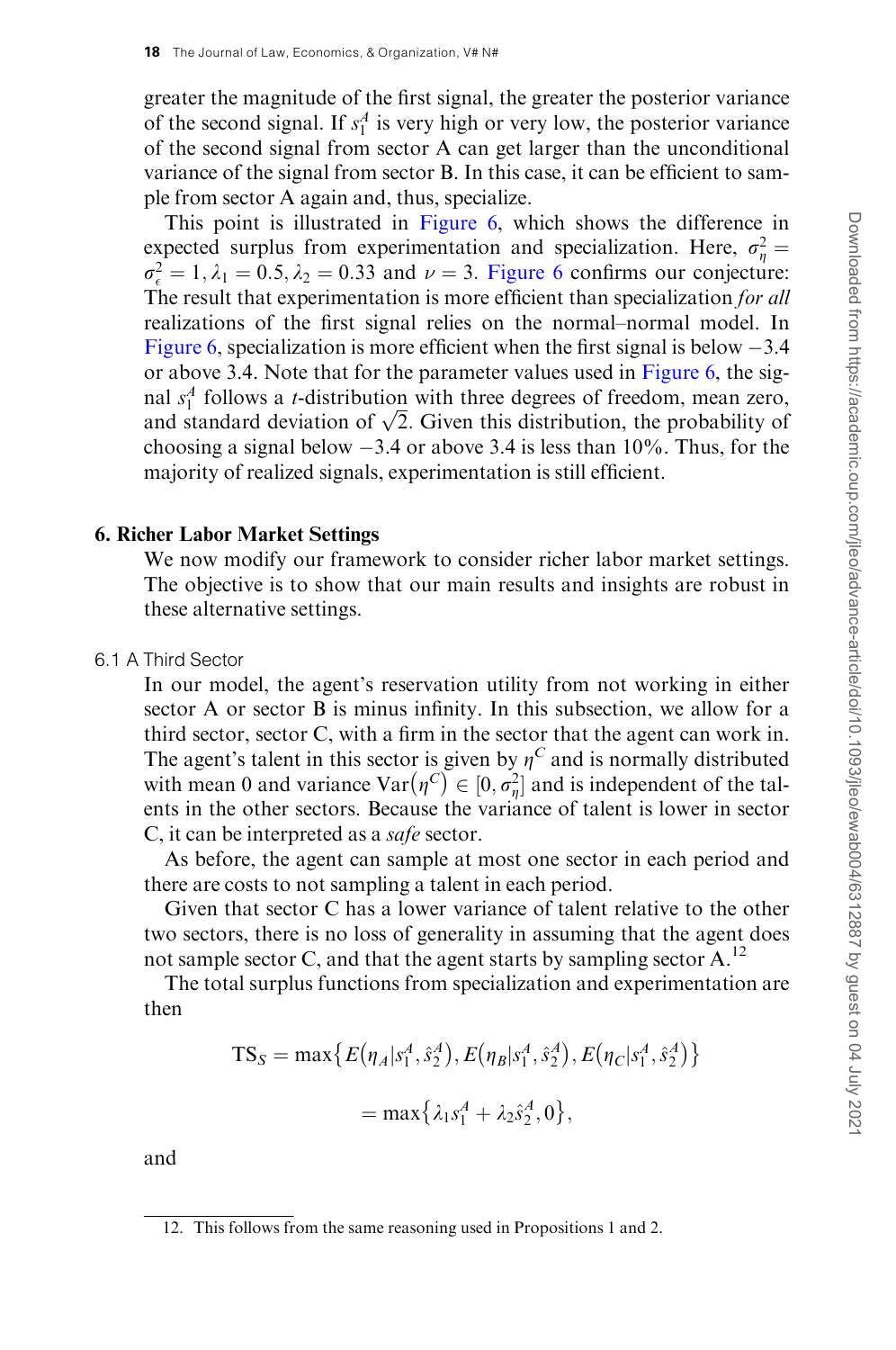<span id="page-18-0"></span>

Figure 6. The difference in expected surplus from experimentation over specialization  $(V_F - V_S)$ .

$$
TS_E = \max \{ E(\eta_A | s_1^A, s_2^B), E(\eta_B | s_1^A, s_2^B), E(\eta_C | s_1^A, s_2^B) \}
$$
  
= 
$$
\max \{ \lambda_1 s_1^A, \lambda_1 s_2^B, 0 \}.
$$

Notice that the surplus function for specialization is exactly the same as the two-sector case—the presence of the third sector adds no value as a fallback option as sector B (with the same mean of zero) already plays that role. Under experimentation, however, the agent can fallback on sector C when the draws in the other two sectors are bad. This raises the value of experimentation relative to specialization. Thus, experimentation is once again efficient so that our main result in Proposition 1 goes through.

To examine incentives to sample talent, we consider the two polar cases in terms of the agents bargaining power:  $\mu = 1$  where the agent has all of the bargaining power and  $\mu = 0$  where competition across sectors leads to the agent's wage equaling her talent in her next-best sector. The following proposition characterizes the agent's optimal choice for these two polar cases.

Proposition 6. Suppose the agent has access to a third sector, sector C, with  $E[\eta^C] = 0$  and  $Var(\eta^C) \in [0, \sigma_{\eta}^2]$ .

- (i) Let  $\mu = 1$ . Then the agent experiments.
- (ii) Let  $\mu = 0$ . Then the agent experiments if and only if  $s_1^A \ge 0$ . Otherwise she specializes.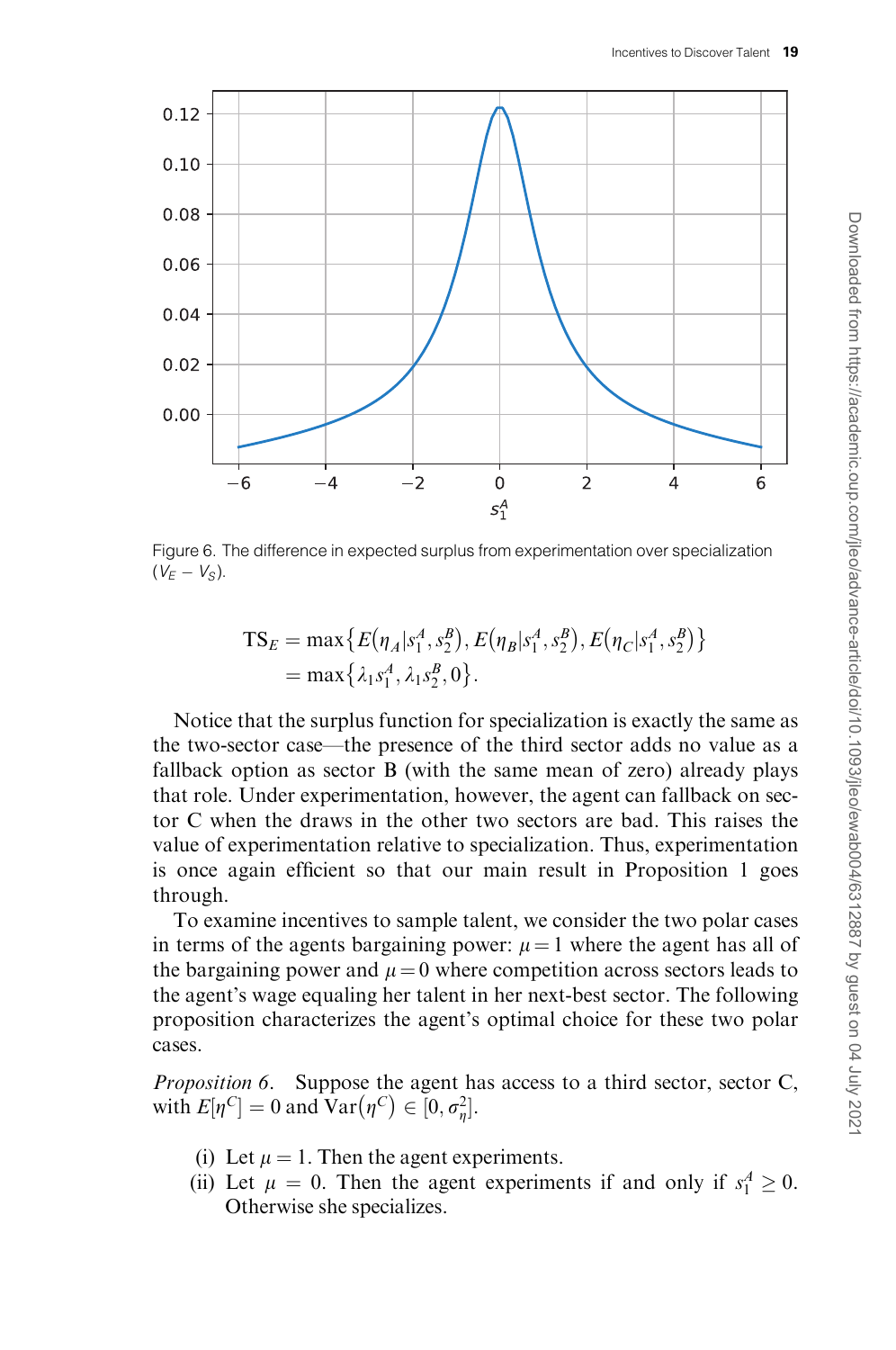The first part of the proposition above is intuitive and in line with our earlier result in Proposition 3. When an agent has all the bargaining power  $(\mu = 1)$ , she is the residual claimant, giving her incentives to sample efficiently by experimenting. Where the results are different from Proposition 3 is for the case where the agent has no bargaining power. For this case, unlike in Proposition 3, experimentation is optimal for positive initial draws in sector A.

To see the intuition for this proposition, it is useful to note that the agent's wage—which is her talent in her next-best sector—lies between the means of the two non-sampled sectors in period  $2<sup>13</sup>$ . The lower of these two means forms a wage floor, and the higher of the two, a wage ceiling. Under specialization, the symmetry in the prior means across sectors implies that the floor and the ceiling coincide at 0, so that the agent's wage is always 0. Under experimentation, a positive initial signal in sector A imposes a positive ceiling from sector A and a floor of 0 from sector C so that on average the wage is positive. And for a negative initial signal in sector A, the floor from sector A is negative and the ceiling from sector C is 0 so that the expected wage is negative. Taken together, the agent experiments if and only if the initial signal is non-negative. Otherwise, she specializes and gets a wage of 0.

In this section, we assume that sector C has a lower variance of talent. In addition to this, we can also think of sector C as having a lower prior mean for the agent's talent relative to the other sectors so that it is dominated by them. It is straightforward to show that experimentation, where the agent samples sectors A and B, is efficient in this case. And, consistent with the second part of Proposition 6, there are inefficiencies in the agent's sampling strategy when she has no bargaining power. The optimal sampling strategies are, however, more complicated. In particular, the agent may sample sector C to raise the floor associated with the agent's wage.

When the prior mean of talent in sector C is low and the variance of talent in this sector is close to that of the other sectors, sampling sector C in the first period, followed by specialization for low initial signals and experimentation otherwise is optimal. This strategy props up the wage floor, and guarantees that wages are non-negative.

By contrast, when the prior mean of talent in sector C is high and the variance of talent in this sector is low relative to the other sectors, sampling sector A in the first period, followed by specialization for low initial draws of the signal, experimentation with sector C for intermediate draws

<sup>13.</sup> The main argument in [Kartik \(2011\)](#page-34-0), that undominated equilibria lead to the conventional outcome where the agent works in the firm where she is most productive for a wage that equals the expected value of her next best talent, continues to hold when there are more than two firms, except for the case where the agent's maximum expected talent is the same across two sectors. But for this case, any Nash equilibrium in the wage-offer subgame yields the conventional outcome above.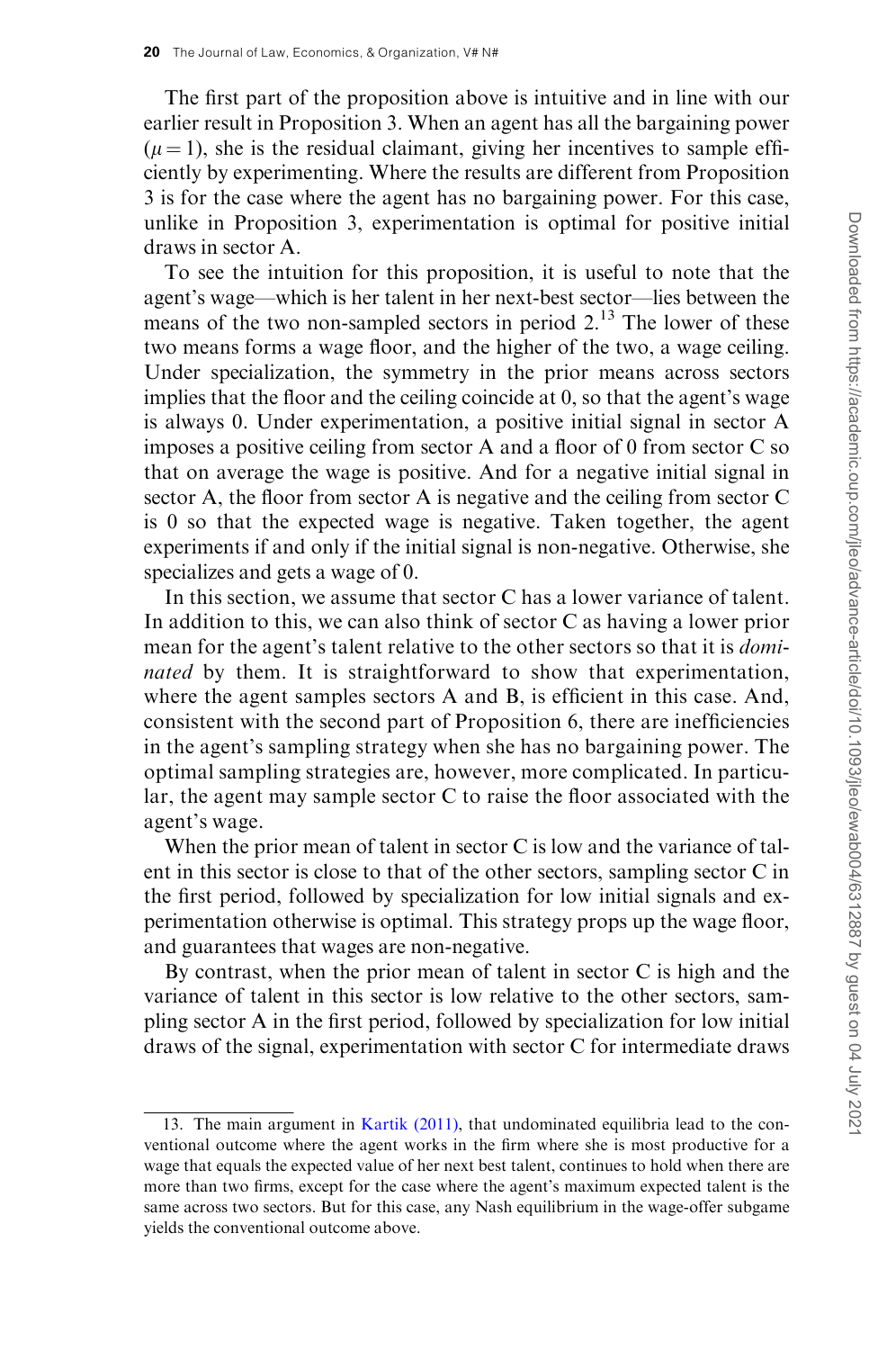of the initial signal, and experimentation with sector B for large initial signals, is optimal. This strategy allows the agent to capture the gains from experimentation by sampling the sector with a higher variance of talent and by raising the ceiling associated with wages.

#### 6.2 Correlated Talents

In our main model, talents are independent of one another. In many real world settings, however, talents can be correlated. We consider this case with correlation now.

Let talents in sectors A and B be correlated with correlation coefficient  $\rho \in [-1, 1]$ . The surplus from specialization is then given by

$$
TS_S^{\rho} = \max \{ E(\eta_A | s_1^A, \hat{s}_2^A), E(\eta_B | s_1^A, \hat{s}_2^A) \}
$$
  
= 
$$
\max \{ \lambda_1 s_1^A + \lambda_2 \hat{s}_2^A, \rho (\lambda_1 s_1^A + \lambda_2 \hat{s}_2^A) \}.
$$

Similarly, the surplus from experimentation is given by

$$
TS_E^{\rho} = \max \{ E(\eta_A | s_1^A, s_2^B), E(\eta_B | s_1^A, s_2^B) \}
$$
  
= 
$$
\max \{ \kappa_1 s_1^A + \kappa_{\rho} s_2^B, \kappa_1 s_2^B + \kappa_{\rho} s_1^A \},
$$

where  $\kappa_1 = \lambda_1 \frac{1 - \lambda_1 \rho^2}{1 - \lambda_1^2 \rho^2}$  $\frac{1-\lambda_1\rho^2}{1-\lambda_1^2\rho^2}$  and  $\kappa_\rho = \rho \frac{\lambda_1(1-\lambda_1)}{1-\lambda_1^2\rho^2}$  ([DeGroot 1970,](#page-34-0) p. 175). For  $\rho =$  $0, \kappa_1 = \lambda_1$  and  $\kappa_\rho = 0$  and, thus, we are back at our baseline model.

Proposition 7. If talents in the two sectors are correlated with correlation coefficient  $\rho \in (-1, 1)$ , experimentation, where the agent samples different sectors in each period, is efficient. If  $\rho = -1$  or  $\rho = 1$ , experimentation and specialization are equally efficient.

To see the intuition for the proposition, let's start with the two extreme cases where talents are perfectly correlated with  $\rho = -1$  or  $\rho = 1$ . For both of these cases  $\kappa_1 = |\kappa_\rho| = \frac{\lambda_1}{1 + \lambda_1} = \lambda_2$  so that the weights put on the signals  $s_1^A$  and  $s_2^i$ ,  $i \in \{A, B\}$ , are the same regardless of the sector sampled in period 2.14 Furthermore, the posterior variance of talent at the end of period 1 is the same across sectors and equals  $(1 - \lambda_1)\sigma_{\eta}^2$ . Put differently, when talents are perfectly correlated, the informational content of a signal is the same for both sectors so that specialization and experimentation are equally efficient.

For intermediate cases of correlation  $\rho \in (-1, 1)$ , the intuition comes across most clearly when the initial signal  $s_1^A = 0$ . For this case, the difference in values across experimentation and specialization  $V_E^{\rho} - V_S^{\rho}$  can be expressed as

14. Note that  $\lambda_1 s_1^A + \lambda_2 \hat{s}_2^A = \lambda_2 s_1^A + \lambda_2 s_2^A$ .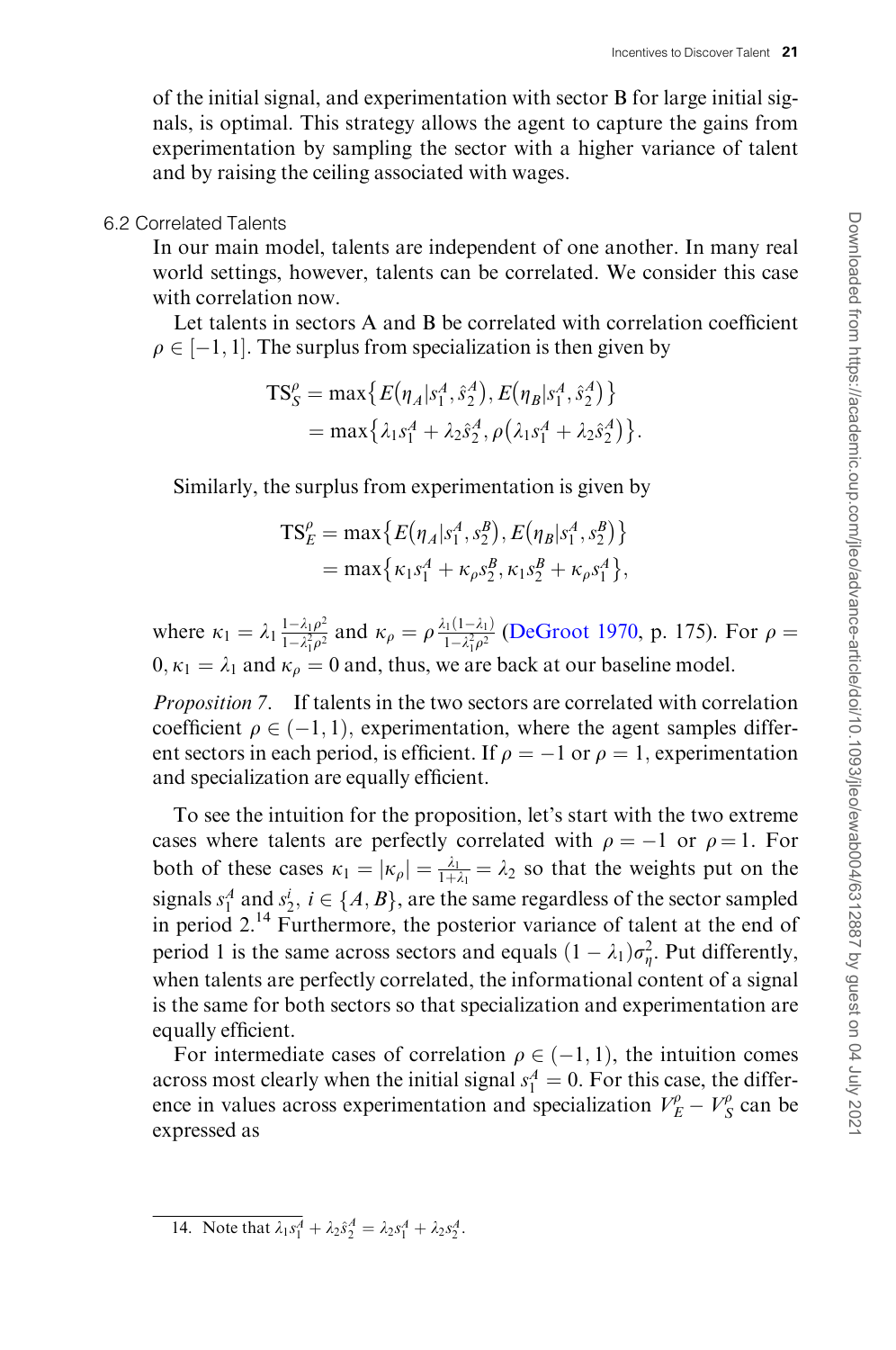$$
V_{E}^{\rho} - V_{S}^{\rho}|_{s_{1}^{A}=0} = E_{s_{2}^{B}} [\max \{ \kappa_{\rho} s_{2}^{B}, \kappa_{1} s_{2}^{B} \}] - E_{\hat{s}_{2}^{A}} [\max \{ \lambda_{2} \hat{s}_{2}^{A}, \rho \lambda_{2} \hat{s}_{2}^{A} \}]
$$
  
\n
$$
= E_{s_{2}^{B}} [\max \{ (\kappa_{1} - \kappa_{\rho}) s_{2}^{B}, 0 \}] - E_{\hat{s}_{2}^{A}} [\max \{ (1 - \rho) \lambda_{2} \hat{s}_{2}^{A}, 0 \}]
$$
  
\n
$$
= E_{s_{2}^{B}} [\max \{ \frac{(1 - \rho) \lambda_{1} s_{2}^{B}}{1 - \lambda_{1} \rho}, 0 \}] - E_{\hat{s}_{2}^{A}} [\max \{ \frac{(1 - \rho) \lambda_{1} \hat{s}_{2}^{A}}{1 + \lambda_{1}}, 0 \}] ,
$$

where the second line follows from the symmetry of the normal distribution. As in Proposition 1, more weight is placed on a signal when sector B is sampled for the first time:  $\frac{(1-\rho)\lambda_1}{1-\lambda_1\rho} > \frac{(1-\rho)\lambda_1}{1+\lambda_1}$  when  $\rho \in (-1,1)$ . And similarly, the signal  $\hat{s}_2^A$  second-order stochastically dominates the signal  $s_2^B$ :  $\hat{B}$ : the signal  $\hat{s}_2^A \sim N(0, (1 - \lambda_1^2)(\sigma_\eta^2 + \sigma_\epsilon^2)),$  whereas the signal  $s_2^B \sim N(0, (1 - \lambda_1^2 \rho^2)(\sigma_\eta^2 + \sigma_\epsilon^2))$ . Taken together, experimentation is more efficient than specialization even when talents are correlated. The proof in Appendix A shows that this reasoning continues to hold when the initial signal is not zero.

Interestingly, the gains from experimenting over specializing are not maximized when talents are independent across sectors. To see why, it is useful to consider two effects: the effect of a signal on its own sector (captured by the coefficients  $\kappa_1$  and  $\lambda_2$  above) and the effect of a signal on the *other* sector (captured by the coefficients  $\kappa_{\rho}$  and  $\rho \lambda_2$  above). The gains from experimenting over specializing that arise from the own-sector effects are symmetric around  $\rho = 0$ . The gains from the other-sector effects are, however, asymmetric. For a positive  $\rho$ , experimentation, with a lower downside effect for the other sector (as  $\kappa_{\rho} < \rho \lambda_2$ ), dominates specialization. For a negative  $\rho$ , specialization, with its larger upside effect for the other sector (as  $|\rho \lambda_2| > |\kappa_o|$ ), dominates experimentation. There is thus an asymmetry in the overall gains from experimenting over specializing which is maximized for some positive  $\rho$ .<sup>15</sup>

Finally, it is also useful to note that the difference in expected utilities across experimentation and specialization can be written as  $(2\mu - 1)(V_{E}^{\rho} - V_{S}^{\rho})$  $(V_{F}^{p} - V_{S}^{p})$  so that the results from Proposition 3 continue to hold for this case where talents are correlated.

#### 6.3 Endogenous Bargaining Power

So far, the bargaining power of an agent to extract surplus  $\mu$  is exogenous and independent of the sampling profile. In some settings, bargaining power may be endogenous. For instance, if we think of sampling vertically across degrees in the case of education, then it seems plausible that a specialist may have more bargaining power relative to an agent with a mixed background.

In this subsection, we allow for bargaining power to depend on the sampling profile and on the sector that the agent works in. The way we do this

<sup>15.</sup> Numerical examples suggest that this asymmetric effect where the gains are maximized for some positive  $\rho$  continues to hold for  $s_1^A \neq 0$ .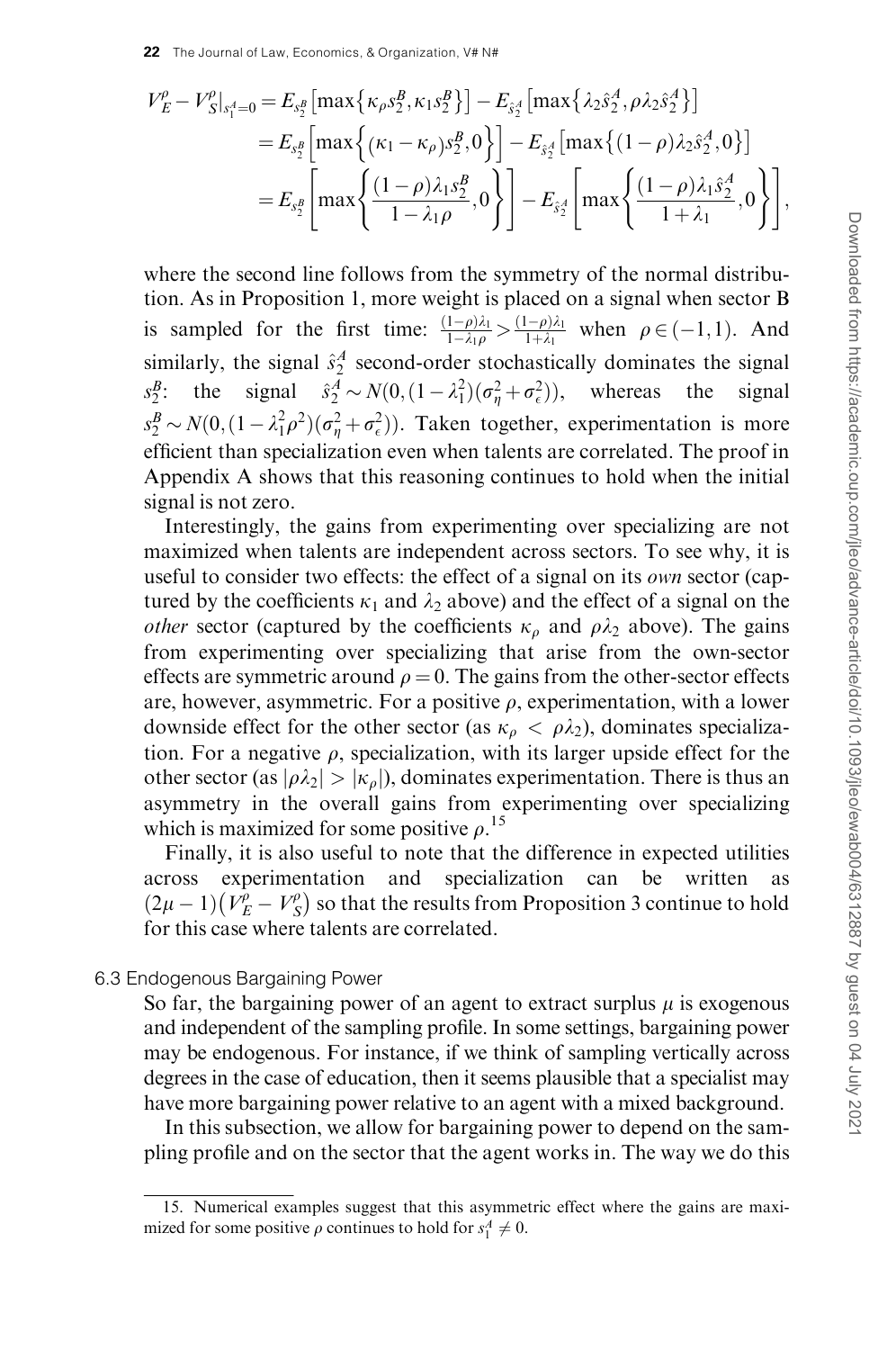is to assume that the agent's bargaining power in a sector is larger when she samples it twice. With this specification, the bargaining power is constant across sectors when the agent experiments:  $\mu_E^A = \mu_E^B = \mu$ . But for specialization, the agent's bargaining power is larger in sector A:  $\mu_S^B = \mu$ whereas  $\mu_S^A = \mu + \delta$ , with  $0 \leq \delta \leq 1 - \mu$ .

*Proposition 8.* Suppose  $\delta > 0$ .

- (i) Let  $\mu > \frac{1}{2}$ . For  $s_1^A$  sufficiently large, the agent prefers specialization over experimentation.
- (ii) Let  $\mu \leq \frac{1}{2}$ . Then the agent prefers specialization over experimentation.

The proposition above says that endogenous bargaining power that favors a specialist makes inefficiencies in sampling talents worse. In particular, the agent prefers specialization over experimentation for a range of initial signals even when  $\mu > \frac{1}{2}$  which is in contrast to Proposition 3.

#### 6.4 Labor Market Competition

In our baseline model, we assume that the labor market is monopsonistic with one firm in each sector. In this subsection, we allow for more firms in each sector to introduce labor market competition within a sector. In particular, suppose there are  $N > 2$  firms in each sector. Once again, with probability  $\mu$  the agent offers a take it or leave it offer to the firm she chooses to work in. With probability  $1 - \mu$ , a set of *active* firms in the labor market makes offers simultaneously to the agent. Suppose that with probability  $\gamma \in [0, 1]$  this set of active firms includes more than one firm in each sector whereas with probability  $1 - \gamma$  the agent, as before, gets offers from only one firm in each sector. The parameter  $\gamma$  can be thought of as how thick labor markets in a sector are.

With this setup, with probability  $\hat{\mu} = \mu + (1 - \mu)\gamma$  the agent is a residual claimant and with probability  $1 - \hat{\mu} = (1 - \mu)(1 - \gamma)$  the agent's wage is her next best talent in another sector. The parameter  $\hat{\mu}$  can be thought of as the agent's effective bargaining power, and is increasing in the probability of her making a take it or leave it offer  $\mu$  and in  $\gamma$  which measures market thickness and thus competition in the labor market.

With more firms in a sector, Proposition 3 continues to hold, but with  $\mu$ replaced by the agent's effective bargaining power  $\hat{\mu}$ . The key point to note is that as long  $\gamma$  and  $\mu$  are small enough, the agent does not efficiently sample her talents.

#### 7. Discussion

Two key features underpin our model. First, talents are publicly sampled prior to the agent working. Second, an agent's bargaining power and the structure of the labor market affects her incentives to learn about her talents. In this section, we highlight economic settings where these features play a prominent role. In particular, we provide details of the sampling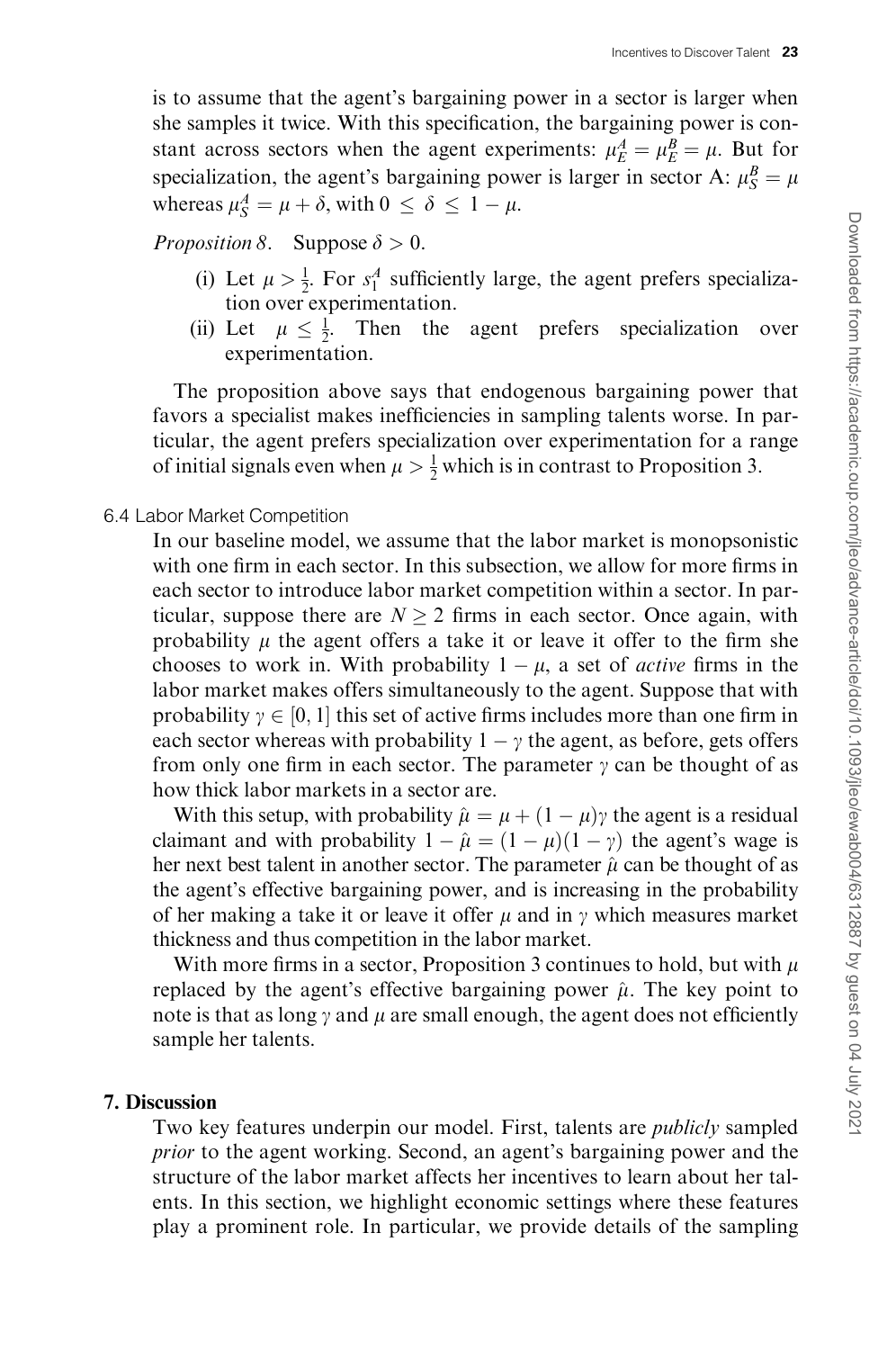process, and spell out the sources from which incentives arise in these settings. This allows us to apply the main results from our model to these settings and derive policy implications.

The most natural setting where we believe talents are sampled prior to work is education. Experimentation in this context can involve broader course work which is the defining feature of higher education in countries like the USA.<sup>16</sup> Or it could be thought of as a vertical switch in fields across degrees: for example, a switch from an undergraduate degree in engineering to a graduate degree in business or law.

With grades and references publicly observable, incentives arise from an *external* labor market.<sup>17</sup> Our main policy implication within this context is that an education system that encourages experimentation is not enough to lead to efficient choices at the individual level. These systems have to go hand in hand with labor market institutions that encourage residual claimancy and thus induce risk taking through experimentation. Monopsonistic labor markets in a sector hinder efficient risk taking.

A necessary feature of labor markets for our argument above to work is that there is cross-hiring across sectors with firms in one sector being able to interpret grades and references in fields related to other sectors. We believe that cross-hiring and interpreting signals of talent across sectors is plausible in many labor market settings, but especially for fields where talents are positively correlated. For example, economists are hired for business-related jobs and vice-versa, and signals of talent are quite easily interpretable across these sectors. Other examples of occupational pairs with positively correlated talents and the potential to cross-hire include finance and physics, psychology and education, and computer science and math. Cross-hiring is also a common feature in team settings where individuals from different fields collaborate with each other.

Recent evidence from [Malamud \(2010](#page-34-0), [2011\)](#page-34-0) suggests that learning does play an important role in an education context. In these companion papers, Malamud compares the education system in England, where students specialize early, with the system in Scotland, where students specialize late. While there do not seem to be substantial differences in residual claimancy structures between England and Scotland, both of which have sufficiently integrated labor markets, his empirical findings with respect to education and labor markets are broadly consistent with our model of learning.<sup>18</sup>

[Malamud \(2010\)](#page-34-0) finds that applicants to jobs outside of their field of study earn lower wages. While his interpretation is that the lack of specialization lowers an applicant's productivity, our model, where the non-

<sup>16.</sup> For example, with a liberal arts structure students have the flexibility to divide their courses across a major and other electives (or minors), or even choose a dual major.

<sup>17.</sup> There may be informative private signals of talent as well, such as interviews. Our model with publicly observable signals abstracts from this problem of private information and its implications for incentives.

<sup>18.</sup> The reasons for the differences in these education systems are likely to lie outside the scope of the model.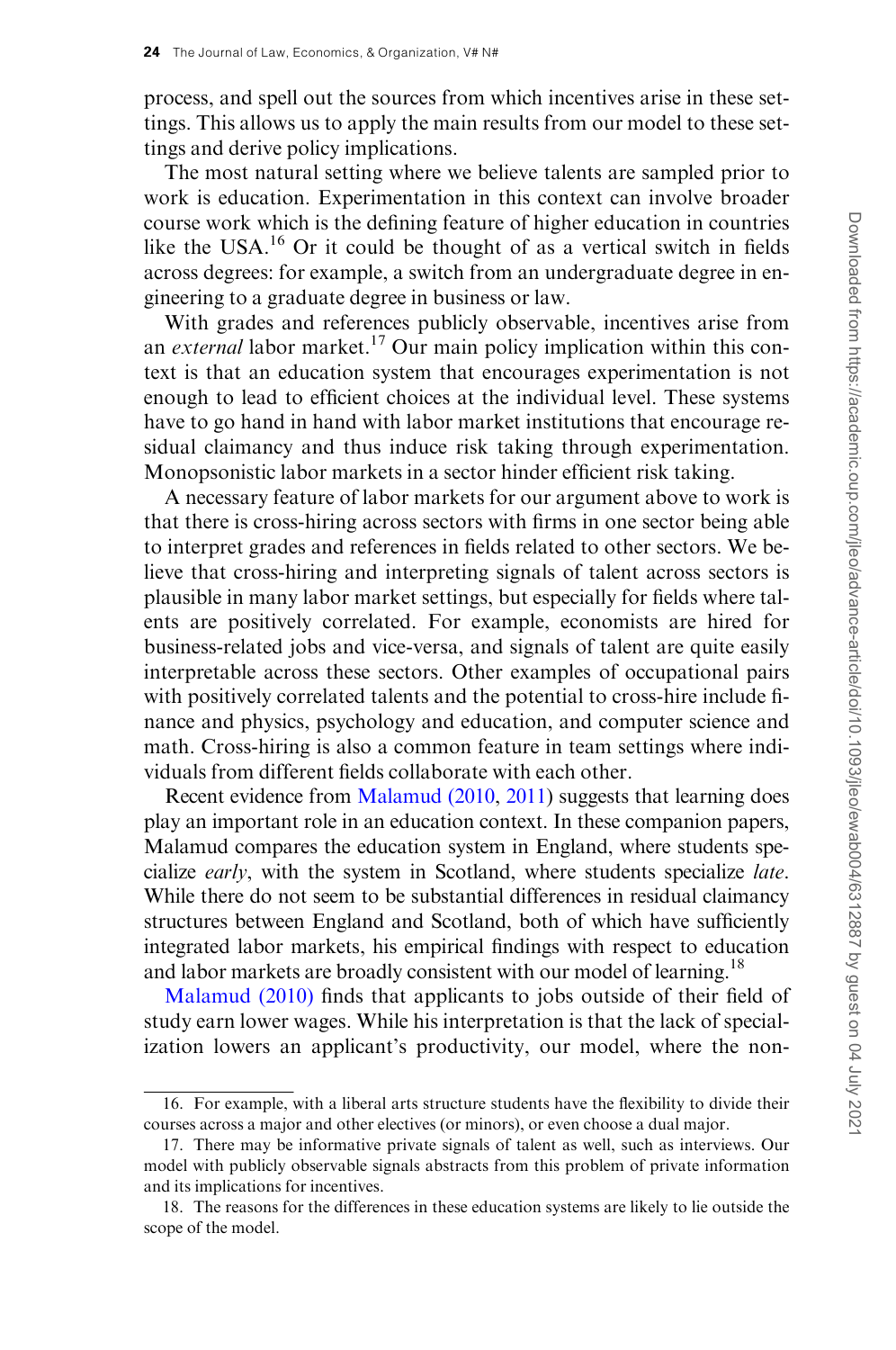specialized sector is a fallback option for low realizations of a signal, offers an explanation that is different but consistent with this finding. [Malamud \(2011\)](#page-34-0) also finds that early specialization is associated with a larger probability of working in a different field from the one the student has specialized in. This is once again consistent with our model if we modify it to compare early versus late specialization. In particular, if we assume that early specialization is associated with a larger variance of talent, then the likelihood of getting a low value of the signal relative to the non-specialized sector and the weight attached to this signal are larger, both of which increase the switch probability.

The logic of our results extends to the talent sampling that takes place inside an organization. Many firms maintain trainee programs where new recruits or interns are assigned to different jobs (or tasks) prior to choosing their career path in the organization. Job rotation (which corresponds to experimentation in our framework) is a common feature in "talent factories" like General Electric (GE), but has been criticized because it results in a lack of specialized human capital, leading GE to reconsider high-intensity job rotation.<sup>19</sup>

Assuming, for simplicity, that talents are specific to a firm or that signals are only observable inside an organization, the results can be used to highlight the incentive problems created by job rotation in an internal labor market. If we think of the sectors (and the corresponding firms) in our model as divisions or functions that use different types of talent, it becomes clear that even if job rotation is optimal for learning purposes (dominating the potential losses in specialized human capital), a firm needs to think about a workers incentives to engage in such a rotation program. In particular, if moving an agent from one division to another and thus, drawing an informative signal of talent in the new division requires the consent of the worker, then incentives have to be designed to induce the worker to experiment. One way to do this is to credibly commit—say by developing a reputation—to share the surplus from talent that the agent generates. Another way, is to centralize wage determination in the organization to mute competition for workers across divisions or functions in the organization. Offering the worker a flat wage, for instance, that is independent of talent, ensures efficient sampling outcomes.

## 8. Conclusion

People's talents are the driving force for innovation and growth. But in many cases, these talents are unknown. Various institutions impact how individuals learn about their talents, and consequently, it is important that these are designed to provide incentives for individuals to learn about their talents in an efficient way. Our paper is a deliberately abstract

<sup>19.</sup> The Wall Street Journal (March 7, 2012) came up with the headline New GE Way: Go Deep, Not Wide. After several decades, GE ended the practice of job rotation—or job hopping every two years—for future top executives or high potentials.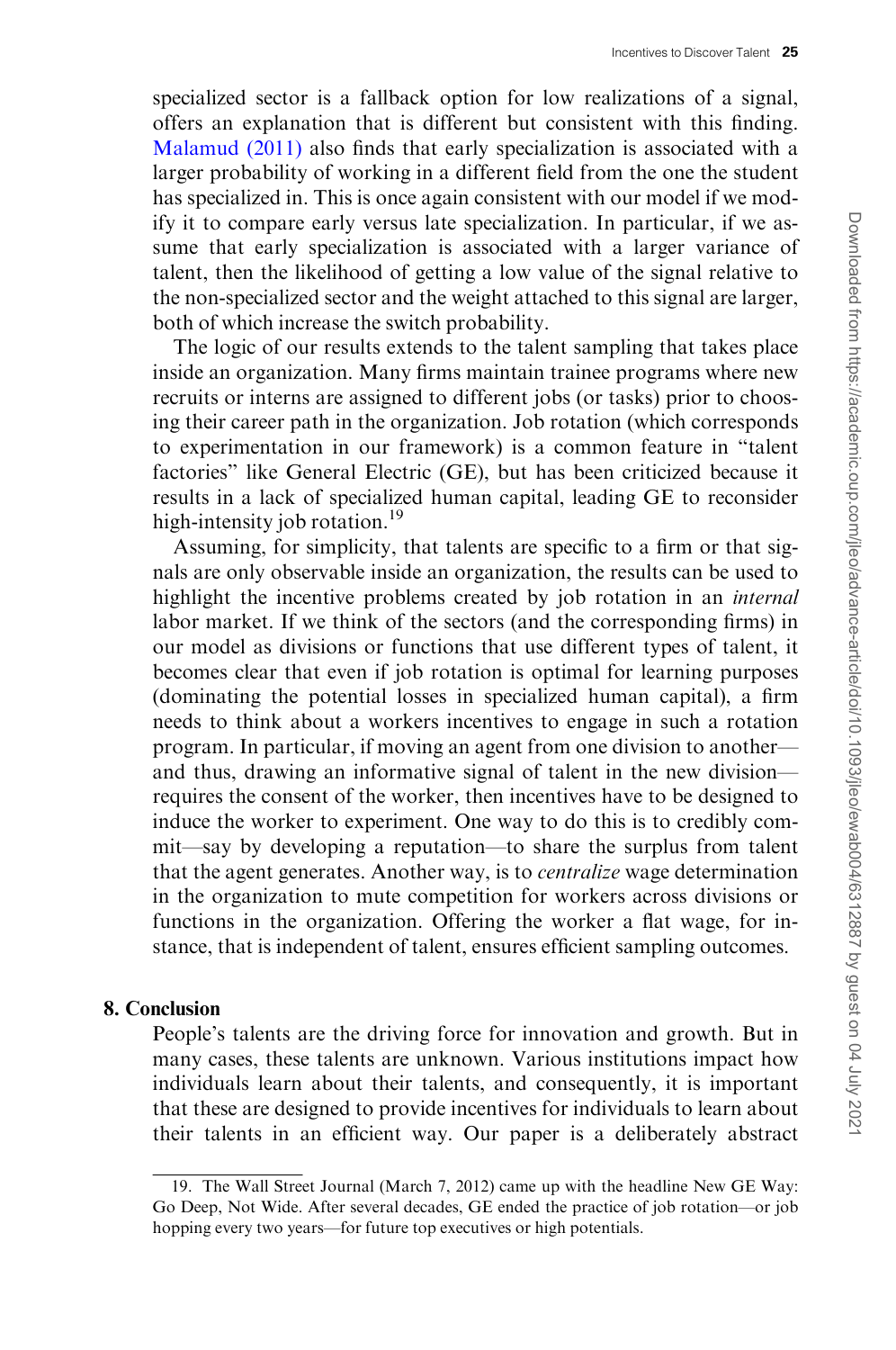attempt to make this link between institutions—particularly those governing competition in the labor market—and incentives to discover talents. We develop a tractable model to compare the relative merits of experimentation (where different types of talent are sampled) and specialization (where the same type of talent is sampled repeatedly). We also find that while competitive labor markets induce efficient learning of talents, monopsonistic labor markets move incentives toward specialization.

Our focus has mainly been on incentives provided by labor-market institutions. But there are other institutions that matter for discovering talent: education systems, regulations that entrepreneurs are subject to, access to finance, and taxation are all arguably important. We hope that our framework will serve as a useful starting point to better understand the role that these institutions play in discovering talent.

#### Funding

This work was supported by the German Academic Exchange Service & Group of Eight (project nr 56266902).

Conflict of interest statement. None declared.

## Appendix A

*Proof of Lemma 1.* Let  $F$  denote the distribution function of  $x$ . Since the normal distribution is symmetrical around zero,  $F(x) = 1 - F(-x)$ . Then

$$
E_x[\max\{ax+c,d\}] - E_x[\max\{ax+d,c\}] = F\left(\frac{d-c}{a}\right)d + a\int_{\frac{d-c}{a}}^{\infty} x dF
$$
  
+ 
$$
\left(1 - F\left(\frac{d-c}{a}\right)\right)c - F\left(\frac{c-d}{a}\right)c - a\int_{\frac{c-a}{a}}^{\infty} x dF - \left(1 - F\left(\frac{c-d}{a}\right)\right)d
$$
  
= 
$$
a\int_{\frac{d-c}{a}}^{\infty} x dF - a\int_{\frac{c-a}{a}}^{\infty} x dF
$$
  
= 0,

where the last step again follows from the symmetry of the normal distribution.

Proof of Proposition 2. We first prove that:

$$
V_E-V_S=\int_{\frac{|x|^4|}{\sigma_B}}^{\frac{\lambda_1|x|^4}{\sigma_B\sigma_A}}(\lambda_1\sigma_Bz-\lambda_1|x^A_1|)f_zdz+\int_{\frac{\lambda_1|x^4|}{\lambda_2\sigma_A}}^{\infty}(\lambda_1\sigma_Bz-\lambda_2\sigma_Az)f_zdz,
$$

where z is distributed normally with mean 0 and variance 1,  $\sigma_A$  is the standard deviation of the random variable  $\hat{s}_2^A$ , and  $\sigma_B$  is the standard deviation of the random variable  $s_2^B$ .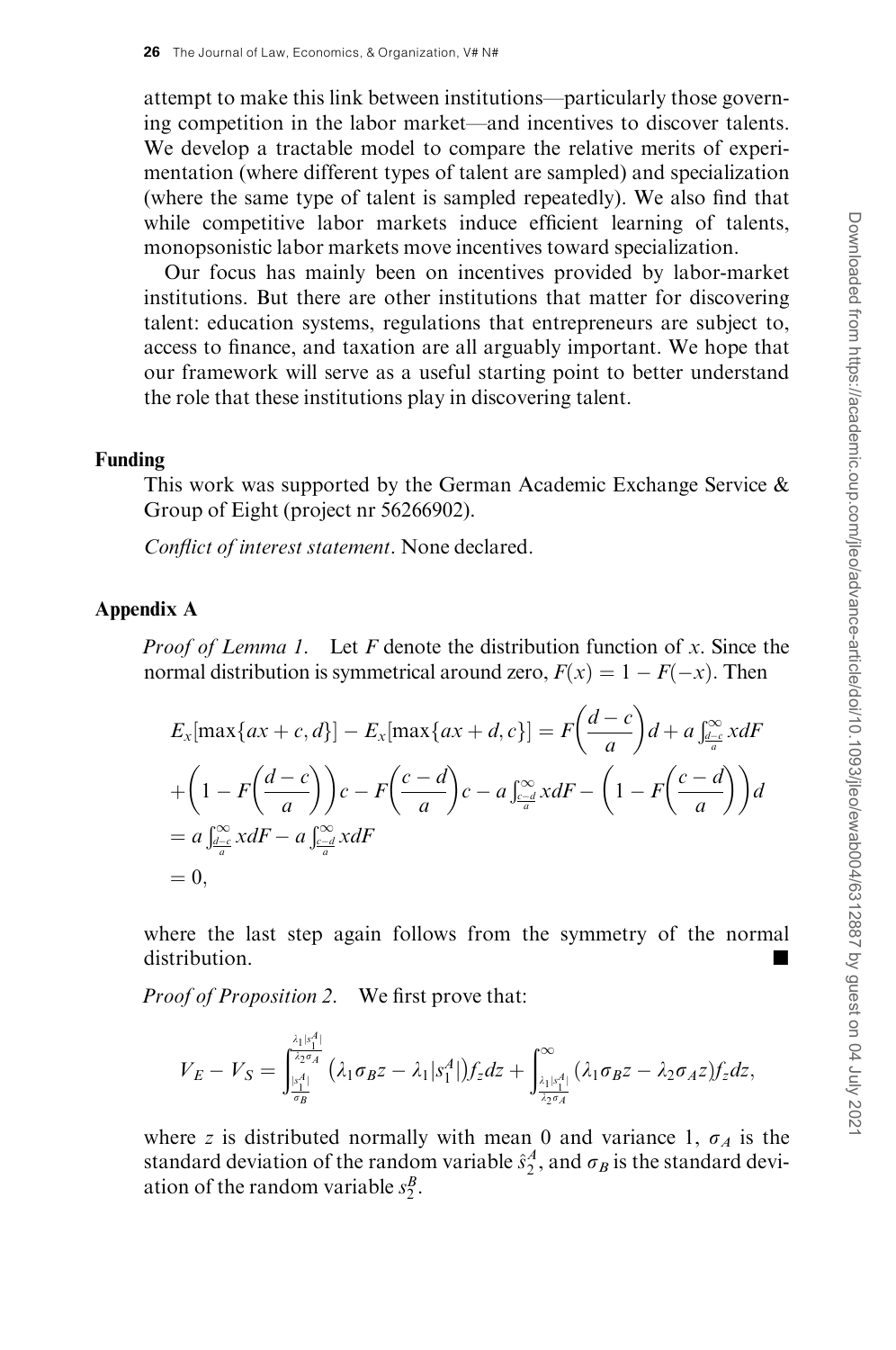Consider two cases. Suppose  $s_1^A \geq 0$ . Then:

$$
V_{E} - V_{S} = E_{s_{2}^{B}}[\max\{\lambda_{1}s_{1}^{A}, \lambda_{1}s_{2}^{B}\}] - E_{\hat{s}_{2}^{A}}[\max\{\lambda_{1}s_{1}^{A} + \lambda_{2}\hat{s}_{2}^{A}, 0\}]
$$
  
\n
$$
= E_{s_{2}^{B}}[\max\{\lambda_{1}s_{1}^{A}, \lambda_{1}s_{2}^{B}\}] - E_{\hat{s}_{2}^{A}}[\max\{\lambda_{1}s_{1}^{A}, \lambda_{2}\hat{s}_{2}^{A}\}]
$$
  
\n
$$
= E_{s_{2}^{B}}[\max\{\lambda_{1}s_{1}^{A}, \lambda_{1}s_{2}^{B}\} - \lambda_{1}s_{1}^{A}] - E_{\hat{s}_{2}^{A}}[\max\{\lambda_{1}s_{1}^{A}, \lambda_{2}\hat{s}_{2}^{A}\} - \lambda_{1}s_{1}^{A}]
$$
  
\n
$$
= \frac{\sum_{i=1}^{|\lambda_{1}|A_{i}^{A}|}}{\sum_{i=1}^{|\lambda_{2}|A_{i}|}} (\lambda_{1}\sigma_{B}z - \lambda_{1}s_{1}^{A})f_{z}dz + \int_{\frac{\lambda_{1}|x_{1}^{A}|}{\lambda_{2}\sigma_{A}}}^{\infty} (\lambda_{1}\sigma_{B}z - \lambda_{1}s_{1}^{A})f_{z}dz
$$
  
\n
$$
- \int_{\frac{\lambda_{1}|x_{1}^{A}|}{\lambda_{2}\sigma_{A}}}^{\infty} (\lambda_{2}\sigma_{A}z - \lambda_{1}s_{1}^{A})f_{z}dz + \int_{\frac{\lambda_{2}|x_{1}^{A}|}{\lambda_{2}\sigma_{A}}}^{\infty} (\lambda_{1}\sigma_{B}z - \lambda_{2}\sigma_{A}z)f_{z}dz,
$$

where the second line above follows from Lemma 1, and the fourth line makes use of the transformation  $s_2^B = \sigma_B z$  and  $\hat{s}_2^A = \sigma_A z$ .

Next, suppose  $s_1^A < 0$ . Then:

$$
V_{E} - V_{S} = E_{s_{2}^{B}}[\max\{\lambda_{1}s_{1}^{A}, \lambda_{1}s_{2}^{B}\}] - E_{\hat{s}_{2}^{A}}[\max\{\lambda_{1}s_{1}^{A} + \lambda_{2}\hat{s}_{2}^{A}, 0\}]
$$
  
\n
$$
= E_{s_{2}^{B}}[\max\{\lambda_{1}s_{1}^{A} + \lambda_{1}s_{2}^{B}, 0\}] - E_{\hat{s}_{2}^{A}}[\max\{\lambda_{1}s_{1}^{A} + \lambda_{2}\hat{s}_{2}^{A}, 0\}]
$$
  
\n
$$
= \int_{-\frac{\lambda_{1}s_{1}^{A}}{\delta_{2}s}}^{\frac{\lambda_{1}s_{1}^{A}}{\delta_{2}s}}(\lambda_{1}\sigma_{B}z + \lambda_{1}s_{1}^{A})f_{z}dz + \int_{-\frac{\lambda_{1}s_{1}^{A}}{\lambda_{2}\sigma_{A}}}^{\infty}(\lambda_{1}\sigma_{B}z + \lambda_{1}s_{1}^{A})f_{z}dz
$$
  
\n
$$
- \int_{-\frac{\lambda_{1}s_{1}^{A}}{\lambda_{2}\sigma_{A}}}^{\infty}(\lambda_{2}\sigma_{A}z + \lambda_{1}s_{1}^{A})f_{z}dz + \int_{-\frac{\lambda_{2}s_{1}^{A}}{\lambda_{2}\sigma_{A}}}^{\infty}(\lambda_{1}\sigma_{B}z - \lambda_{2}\sigma_{A}z)f_{z}dz.
$$

Now consider the comparative static results with respect to  $\sigma_{\eta}^2$  and  $|s_1^A|$ , respectively.

(i)

$$
\frac{\partial (V_E - V_S)}{\partial \sigma_\eta^2} = \frac{\partial \frac{\lambda_1 |s_1^A|}{\lambda_2 \sigma_A}}{\partial \sigma_\eta^2} \left( \frac{\lambda_1 \sigma_B - \lambda_2 \sigma_A}{\lambda_2 \sigma_A} \right) \lambda_1 |s_1^A| f_z \left( \frac{\lambda_1 |s_1^A|}{\lambda_2 \sigma_A} \right) - \frac{\partial \frac{|s_1^A|}{\sigma_B}}{\partial \sigma_\eta^2} (0)
$$
  
+ 
$$
\int_{\frac{|s_1^A|}{\sigma_B^2}}^{\frac{\lambda_1 |s_1^A|}{\lambda_2 \sigma_A}} \lambda_1 \frac{\partial \sigma_B}{\partial \sigma_\eta^2} z f_z dz
$$
  
+ 
$$
\int_{\frac{|s_1^A|}{\sigma_B^2}}^{\frac{\lambda_1 |s_1^A|}{\lambda_2 \sigma_A}} \left( \frac{\partial \lambda_1}{\partial \sigma_\eta^2} (\sigma_B z - |s_1^A|) \right) f_z dz
$$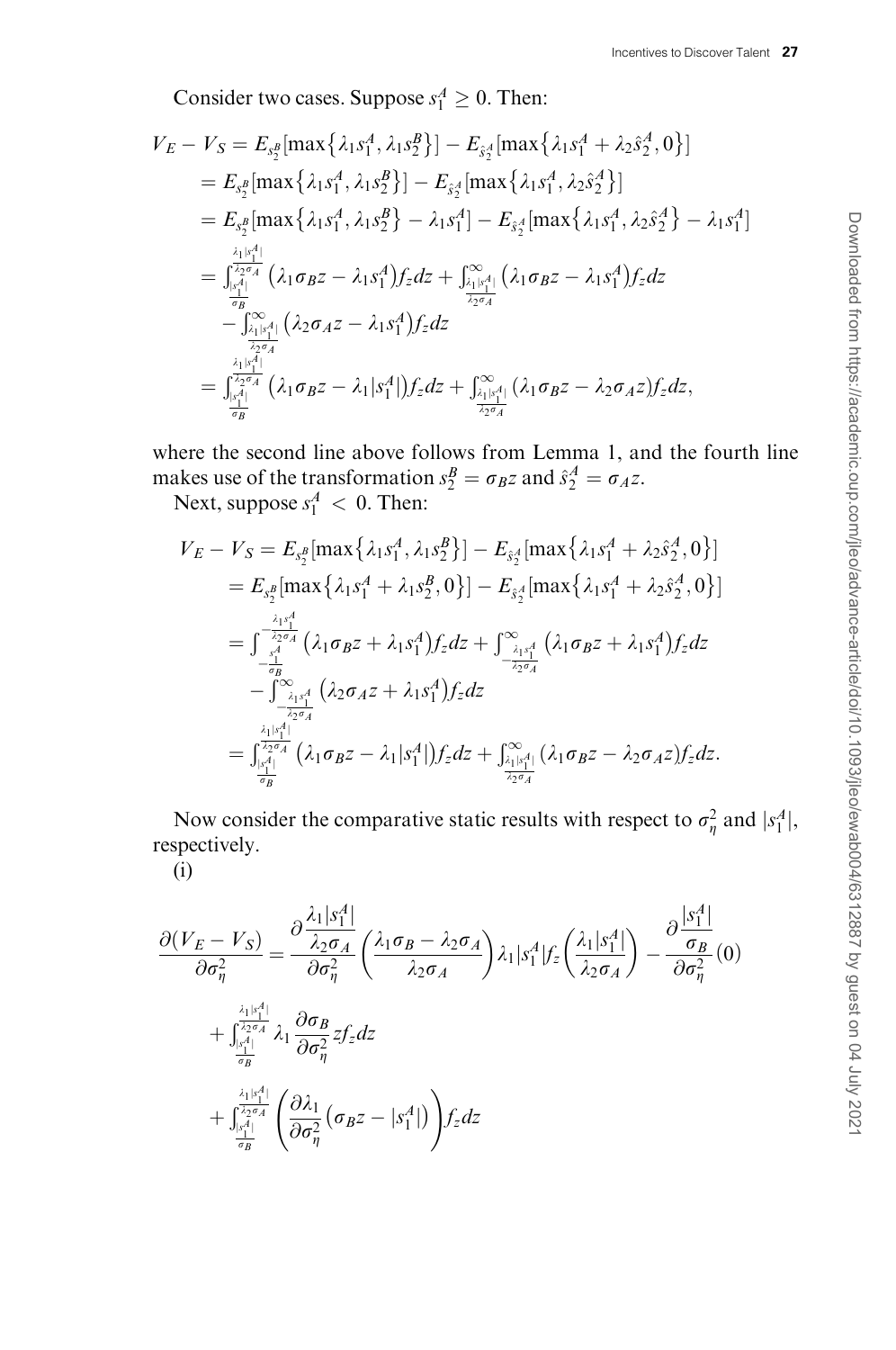$$
-\frac{\partial \frac{\lambda_1|s_1^A|}{\lambda_2 \sigma_A}}{\partial \sigma_\eta^2} \left( \frac{\lambda_1 \sigma_B - \lambda_2 \sigma_A}{\lambda_2 \sigma_A} \right) \lambda_1 |s_1^A| f_z \left( \frac{\lambda_1|s_1^A|}{\lambda_2 \sigma_A} \right) + \int_{\frac{|\lambda_1|s_1^A|}{\lambda_2 \sigma_A}}^{\infty} \left( \lambda_1 \frac{\partial \sigma_B}{\partial \sigma_\eta^2} + \frac{\partial \lambda_1}{\partial \sigma_\eta^2} \sigma_B - \lambda_2 \frac{\partial \sigma_A}{\partial \sigma_\eta^2} - \frac{\partial \lambda_2}{\partial \sigma_\eta^2} \sigma_A \right) z f_z dz.
$$

Notice that the first and fourth lines in the expression above cancel each other out. The third line is positive since  $z \ge \frac{|s_1^4|}{\sigma_B}$ . Also, since  $\lambda_1 > \lambda_2$ ,  $\sigma_B >$  $\sigma_A$ ,  $\frac{\partial \lambda_1}{\partial \sigma_{\eta}^2} > \frac{\partial \lambda_2}{\partial \sigma_{\eta}^2}$  and  $\frac{\partial \sigma_B}{\partial \sigma_{\eta}^2} > \frac{\partial \sigma_A}{\partial \sigma_{\eta}^2}$ , the last line is positive. Thus,  $\frac{\partial (V_E - V_S)}{\partial \sigma_{\eta}^2} > 0$ . (ii)

$$
\frac{\partial (V_E - V_S)}{\partial |s_1^A|} = \frac{\lambda_1^2 |s_1^A|}{\lambda_2^2 \sigma_A^2} (\lambda_1 \sigma_B - \lambda_2 \sigma_A) f_z \left(\frac{\lambda_1 |s_1^A|}{\lambda_2 \sigma_A}\right)
$$

$$
- \frac{\lambda_1 |s_1^A|}{\sigma_B} (0) f_z \left(\frac{|s_1^A|}{\sigma_B}\right)
$$

$$
- \int_{\frac{|s_1^A|}{\sigma_B}}^{\frac{\lambda_1 |s_1^A|}{\lambda_2 \sigma_A}} \lambda_1 f_z dz
$$

$$
- \frac{\lambda_1^2 |s_1^A|}{\lambda_2^2 \sigma_A^2} (\lambda_1 \sigma_B - \lambda_2 \sigma_A) f_z \left(\frac{\lambda_1 |s_1^A|}{\lambda_2 \sigma_A}\right).
$$

Notice that the first and fourth lines cancel each other out. Thus,  $\frac{\partial (V_E - V_S)}{\partial |s_1^A|} < 0.$ 

Proof of Proposition 3. We can rewrite the agent's expected utility from specialization, experimentation, and not sampling a talent in the following way:

$$
EU_S = E_{\hat{s}_2^A}[\mu \max \{\lambda_1 s_1^A + \lambda_2 \hat{s}_2^A, 0\} + (1 - \mu) \min \{\lambda_1 s_1^A + \lambda_2 \hat{s}_2^A, 0\}]
$$
  
=  $(2\mu - 1) E_{\hat{s}_2^A}[\max \{\lambda_1 s_1^A + \lambda_2 \hat{s}_2^A, 0\}] + (1 - \mu) E_{\hat{s}_2^A}[\lambda_1 s_1^A + \lambda_2 \hat{s}_2^A]$   
=  $(2\mu - 1) V_S + (1 - \mu) \lambda_1 s_1^A$ ,

where the second line follows from the fact that  $\max\{x, y\}$ +  $\min\{x, y\} = x + y$ , and third line follows from  $\hat{s}_2^A$  having a mean of zero.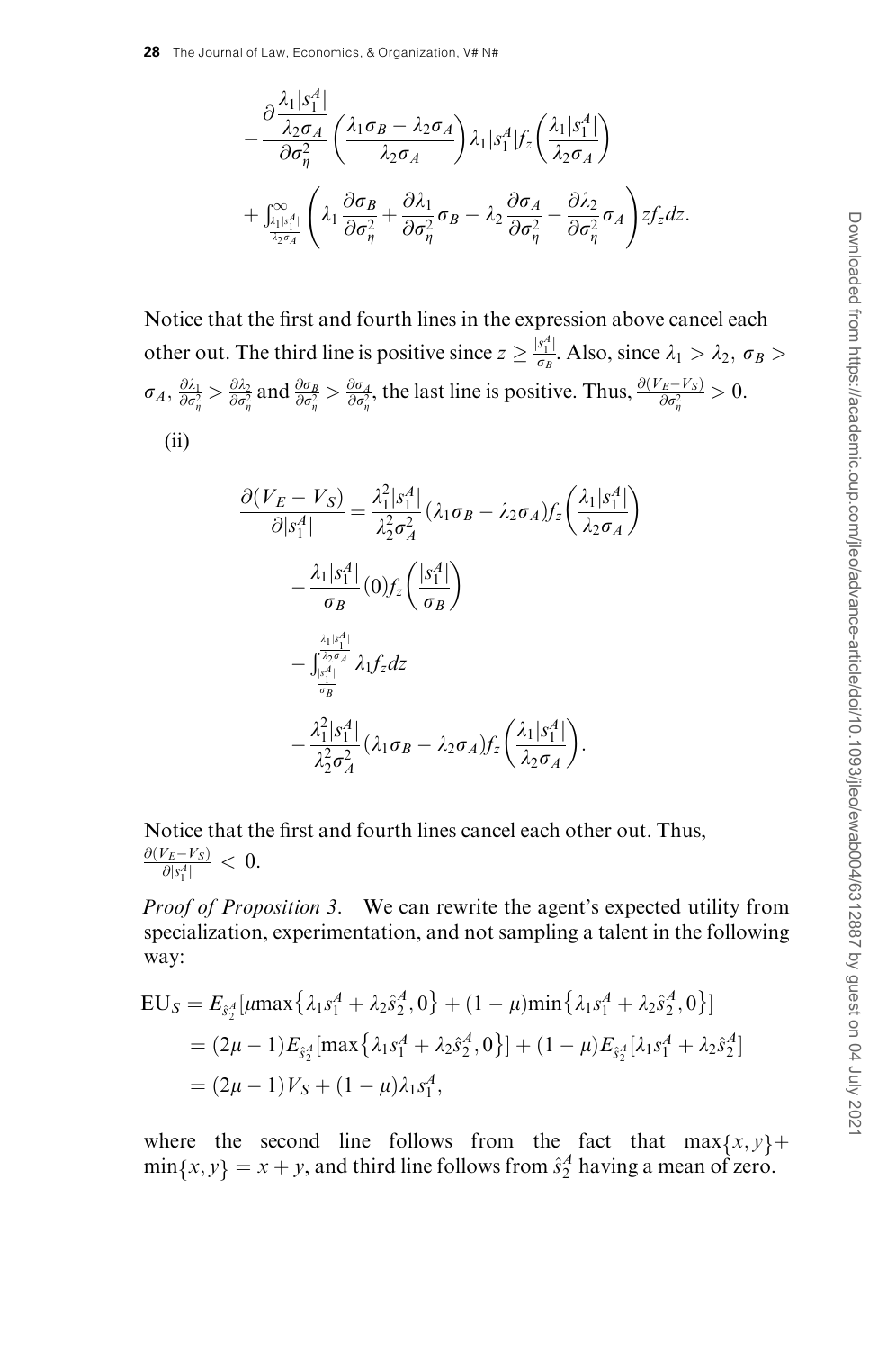$$
EU_E = E_{s_2^B}[\mu \max\{\lambda_1 s_1^A, \lambda_1 s_2^B\} + (1 - \mu) \min\{\lambda_1 s_1^A, \lambda_1 s_2^B\}]
$$
  
=  $(2\mu - 1) E_{s_2^B}[\max\{\lambda_1 s_1^A, \lambda_1 s_2^B\}] + (1 - \mu) E_{s_2^B}[\lambda_1 s_1^A + \lambda_1 s_2^B]$   
=  $(2\mu - 1) V_E + (1 - \mu) \lambda_1 s_1^A$ ,

where the second line, once again, follows from the fact that  $max{x, y} + min{x, y} = x + y$ , and the third line follows from  $s_2^B$  having a mean of zero. And finally,

$$
EU_N = \begin{cases} \max\{\mu\lambda_1 s_1^A, (1-\mu)\lambda_1 s_1^A\} - \phi & \text{if } \mu \ge \frac{1}{2} \\ \min\{\mu\lambda_1 s_1^A, (1-\mu)\lambda_1 s_1^A\} - \phi & \text{if } \mu < \frac{1}{2}. \end{cases}
$$

To prove parts (i) and (ii), observe that when  $\mu \ge \frac{1}{2}$ ,

$$
\max\{EU_S, EU_E\} = (2\mu - 1)\max\{V_S, V_E\} + (1 - \mu)\lambda_1 s_1^A
$$
  
> 
$$
\max\{\mu\lambda_1 s_1^A, (1 - \mu)\lambda_1 s_1^A\} - \phi
$$
  
= EU<sub>N</sub>,

where the inequality in the second line holds because  $\max\{V_S, V_E\} > \max\{\lambda_1 s_1^A, 0\}$ . Thus, it is optimal for the agent to sample her talent in period 2. Since  $EU_E - EU_S = (2\mu - 1)(V_E - V_S)$ , the agent experiments when  $\mu > \frac{1}{2}$  and is indifferent between experimenting and specializing when  $\mu = \frac{1}{2}$ .

To prove part (iii), notice that  $EU_S > EU_E$  when  $\mu < \frac{1}{2}$ . Thus, if the agent samples a talent in period 2, she specializes. To see when specialization is optimal, observe that

$$
EU_S - EU_N = (2\mu - 1)V_S + (1 - \mu)\lambda_1 s_1^A - (\min{\{\mu\lambda_1 s_1^A, (1 - \mu)\lambda_1 s_1^A\}} - \phi)
$$
  
= (2\mu - 1)V\_S - \min{\{0, (2\mu - 1)\lambda\_1 s\_1^A\}} + \phi.

Consider two possible cases. Suppose  $s_1^A \leq 0$ . Then min $\{0, (2\mu 1)\lambda_1 s_1^A$  = 0. Since  $\lim_{s \to -\infty} V_s = 0$  it follows that  $\lim_{s \to -\infty} EU_s$  $EU_N = \phi$ . Also, since  $V_S$  is strictly increasing in  $s_1^A$ ,  $EU_S - EU_N$  is strictly decreasing in  $s_1^A$  for this case.

Next, suppose  $s_1^A > 0$ . Then  $\min\{0, (2\mu - 1)\lambda_1 s_1^A\} = (2\mu - 1)\lambda_1 s_1^A$ . Since  $\lim_{s_1^4 \to \infty} V_S - \lambda_1 s_1^A = 0$  it follows that  $\lim_{s_1^4 \to \infty} EU_S - EU_N = \phi$  with

$$
\begin{aligned} (\mathbf{EU}_S - \mathbf{EU}_N)'(s_1^A) &= (2\mu - 1)(V_S - \lambda_1 s_1^A)'(s_1^A) \\ &= (2\mu - 1) \left( \int_{-\lambda_1 s_1^A}^{\infty} \lambda_2 \hat{s}_2^A dF^A \right)'(s_1^A) \\ &&> 0 \end{aligned}
$$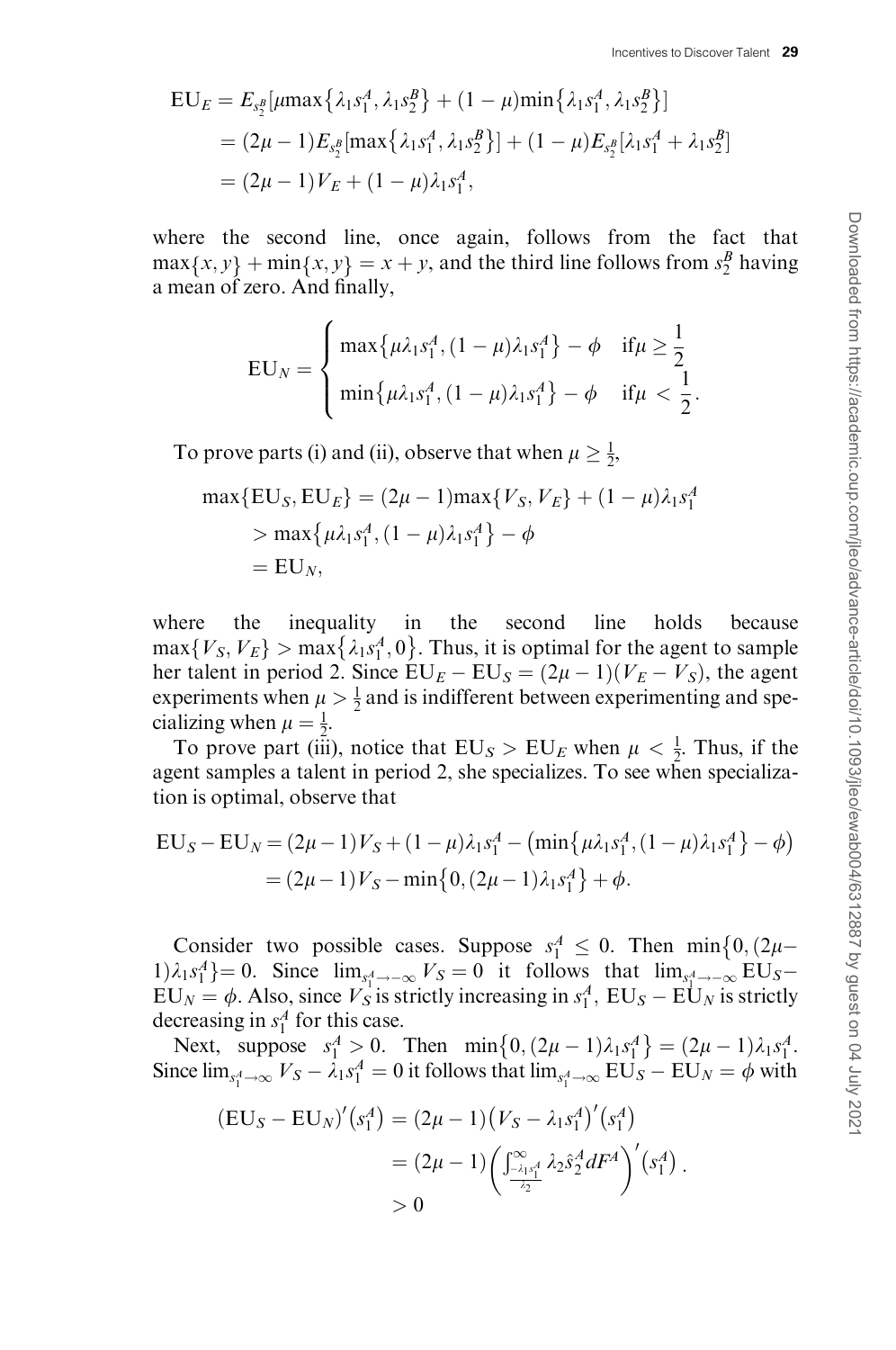Thus,  $EU_S - EU_N$  is quasiconvex and is minimized at  $s_1^A = 0$  with a value of  $(2\mu - 1) V_S(0) + \phi$ . When  $(1 - 2\mu) V_S(0) \leq \phi$ , the minimum value of  $EU_S - EU_N$  (at  $s_1^A = 0$ ) is non-negative so that specialization is optimal for all realizations of the first-period signal (i.e.,  $\underline{s}_1^A = \overline{s}_1^A = 0$ ). When  $(1 - 2\mu)V_S(0) > \phi$ , on the other hand, the minimum value of  $EU_S - EU_N$  (at  $s_1^A = 0$ ) is negative so that  $EU_S - EU_N \ge 0$  if and only if  $s_1^A \leq s_1^A < 0$  and  $s_1^A \geq \overline{s}_1^A$  $\frac{A}{1} > 0.$ 

Proof of Proposition 4. Observe that

$$
V_E^H = E_{s_2^B}[\text{TS}_E^H] = V_E + (1 + \alpha)H.
$$

Similarly, we can write

$$
V_S^H = E_{\hat{s}_2^A}[\text{TS}_S^H] = V_S + (1 + \alpha)H + g(s_1^A, \alpha),
$$
  
where  $g(s_1^A, \alpha) = \int_{-\frac{(1+s_1^A + 2(1-\alpha)H)}{2}}^0 2(1 - \alpha)H dF^A + \int_{-\frac{(1+s_1^A + 2(1-\alpha)H)}{(1+s_1^A + 2(1-\alpha)H)}}^{\frac{-\lambda_1 s_1^A}{2}} (\lambda_1 s_1^A + \lambda_2 \hat{s}_2^A) dF^A.$ 

Thus, the expected gain in surplus from experimenting over specializing is given by  $V_E^H - V_S^H = V_E - V_S - g(s_1^A, \alpha)$ .

Note that  $\lim_{s_1^4 \to \infty} g(s_1^A, \alpha) = (1 - \alpha)H$  and  $\lim_{s_1^4 \to \infty} g(s_1^A, \alpha) =$  $-(1 - \alpha)H$ . Also observe that

$$
g_1(s_1^A, \alpha) = \frac{2(1-\alpha)H\lambda_1}{\lambda_2} f^A \left( \frac{-(\lambda_1 s_1^A + 2(1-\alpha)H)}{\lambda_2} \right) + \lambda_1 \frac{\int_{-\frac{\lambda_1 s_1^A}{\lambda_2}}^{\frac{-\lambda_1 s_1^A}{\lambda_2}} dF^A}{\frac{-2(1-\alpha)H\lambda_1}{\lambda_2} f^A \left( \frac{-(\lambda s_1^A + 2(1-\alpha)H)}{\lambda_2} \right)} > 0.
$$

- (i) Let  $\alpha = 1$ . Then  $g(s_1^A, \alpha) = 0$ . Thus,  $V_E^H V_S^H = V_E V_S$  which is positive from Proposition 1.
- (ii) Let  $\alpha$  < 1. From Proposition 2 and the limits above,  $\lim_{s_1^4 \to \infty} V_E - V_S - g(s_1^4, \alpha) = -(1 - \alpha)H < 0.$  Since  $V_E V_S - g(s_1^A, \alpha)$  is continuous in  $s_1^A$ , there exists some  $s_1^* \geq 0$  for which  $V_E^H - V_S^H < 0$ . Because  $\frac{\partial (V_E - V_S)}{\partial s_1^4} < 0$  for  $s_1^A > 0$  and  $g_1(s_1^A, \alpha) > 0$ , it follows that  $V_E^H - V_S^H < 0$  for  $s_1^A \geq s_1^{*A}$ . Thus, specialization is efficient when  $s_1^A \geq s_1^{*A}$ .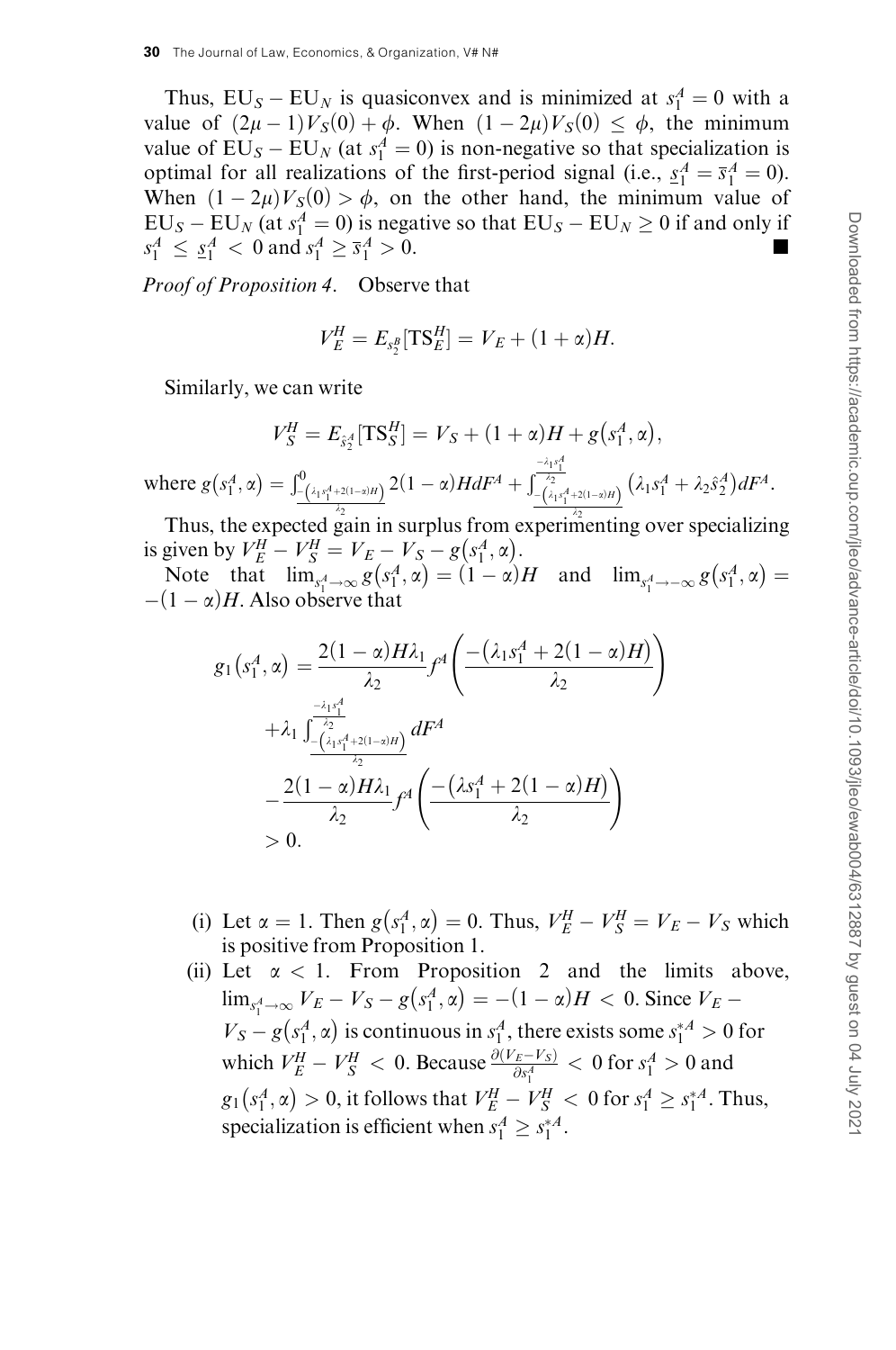(iii) To show that experimentation is efficient below a threshold level of the initial signal, note that  $\lim_{s_1^A \to -\infty} -g(s_1^A, \alpha) = \lim_{s_1^A \to -\infty}$  $V_E - V_S - g(s_1^A, \alpha) = (1 - \alpha)H > 0$  (from Propositions 2 and the limits above). Since  $V_E - V_S$  and g are continuous in  $s_1^A$ , there exists some  $s_{*1}^A$  for which  $V_E^H - V_S^H > 0$  and  $g(s_1^A, \alpha) < 0$ . As  $V_E - V_S > 0$  and  $g_1(s_1^A, \alpha) > 0$ , it follows that  $V_E^H - V_S^H > 0$ for  $s_1^A \leq s_{*1}^A$ . Thus, experimentation is efficient when  $s_1^A \leq s_{*1}^A$ .

*Proof of Proposition 5.* Define  $\lambda_1^B \equiv \frac{v\sigma_\eta^2}{v\sigma_\eta^2 + \sigma_\epsilon^2}$  and  $\lambda_2^B \equiv \frac{v\sigma_\eta^2}{2v\sigma_\eta^2 + \sigma_\epsilon^2}$ . Also note that since we can switch the order of integration, experimentation yields the same expected surplus regardless of which sector the agent samples first.

Let  $v > 1$ . Consider two cases. First, suppose the agent samples sector A in period 1. Let  $\hat{s}^B_2 = s^B_2 - b$ . Then,

$$
E_{\hat{s}^A_2}[\max\{\lambda_1 s_1^A + \lambda_2 \hat{s}_2^A, b\}] \le E_{\hat{s}^B_2}[\max\{\lambda_1 s_1^A + \lambda_2 \hat{s}_2^B, b\}] < E_{\hat{s}^B_2}[\max\{\lambda_1 s_1^A + \lambda_1^B \hat{s}_2^B, b\}] = E_{s_2^B}[\max\{\lambda_1 s_1^A, (1 - \lambda_1^B)b + \lambda_1^B s_2^B\}],
$$

where the first line follows from the fact that  $\hat{s}^A_2$  second-order stochastically dominates  $\hat{s}_2^B$ , the second line from the fact that  $\lambda_1^B > \lambda_2$ , and finally, the last line from Lemma 1. Thus, experimentation dominates specializing in sector A.

Second, suppose the agent samples sector B in the first period. Define  $\hat{s}^{B'}_2 \equiv s^B_2 - ((1 - \lambda^B_1))$  $(\mathbf{1} - \lambda_1^B) b + \lambda_1^B s_1^B$ suppose the agent sample.<br>  $((1 - \lambda_1^B)b + \lambda_1^B s_1^B)$ . Then,

$$
E_{s_2^A}[\max\{\lambda_1 s_2^A, (1 - \lambda_1^B)b + \lambda_1^B s_1^B\}] \geq E_{\hat{s}_2^{B'}}[\max\{\lambda_1 \hat{s}_2^{B'}, (1 - \lambda_1^B)b + \lambda_1^B s_1^B\}]
$$
  

$$
\geq E_{\hat{s}_2^{B'}}[\max\{\lambda_2^B \hat{s}_2^{B'}, (1 - \lambda_1^B)b + \lambda_1^B s_1^B\}]
$$
  

$$
= E_{s_2^B}[\max\{0, \lambda_2^B s_2^B + (1 - \lambda_2^B)((1 - \lambda_1^B)b + \lambda_1^B s_1^B)\}].
$$

Observe that,

$$
\frac{\sigma_{\eta}^2}{\sigma_{\epsilon}^2} \ge \frac{v-1}{v} \iff \sigma_{\eta}^2 \ge \frac{v\sigma_{\eta}^2\sigma_{\epsilon}^2}{v\sigma_{\eta}^2 + \sigma_{\epsilon}^2} = \left(1 - \lambda_1^B\right)v\sigma_{\eta}^2 \iff \lambda_1 \ge \lambda_2^B.
$$

Thus, using similar arguments based on the convexity of the max function and second-order stochastic dominance, the inequalities in lines 1 and 2 above hold if and only if  $\frac{\sigma_{\eta}^2}{\sigma_{\epsilon}^2} \ge \frac{v-1}{v}$ .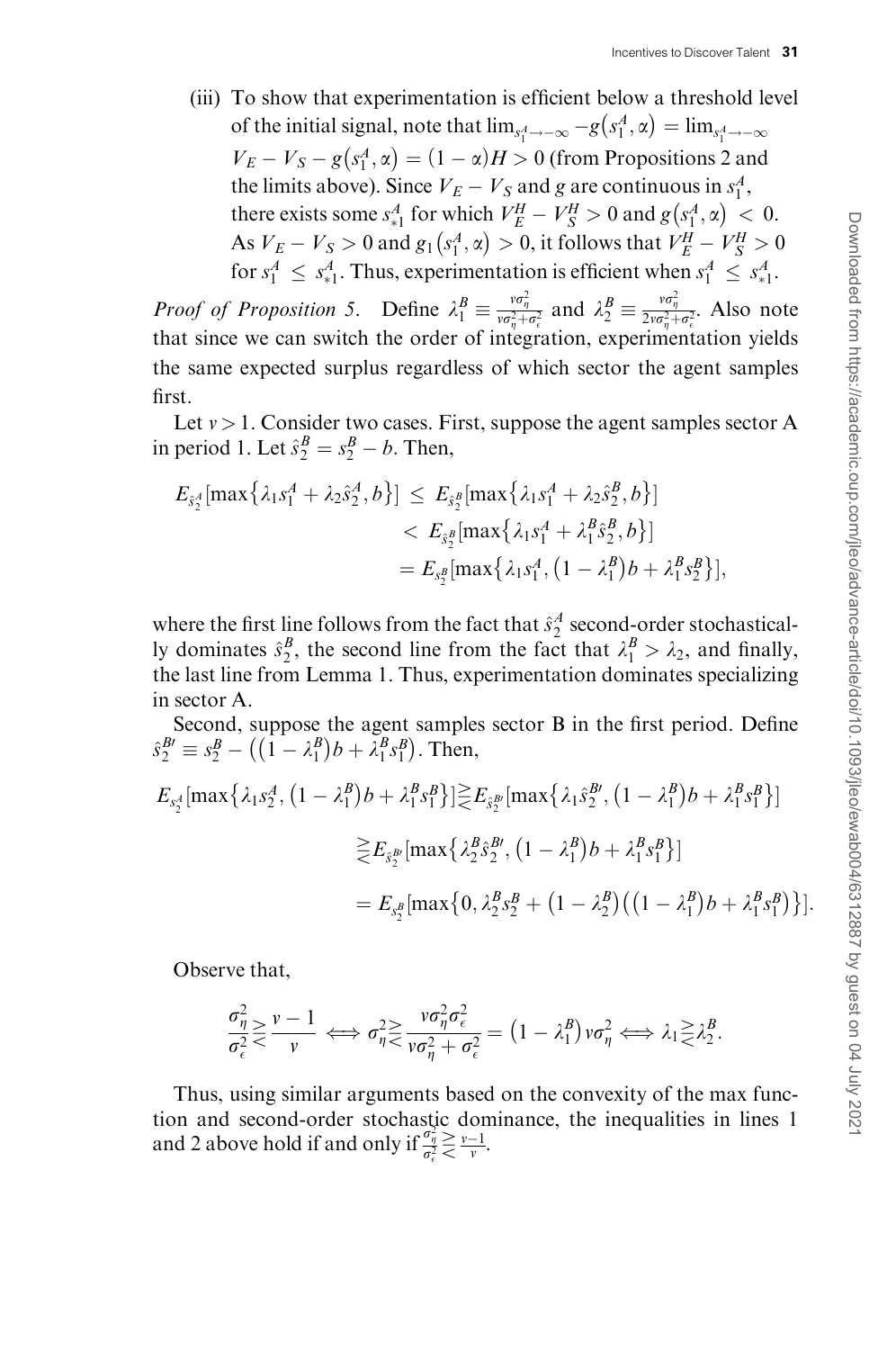Now let  $v < 1$ . Consider two cases. First, suppose the agent samples sector B in period 1. Then

$$
E_{s_2^B}[\max\{0, \lambda_2^B s_2^B + (1 - \lambda_2^B) ((1 - \lambda_1^B)b + \lambda_1^B s_1^B) \}]
$$
  
=  $E_{\hat{s}_2^B}[\max\{\lambda_2^B \hat{s}_2^B, (1 - \lambda_1^B)b + \lambda_1^B s_1^B \}]$   
<  $E_{\hat{s}_2^B}[\max\{\lambda_1 \hat{s}_2^B, (1 - \lambda_1^B)b + \lambda_1^B s_1^B \}]$   
 $\le E_{s_2^A}[\max\{\lambda_1 s_2^A, (1 - \lambda_1^B)b + \lambda_1^B s_1^B \}],$ 

where the first line follows from Lemma 1, the second line from the fact that  $\lambda_1 > \lambda_2^B$ , and the third line from the fact that  $\hat{s}_2^{B}$  second-order stochastically dominates  $s_2^A$ . Thus, experimentation dominates specializing in sector B.

Next, suppose the agent samples sector A in period 1. Then,

$$
E_{\hat{s}^A_2}[\max\{\lambda_1 s_1^A + \lambda_2 \hat{s}_2^A, b\}] \leq E_{\hat{s}^B_2}[\max\{\lambda_1 s_1^A + \lambda_2 \hat{s}_2^B, b\}]
$$
  

$$
\leq E_{\hat{s}^B_2}[\max\{\lambda_1 s_1^A + \lambda_1^B \hat{s}_2^B, b\}]
$$
  

$$
= E_{s_2^B}[\max\{\lambda_1 s_1^A, (1 - \lambda_1^B)b + \lambda_1^B s_2^B\}].
$$

Observe that,

$$
\frac{\sigma_{\eta}^2}{\sigma_{\epsilon}^2} \geq \frac{1-\nu}{\nu} \iff \nu \sigma_{\eta}^2 \geq \frac{\sigma_{\eta}^2 \sigma_{\epsilon}^2}{\sigma_{\eta}^2 + \sigma_{\epsilon}^2} = (1 - \lambda_1) \sigma_{\eta}^2 \iff \lambda_1^B \geq \lambda_2.
$$

Thus, using similar arguments based on the convexity of the max function and second-order stochastic dominance, the inequalities in lines 1 and 2 above hold if and only if  $\frac{\sigma_{\eta}^2}{\sigma_{\epsilon}^2} \ge \frac{1-v}{v}$ . Proof of Proposition 6.

- (i) As the agent is the residual claimant when  $\mu = 1$ , her optimal choice is the efficient one, which is to experiment.
- (ii) Suppose the agent specializes. There are two cases to consider. First, suppose  $\hat{s}_2^A \geq -\frac{\lambda_1}{\lambda_2} s_1^A$ . Then expected output is the largest for sector A and the agent's wage is the mean of her talent in the next best sector which is 0. Second, suppose  $\hat{s}^A_2 < -\frac{\lambda_1}{\lambda_2} s^A_1$ , then expected output is the largest for sector B or sector C, both of which equal 0. The agent's wage is thus 0, once again, for this case. Thus, the agent's expected utility from specialization is 0. Note that specialization dominates not sampling a talent where the agent gets a wage of 0 and has to incur the cost  $\phi$ .
- (iii) Next, suppose the agent experiments. Consider two possible cases. First, suppose  $s_1^A > 0$ . Then the agent's output is cases. This, suppose  $s_1 > 0$ . Then the agent  $\{\lambda_1 s_1^A, \lambda_1 s_2^B\}$  and the agent's wage is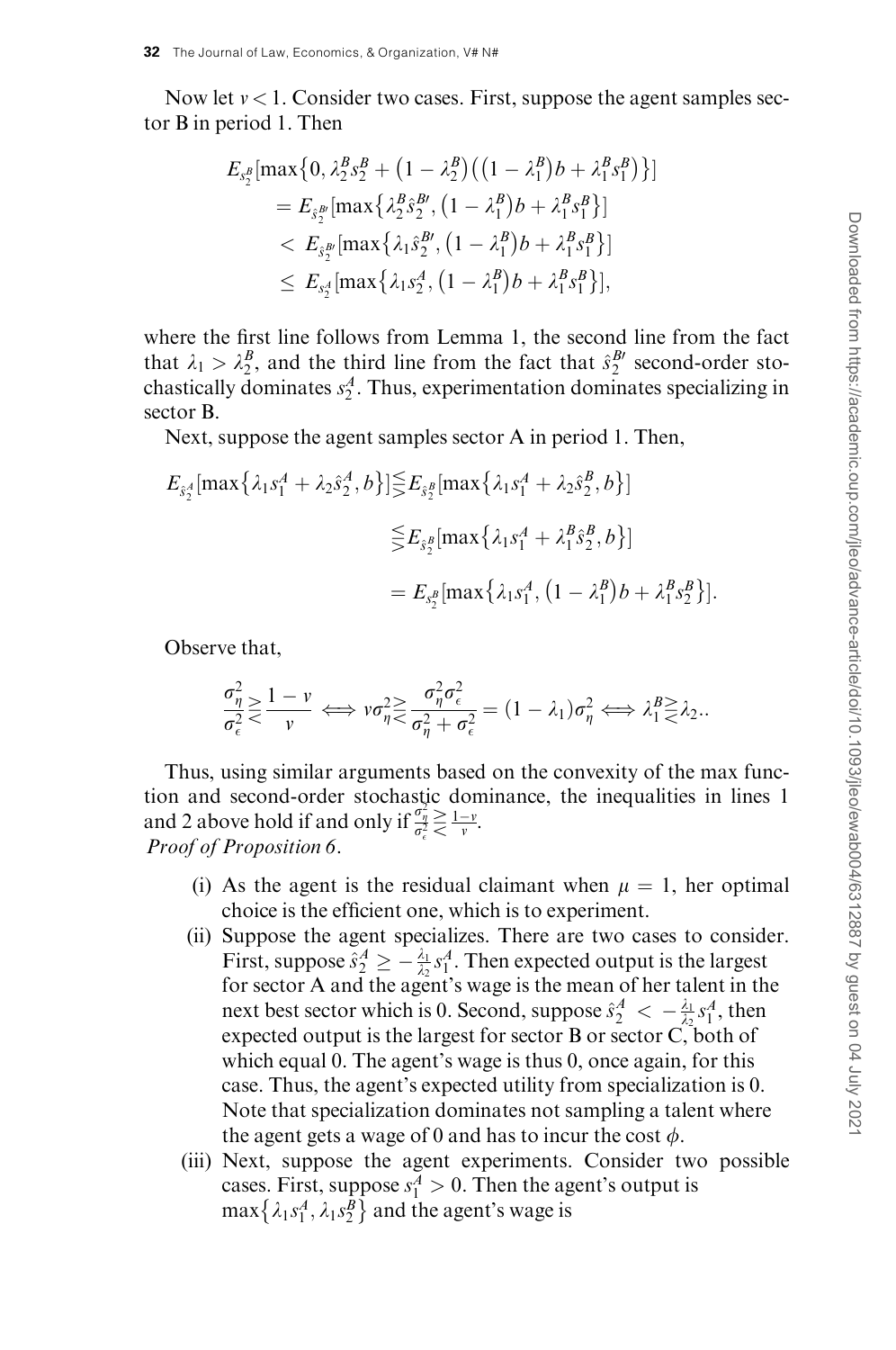$\max{\{\min{\{\lambda_1 s_1^A, \lambda_1 s_2^B\}, 0\}}$ . Thus, the agent's wage is nonnegative (and positive for  $s_2^B > 0$ ). As a result, the agent's expected utility is positive and so experimentation is optimal.

(iv) Second, suppose  $s_1^A \leq 0$ . Then the agent's output is max  $\{\lambda_1 s_2^B, 0\}$  and the agent's wage is max  $\{\min\{\lambda_1 s_2^B, 0\}, \lambda_1 s_1^A\}$ . Thus, the agent's wage is non-positive so that specialization does at least as well as experimentation. In fact, when  $s_1^A < 0$ , the agent's wage is negative for  $s_2^B \leq 0$  so that specialization does strictly better than experimentation.

Proof of Proposition 7. Note first, that the expected surplus from specialization can be written as

$$
V_S^{\rho} = E_{\hat{s}_2^A} [\rho (\lambda_1 s_1^A + \lambda_2 \hat{s}_2^A) + \max \{ (1 - \rho) (\lambda_1 s_1^A + \lambda_2 \hat{s}_2^A), 0 \}]
$$
  
=  $\rho \lambda_1 s_1^A + E_{\hat{s}_2^A} [\max \{ (1 - \rho) (\lambda_1 s_1^A + \lambda_2 \hat{s}_2^A), 0 \}].$ 

Let  $\hat{s}^B_2 = s^B_2 - \rho \lambda_1 s^A_1$ , such that the distribution of signal  $\hat{s}^B_2$  is  $N(0, 1 (\lambda_1^2 \rho^2)(\sigma_\eta^2 + \sigma_\epsilon^2)$ . The expected surplus from experimentation can then be expressed as

$$
V_{E}^{\rho} = E_{\hat{s}_{2}^{B}} \Big[ \max \Big\{ \lambda_{1} s_{1}^{A} + \kappa_{\rho} \hat{s}_{2}^{B}, \rho \lambda_{1} s_{1}^{A} + \kappa_{1} \hat{s}_{2}^{B} \Big\} \Big] = E_{\hat{s}_{2}^{B}} \Big[ \rho \lambda_{1} s_{1}^{A} + \kappa_{\rho} \hat{s}_{2}^{B} + \max \Big\{ (1 - \rho) \lambda_{1} s_{1}^{A} + (\kappa_{1} - \kappa_{\rho}) \hat{s}_{2}^{B}, 0 \Big\} \Big] = \rho \lambda_{1} s_{1}^{A} + E_{\hat{s}_{2}^{B}} \Big[ \max \Big\{ (1 - \rho) \lambda_{1} s_{1}^{A} + (\kappa_{1} - \kappa_{\rho}) \hat{s}_{2}^{B}, 0 \Big\} \Big]
$$

The expected advantage of experimentation over specialization is then

$$
V_{E}^{\rho} - V_{S}^{\rho} = (1 - \rho)\lambda_{1} \left( E_{\tilde{s}_{2}^{B}} \left[ \max \left\{ s_{1}^{A} + \frac{\kappa_{1} - \kappa_{\rho}}{(1 - \rho)\lambda_{1}} \hat{s}_{2}^{B}, 0 \right\} \right] - E_{\tilde{s}_{2}^{A}} \left[ \max \left\{ s_{1}^{A} + \frac{\lambda_{2}}{\lambda_{1}} \hat{s}_{2}^{A}, 0 \right\} \right] \right)
$$
  
=  $(1 - \rho)\lambda_{1} \left( E_{\tilde{s}_{2}^{B}} \left[ \max \left\{ s_{1}^{A} + \frac{\hat{s}_{2}^{B}}{1 - \lambda_{1}\rho}, 0 \right\} \right] - E_{\tilde{s}_{2}^{A}} \left[ \max \left\{ s_{1}^{A} + \frac{\hat{s}_{2}^{A}}{1 + \lambda_{1}}, 0 \right\} \right] \right).$ 

Clearly,  $V_E^{\rho} - V_S^{\rho} = 0$ , for  $\rho = 1$ .

For  $\rho < 1$ , using a second-order stochastic dominance argument,  $V_E^{\rho}$  –  $V_S^{\rho} > 0$ , if  $\text{Var}(\frac{\hat{s}_2^B}{1-\lambda_1\rho}) > \text{Var}(\frac{\hat{s}_2^A}{1+\lambda_1})$ . The difference between these variances is

$$
\operatorname{Var}\left(\frac{\hat{s}_2^B}{1-\lambda_1\rho}\right) - \operatorname{Var}\left(\frac{\hat{s}_2^A}{1+\lambda_1}\right) = \frac{1+\rho}{1-\lambda_1\rho} \frac{2\lambda_1}{1+\lambda_1} \left(\sigma_\eta^2 + \sigma_\epsilon^2\right).
$$

This difference is zero for  $\rho = -1$  and positive for all  $\rho > -1$ .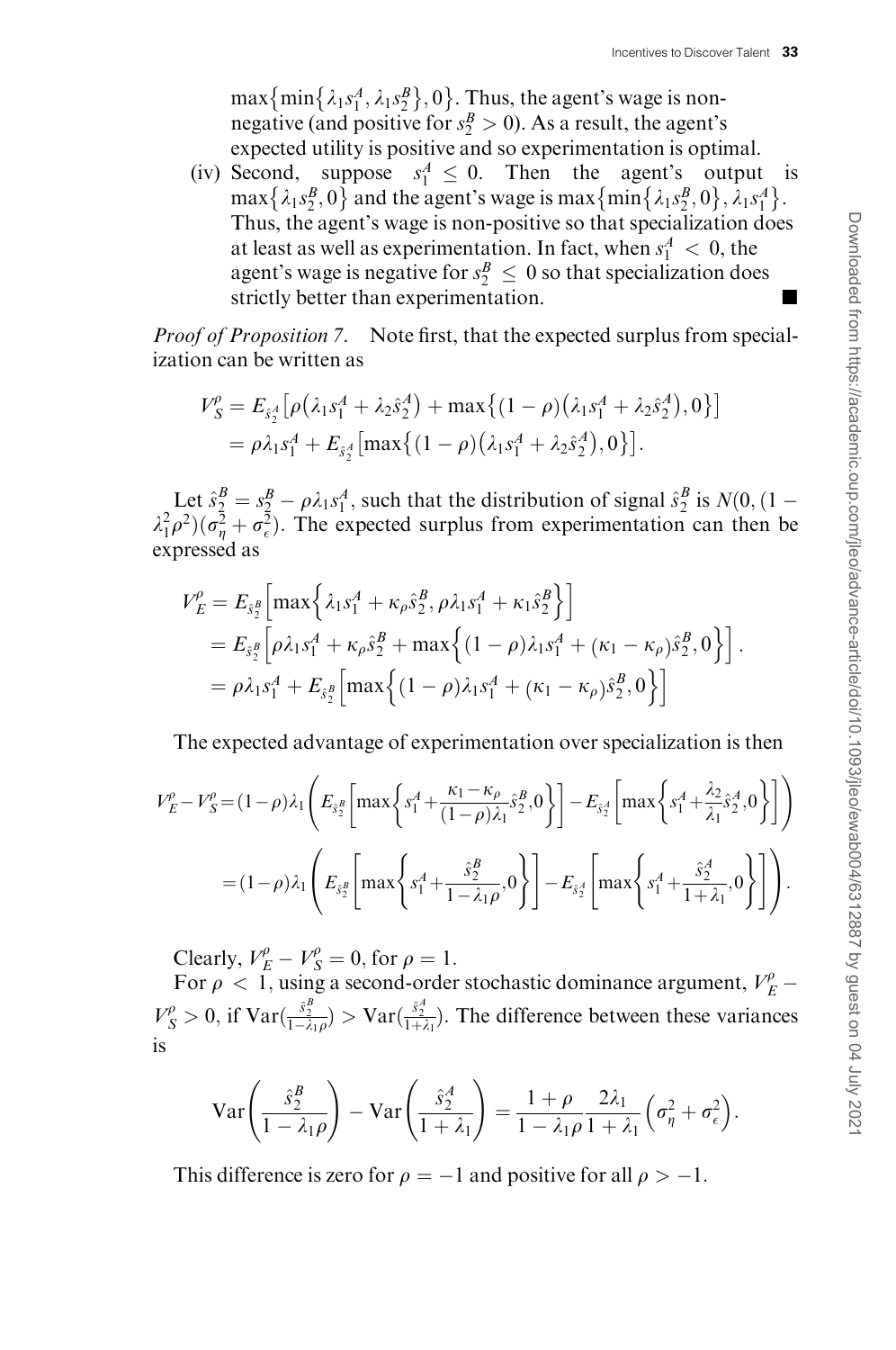Finally, note that  $(1 - \rho)$  is strictly decreasing in  $\rho$  and  $\text{Var}(\frac{\hat{s}_2^B}{1 - \lambda_1 \rho})$  –  $\text{Var}(\frac{\hat{s}_2^4}{1+\lambda_1})$  is strictly increasing in  $\rho$ . Thus, experimentation dominates specialization for all  $\rho \in (-1, 1)$ , and experimentation and specialization are equally efficient for  $\rho \in \{-1, 1\}$ .

*Proof of Proposition 8.* Let  $EU_E^{\delta}$  and  $EU_S^{\delta}$  be the value from experimenting and specializing when bargaining weights are endogenous. We first show that

$$
EU_E^{\delta} - EU_S^{\delta} = EU_E - EU_S - \delta V_S = (2\mu - 1)(V_E - V_S) - \delta V_S.
$$

When the agent experiments, bargaining weights stay are the same across sectors and equal  $\mu$ . From the proof of Proposition 3, it follows that  $EU_E^{\delta} = EU_E = (2\mu - 1)V_E + (1 - \mu)\lambda_1 s_1^A$ .

When the agent specializes,

$$
EU_{S}^{\delta} = (\mu + \delta) \int_{-\frac{\lambda_{1}s_{1}^{4}}{\lambda_{2}}}^{\infty} (\lambda_{1}s_{1}^{A} + \lambda_{2}\hat{s}_{2}^{A}) dF^{A} + (1 - \mu) \int_{-\infty}^{-\frac{\lambda_{1}s_{1}^{4}}{\lambda_{2}}} (\lambda_{1}s_{1}^{A} + \lambda_{2}\hat{s}_{2}^{A}) dF^{A}
$$
  
\n
$$
= (\mu + \delta) \left( \int_{-\frac{\lambda_{1}s_{1}^{4}}{\lambda_{2}}}^{\infty} \max \{\lambda_{1}s_{1}^{A} + \lambda_{2}\hat{s}_{2}^{A}, 0\} dF^{A} + \int_{-\infty}^{-\frac{\lambda_{1}s_{1}^{4}}{\lambda_{2}}} \max \{\lambda_{1}s_{1}^{A} + \lambda_{2}\hat{s}_{2}^{A}, 0\} dF^{A} \right)
$$
  
\n
$$
+ (1 - \mu) \left( \int_{-\infty}^{-\frac{\lambda_{1}s_{1}^{4}}{\lambda_{2}}} \min \{\lambda_{1}s_{1}^{A} + \lambda_{2}\hat{s}_{2}^{A}, 0\} dF^{A} + \int_{-\frac{\lambda_{1}s_{1}^{4}}{\lambda_{2}}}^{\infty} \min \{\lambda_{1}s_{1}^{A} + \lambda_{2}\hat{s}_{2}^{A}, 0\} dF^{A} \right)
$$
  
\n
$$
= E_{\hat{s}_{2}^{A}} [(\mu + \delta) \max \{\lambda_{1}s_{1}^{A} + \lambda_{2}\hat{s}_{2}^{A}, 0\} + (1 - \mu) \min \{\lambda_{1}s_{1}^{A} + \lambda_{2}\hat{s}_{2}^{A}, 0\}]
$$
  
\n
$$
= E_{\hat{s}_{2}^{A}} [\mu \max \{\lambda_{1}s_{1}^{A} + \lambda_{2}\hat{s}_{2}^{A}, 0\} + (1 - \mu) \min \{\lambda_{1}s_{1}^{A} + \lambda_{2}\hat{s}_{2}^{A}, 0\}]
$$
  
\n
$$
+ \delta E_{\hat{s}_{2}^{A}} [\max \{\lambda_{1}s_{1}^{A} + \lambda_{2}\hat{s}_{2}^{A}, 0\}]
$$
  
\n
$$
= (2\mu - 1)V_{S} + (1 - \mu) \lambda_{1}s_{1}^{A} + \delta V_{S},
$$

where the last line follows from the fact that  $\max\{x, y\} + \min\{x, y\} = x + y$ and  $\hat{s}_2^A$  having a mean of zero. Thus,  $\angle E U_E^{\delta} - \angle E U_S = E U_E - \angle E$  $EU_S - \delta V_S = (2\mu - 1)(V_E - V_S) - \delta V_S.$ 

- (i) Suppose  $\mu > \frac{1}{2}$ . Since  $\lim_{s_1^4 \to \infty} (2\mu 1)(V_E V_S) \delta V_S = -\infty$ , and since  $V_E$  and  $V_S$  are continuous in  $s_1^A$ , the agent prefers specialization over experimentation for  $s_1^A$  sufficiently large.
- (ii) Suppose  $\mu \leq \frac{1}{2}$ . Since  $V_E V_S > 0$  from Proposition 1, it follows that  $(2\mu - 1)(V_E - V_S) \leq 0$ . Thus,  $EU_E^{\delta} - EU_S^{\delta} \leq -\delta V_S < 0$ . As a result, specialization dominates experimentation for the agent.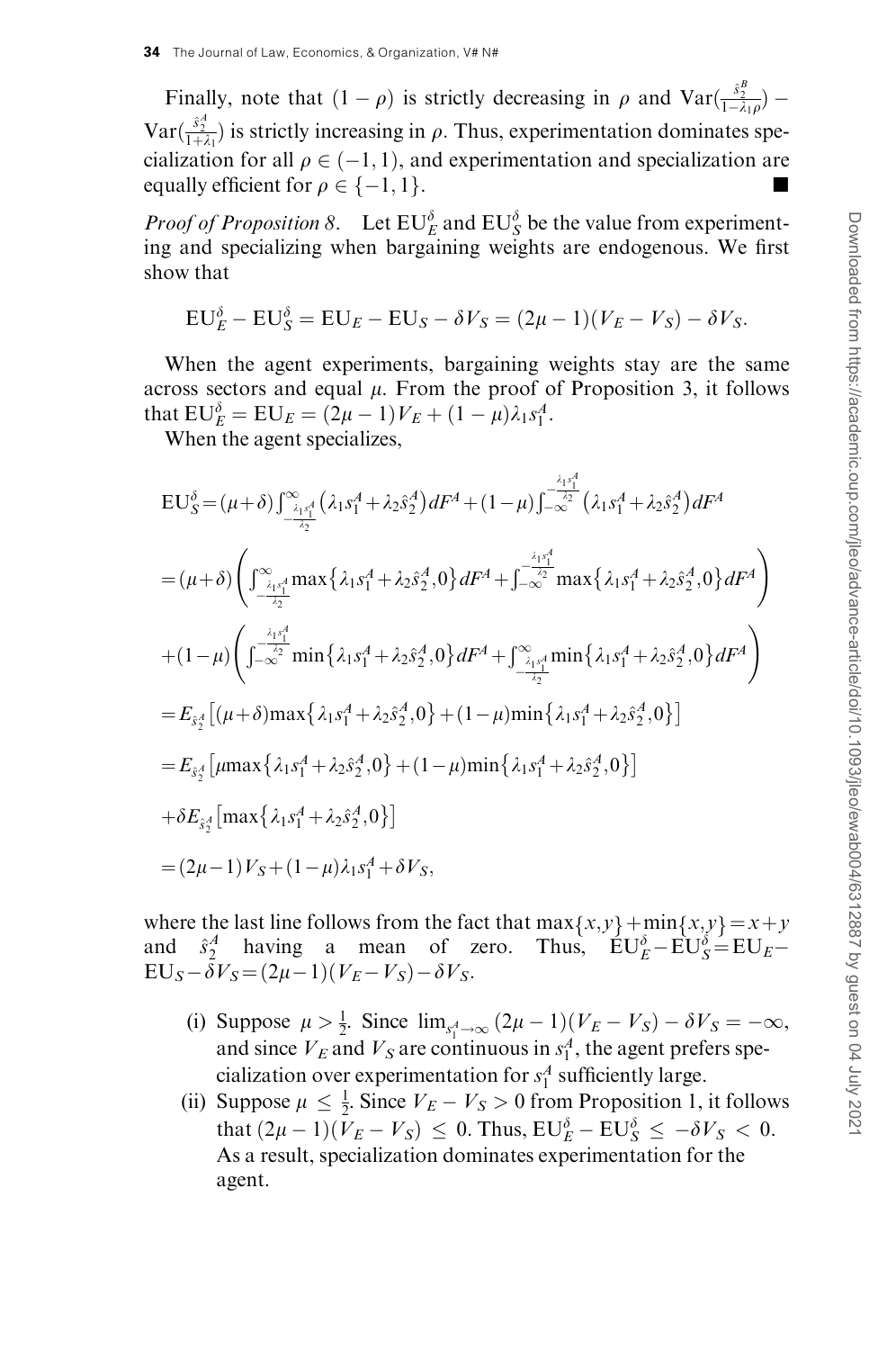#### <span id="page-34-0"></span>References

- Arrow, Kenneth J. 1974. The Limits of Organization. New York, NY: W. W. Norton & Company.
- Auriol, Emmanuelle, Guido Friebel, and Lambros Pechlivanos. 2002. "Career Concerns in Teams," 20 Journal of Labor Economics 289–307.
- Bergemann, Dirk, and Välimäki. Juuso 2008. "Bandit Problems," in Steven N. Durlauf and Lawrence E. Blume, eds., *The New Palgrave Dictionary of Economics*, 2nd edition, Vol. 1, 336–340. Palgrave Macmillan.
- Blume, Andreas. 2003. "Bertrand without Fudge," 78 Economics Letters 167–168.
- Colvin, Geoff. 2008. Talent Is Overrated: What Really Separates World-Class Performers from Everybody Else. Boston: Nicholas Brealey Publishing Group.
- DeGroot, Maurice H. 1970. Optimal Statistical Decisions. New Jersey: John Wiley and Sons.
- Dewatripont, Mathias, Ian Jewitt, and Jean Tirole. 1999. "The Economics of Career Concerns, Part II: Application to Missions and Accountability of Government Agencies," 66 Review of Economic Studies 199–217.
- Epstein, David. 2019. Range: Why Specialists Triumph in a Specialized World. New York: Riverhead Books.
- Felli, Leonardo, and Christopher Harris. 1996. "Learning, Wage Dynamics, and Firm-Specific Human Capital," 104 Journal of Political Economy 838–868.
- Geng, Sen, Pejsachovicz Leonardo, and Richter. Michael 2018. "Breadth versus Depth." Working paper.
- Gibbons, Robert, and Kevin J. Murphy. 1992. "Optimal Incentive Contracts in the Presence of Career Concerns: Theory and Evidence," 100 Journal of Political Economy 468–505.
- Holmström, Bengt. 1999. "Managerial Incentive Problems—A Dynamic Perspective," 66 Review of Economic Studies 169–182.
- Jeon, Seonghoon. 1996. "Moral Hazard and Reputational Concerns in Teams: Implications for Organizational Choice," 14 International Journal of Industrial Organization 297–315.
- Jovanovic, Boyan. 1979. "Job Search and the Theory of Turnover," 87 Journal of Political Economy 972–990.
- Kaarboe, Oddvar M., and Trond E. Olsen. 2006. "Career Concerns, Monetary Incentives and Job Design," 108 The Scandinavian Journal of Economics 299–316.
- Kartik, Navin. 2011. "A Note on Undominated Bertrand Equilibria," 11 Economics Letters 125–126.
- Malamud, Ofer. 2010. "Breadth versus Depth: The Timing of Specialization in Higher Education," 24 LABOUR 359–390.
	- 2011. "Discovering One's Talent: Learning from Academic Specialization," 62 Industrial and Labor Relations Review 372–405.
- Meyer, Margaret. 1994. "The Dynamics of Learning with Team Production: Implications for Task Assignment," 109 Quarterly Journal of Economics 1157–1184.
- Meyer, Margaret, and John Vickers. 1997. "Performance Comparisons and Dynamic Incentives," 105 Journal of Political Economy 547–581.
- Miller, Robert A. 1984. "Job Matching and Occupational Choice," 92 Journal of Political Economy 1086–1120.
- Ortega, Jaime. 2001. "Job Rotation as a Learning Mechanism," 47 Management Science 1361–1370.

- 2003. "Power in the Firm and Managerial Career Concerns," 12 Journal of Economics and Management Strategy 1–29.

Pallais, Amanda. 2014. "Inefficient Hiring in Entry-Level Labor Markets," 104 American Economic Review 3565–3599.